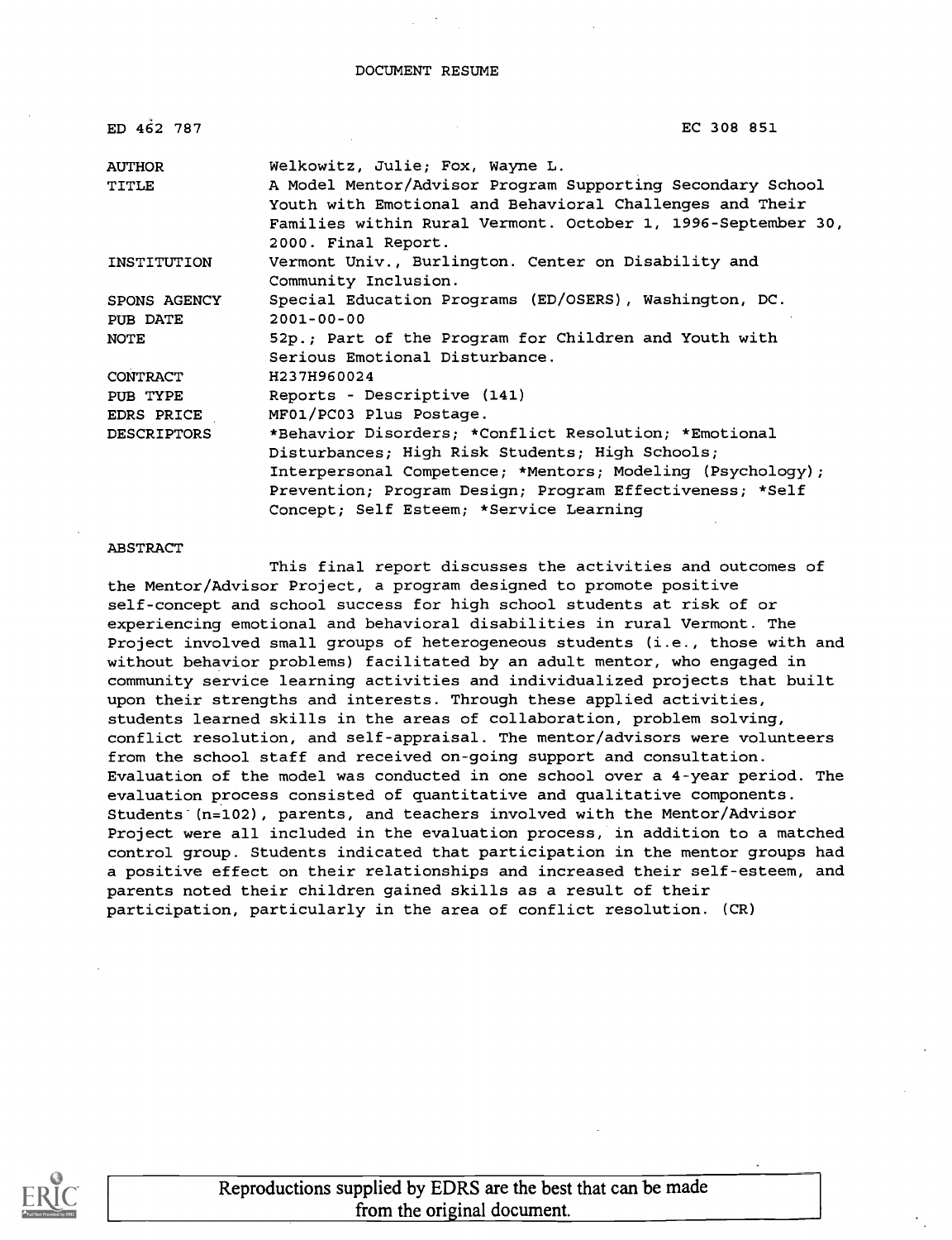# A Model Mentor/Advisor Program Supporting Secondary School Youth with Emotional and Behavioral Challenges and Their Families within Rural Vermont

October 1, 1996-September 30, 2000 Final Report

# Julie Welkowitz

Wayne L. Fox

Office of Educational Research and Improvement<br>EDUCATIONAL RESOURCES INFORMATION<br>FRIESOURCES INFORMATION **This document has been reproduced as<br>This document has been reproduced as<br>originating it.**<br>originating it. O Minor changes have been made to improve reproduction quality. Points of view or opinions stated in this document do not necessarily represent official OERI position or policy.

 $\overline{5}$  $\infty$  $\infty$  $\ddot{\circ}$  $\overline{M}$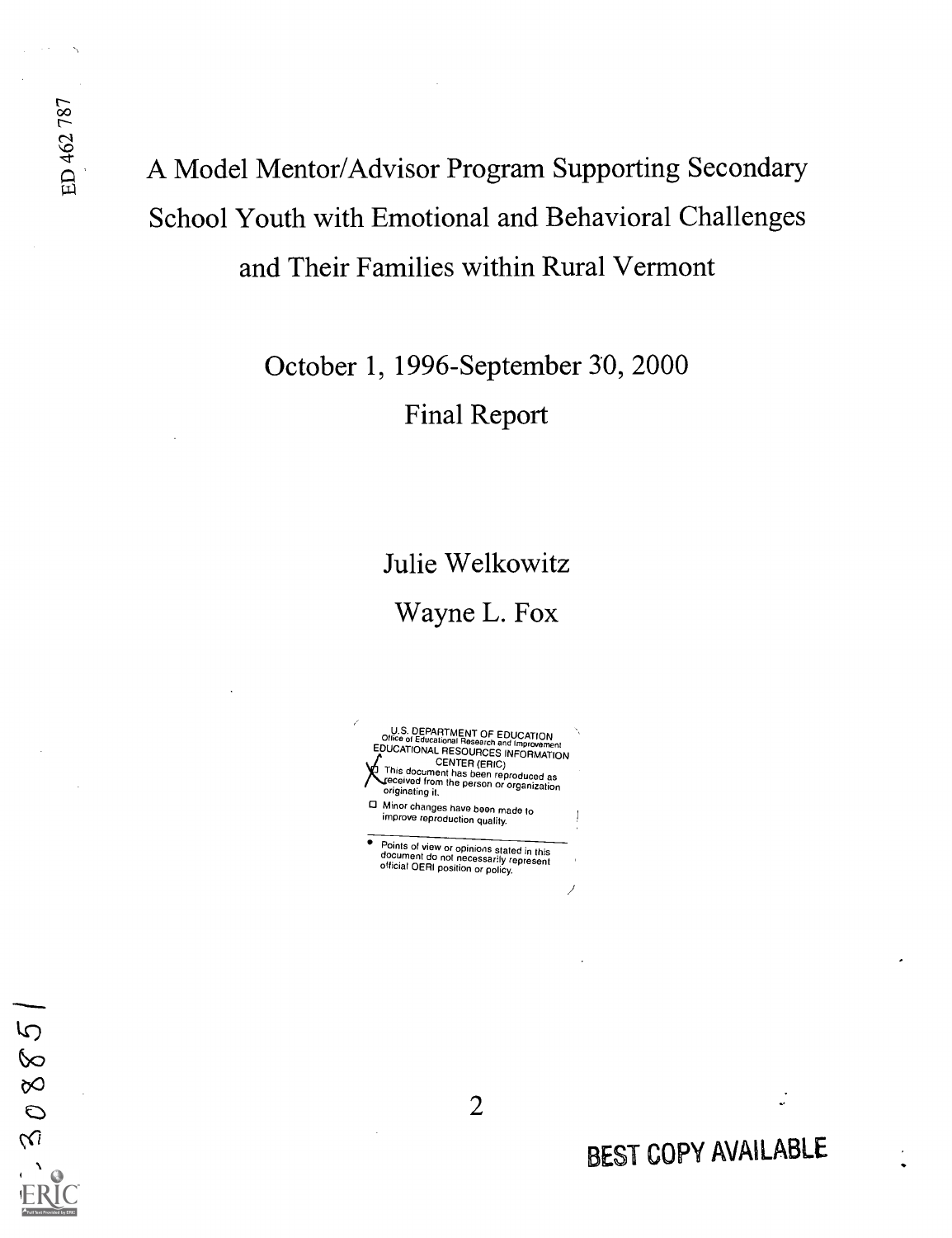## 84.237H H237H60024

### PROGRAM FOR CHILDREN AND YOUTH WITH SERIOUS EMOTIONAL DISTURBANCE

A Model Mentor/Advisor Program Supporting Secondary School Youth with Emotional and Behavioral Challenges and their Families within Rural Vermont

## FINAL REPORT

October 1, 1996 – September 30, 2000



**Inclusion** | Burlington, VT 05401-4439  $\frac{200}{200}$  | University of Vermont 101 Cherry Street, Ste 450



THE UNIVERSITY CENTER FOR EXCELLENCE IN DEVELOPMENTAL DISABILITIES EDUCATION, RESEARCH, AND SERVICE

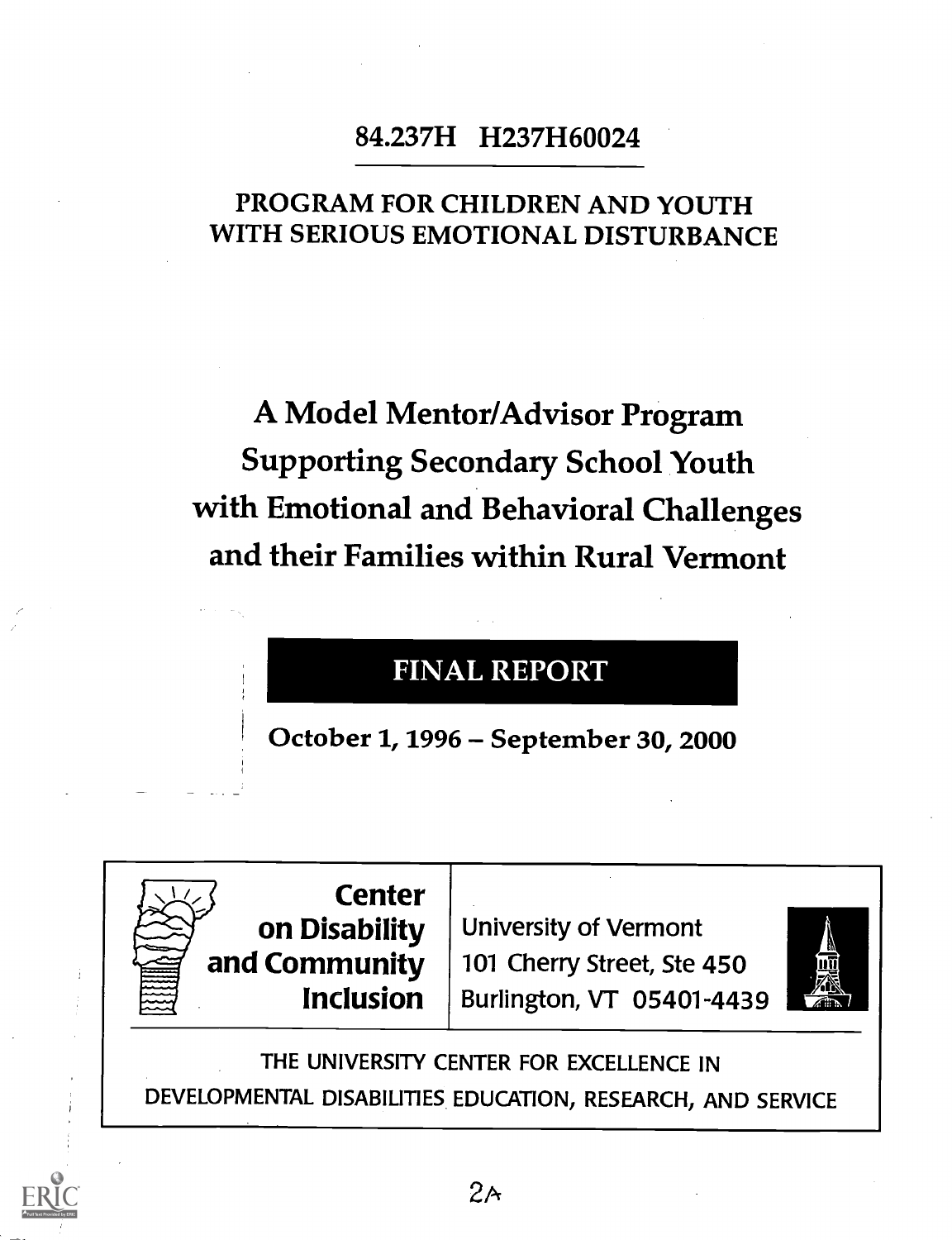#### TABLE OF CONTENTS

| T.  | <b>ABSTRACT</b>                    | $\mathbf{I}$ |  |
|-----|------------------------------------|--------------|--|
| П.  | PROJECT DESCRIPTION                | $\bf{2}$     |  |
|     | A Philosophical Foundation         | $\bf{2}$     |  |
|     | <b>B.</b> Description of the Model | 3            |  |
|     | <b>C. Implementation Design</b>    | 5            |  |
|     | D. Modifications in Project Design | 8            |  |
|     | E. Hypotheses                      | 8            |  |
|     | F. Participating Sites             | 9            |  |
|     | G. Target Population               | 10           |  |
| Ш.  | <b>PROJECT STATUS</b>              | 12           |  |
| IV. | <b>DISCUSSION</b>                  | 42           |  |
| V.  | SUPPLEMENTAL INFORMATION/CHANGES   | 47           |  |
|     | <b>REFERENCES</b><br>48            |              |  |

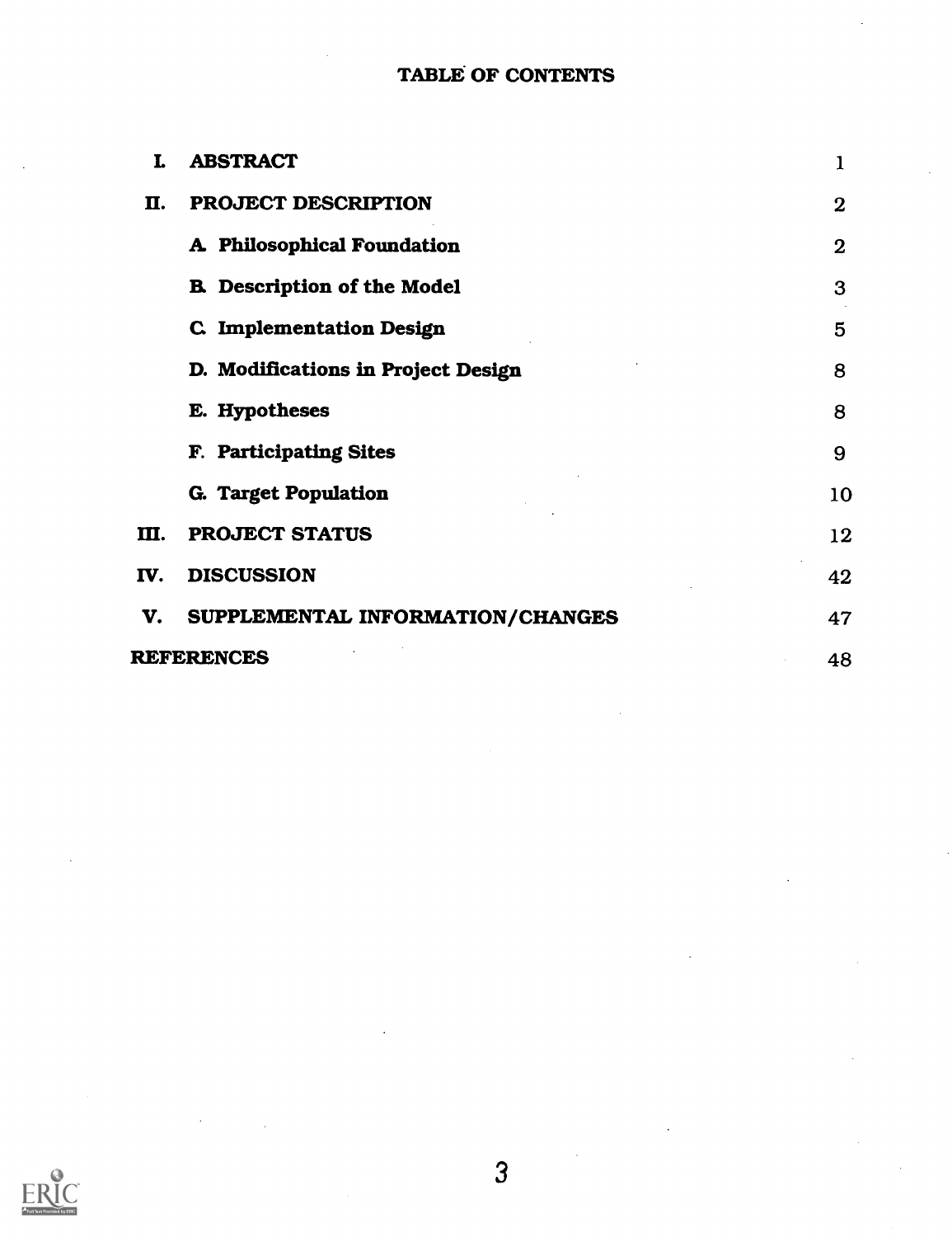#### I. ABSTRACT

The Mentor/Advisor Project was designed to promote positive selfconcept and school success for high school students at risk of or experiencing emotional and behavioral disabilities. The project involves small groups of heterogeneous students (i.e., those with and without behavior problems) facilitated by an adult mentor, who engage in community service learning activities and individualized projects that build upon their strengths and interests. Through these applied activities, students learn skills in the areas of collaboration, problem-solving, conflict resolution, and self-appraisal. The mentor/advisors are volunteers from the school staff and receive on-going support and consultation.

Evaluation of the model was conducted in one school over a four year period. The evaluation process consisted of quantitative and qualitative components. Students, parents and teachers involved with the Mentor/Advisor program were all included in the evaluation process, in addition to a matched control group. Outcomes targeted for study included: skill acquisition, school performance (i.e., attendance, grades, disciplinary referrals), emotional and behavioral assets, coping styles, perceived school climate, and program satisfaction. This report will provide an overview of the project design, review the results according to the objectives, and discuss implications.



1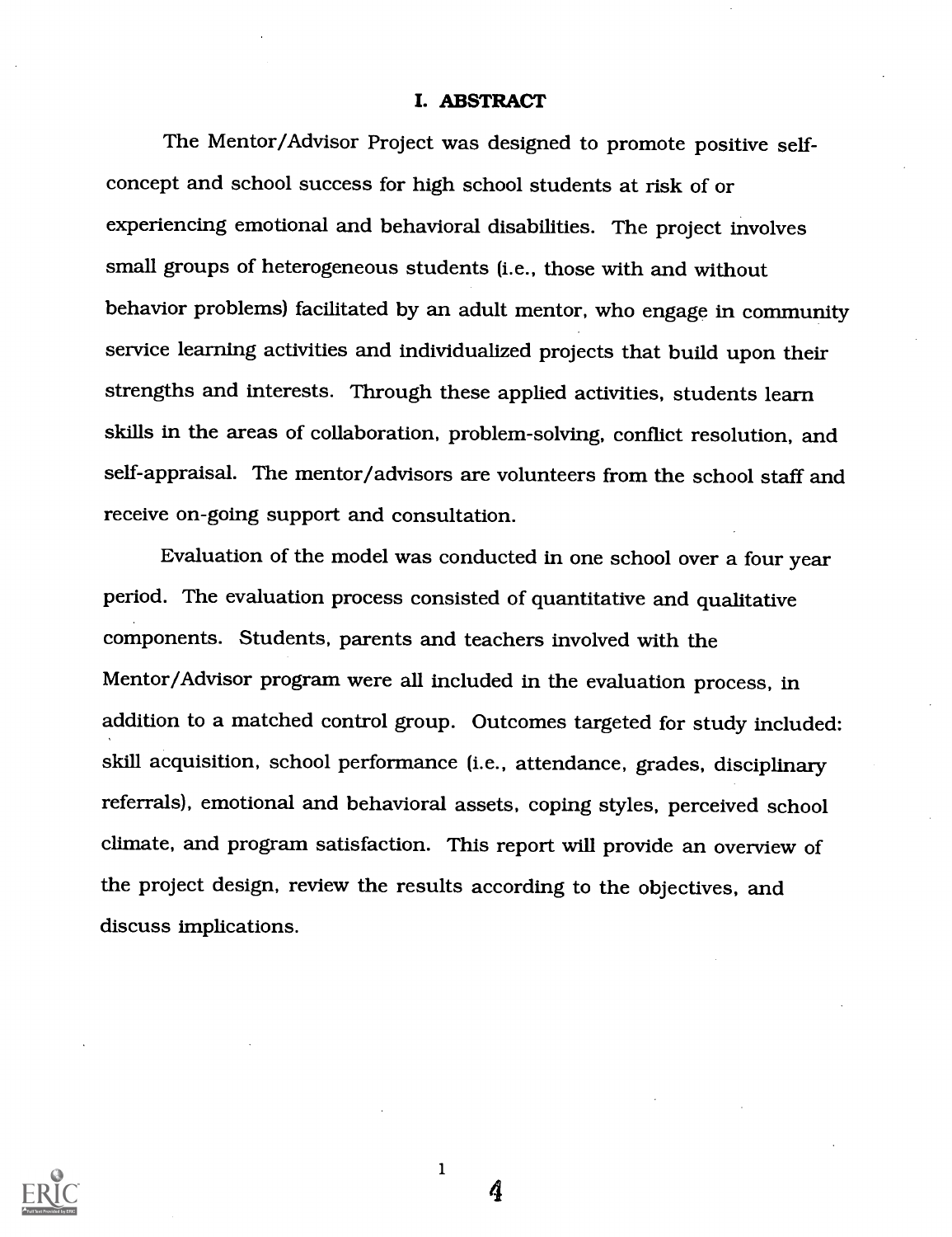#### IL PROJECT DESCRIPTION

#### A. Philosophical Foundation

The model for the Mentor/Advisor Program was based on the work of Brendtro, Brokenleg & VanBrockern;1990, with respect to the Circle of Courage model derived from the philosophy of the Lahota Indians which emphasizes the values of: Belonging, Mastery, Independence and Generosity. Regarding "Belonging" or the need to be accepted by others and feel part of a bigger whole, the Mentor/Advisor Project created opportunities for both peer and adult mentor relationships.

In terms of Mastery, Brendtro et al. refer to the need of youth to have a sense of accomplishment in areas that are important and of interest to them. The Mentor/Advisor Project sought to address this objective by providing youth the opportunity to explore areas of individual interest and be supported in these goals by their mentor and others in the community. Students were also given the opportunity to learn important life skills, such as communication, problem-solving, and conflict resolution, in an applied and meaningful fashion.

Independence refers to the need for youth to have some sense of control over their actions, their learning, and the events in their environment. The mentor groups provided numerous opportunities for leadership and autonomy, given that the community service learning activities and individual projects were student-directed. That is, students were taught the skills to facilitate their own groups and to negotiate with each other. In addition, students were encouraged to participate in the



2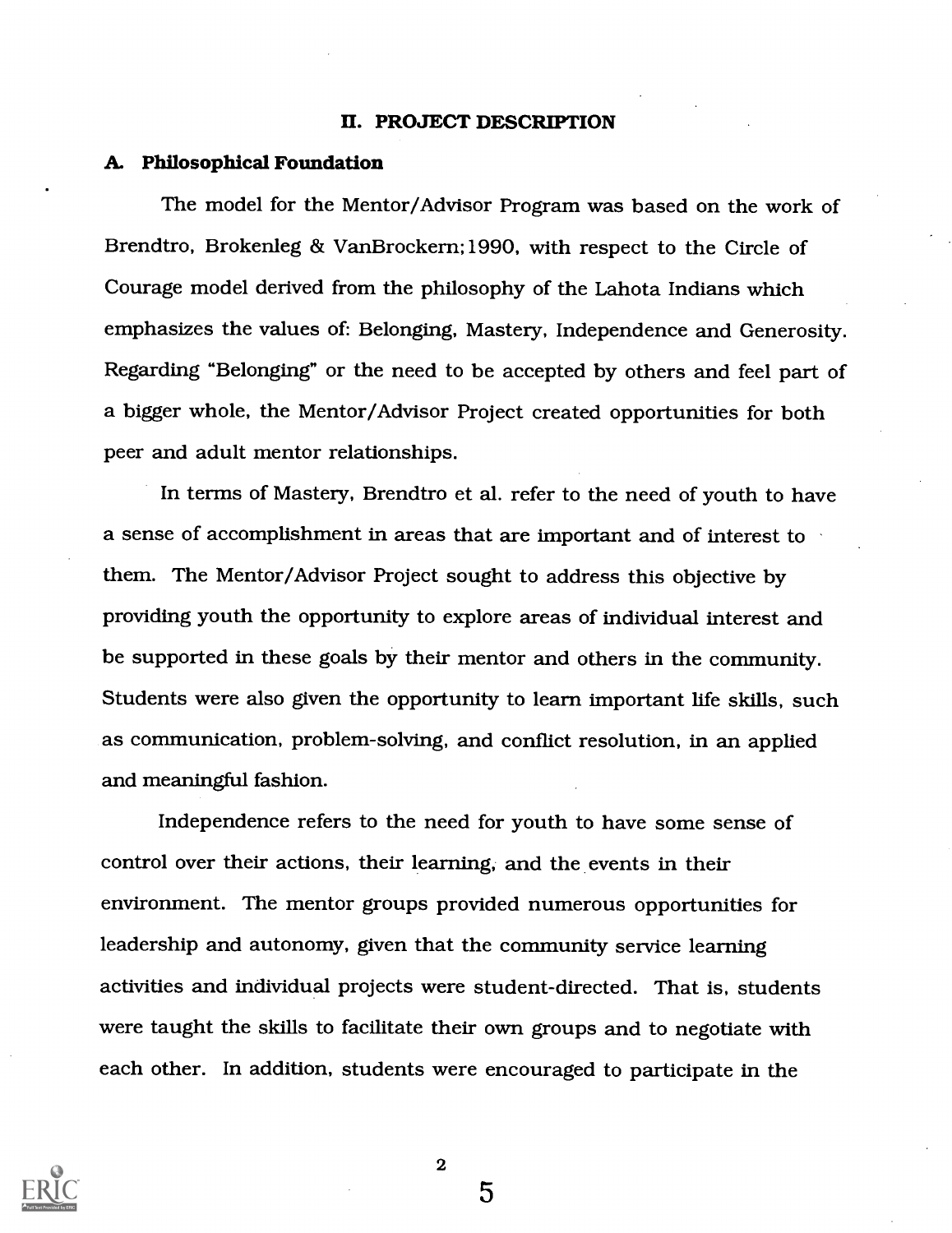Project Steering Committee, as well as dissemination activities.

Generosity promotes positive self-worth through opportunities to give to one's community. This project supported this objective through the emphasis on community service learning activities. It also enabled students to give back to their families through numerous family dinners and other events.

#### B. Description of the Model

The model for the Mentor/Advisor Project, as it was originally proposed consisted of four closely related components, designed to support youth at risk of emotional and behavioral challenges. These included: 1) a Mentor/Advisor who meets regularly with a small heterogeneous group of students; 2) Community service learning projects that were developed and implemented by the students; 3) Personal Learning Plans developed by each student to explore an area of individual interest and maximize their strengths; and, 4) a collaborative process for supporting the mentors.

Students who were interested in participating were divided into mentor/groups consisting of approximately 5-8 students. While the original proposal suggested 6-12 students, it was found that more than 8 students per group posed difficulties both in terms of group cohesion and practical transportation issues. An effort was made to balance the groups with respect to: risk status (particularly behavioral issues), gender and grade level. In particular, every effort was made not to have any groups where more than one-half of the students demonstrated significant behavioral or cognitive challenges. By opening the groups to a diversity of students, it was hoped that the program would be seen as a high status project by the youth.



3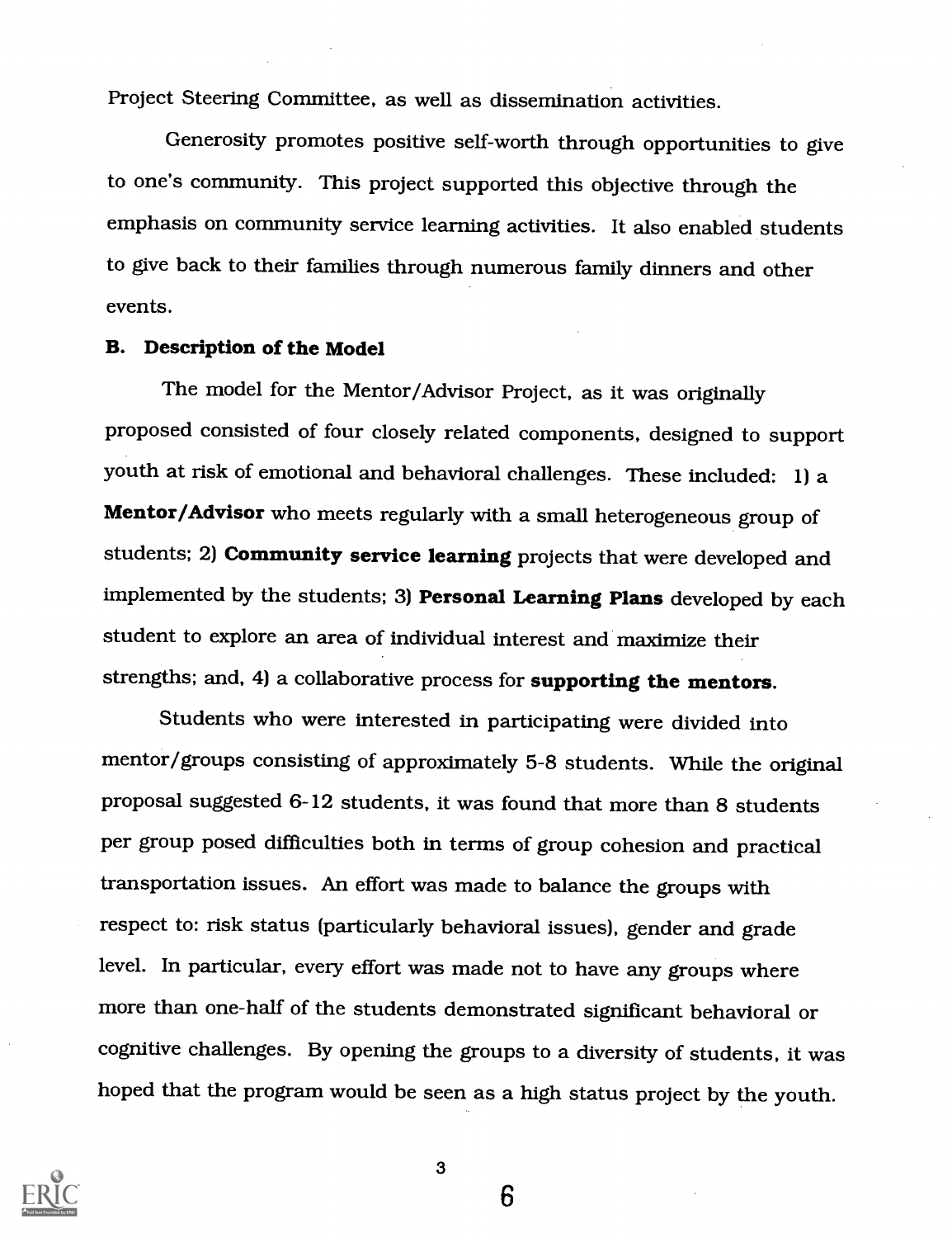In addition, it was anticipated that students without behavioral challenges would model appropriate behavior for other students. Given that this was a prevention project, it was also important to create an opportunity for all students to benefit. A mentor/advisor was assigned to each group to support the students and facilitate the group process. Mentor/advisors were volunteers from among the school faculty and staff (i.e., regular educators, special educators, guidance counselors, related service personnel). Students were encouraged to stay with their mentor groups throughout high school. As seniors graduated, new students would be added to each group.

Each of these mentor groups was conducted according to a collaborative teaming model, where students shared responsibility in decision-making and planning. There was a "check-in" time at the beginning of each group meeting where students had the opportunity to share significant events in their lives and a process time at the end of each meeting where students discussed how they worked together. Through this collaborative process, students were able to practice skills in the areas of communication, problem-solving & decision-making, conflict resolution, goal-setting, and self-appraisal.

A curriculum was established as a guideline for the mentor groups. The initial series of meetings focused on relationship building and learning the collaborative teaming process. Following that, a major focus of the groups was on the development and implementation of community service learning projects. Students worked together to assess the needs in their community and select projects that would meet these needs. It was anticipated that these experiences would enable students to practice the



4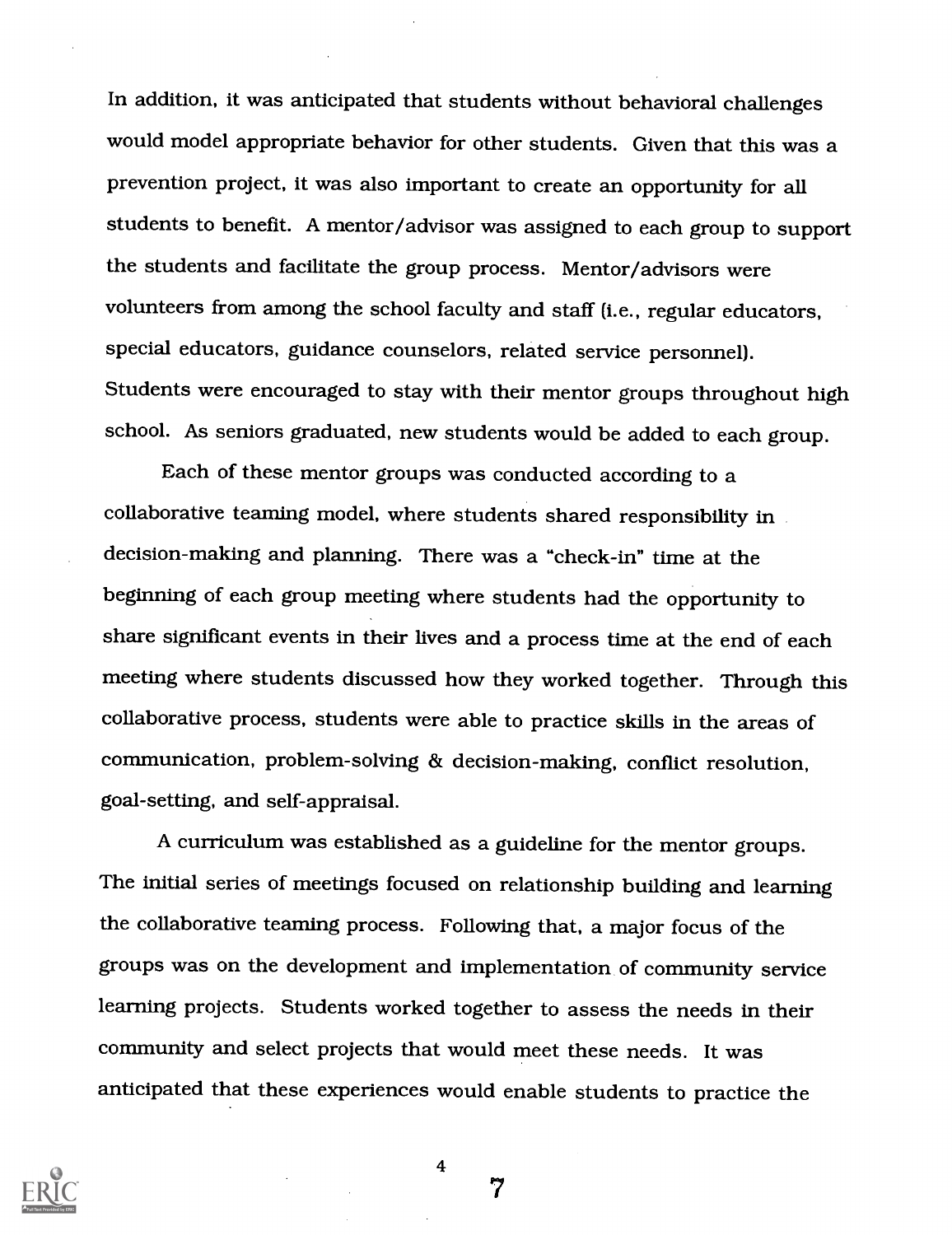skills listed above in "real life" settings, as well as giving them the opportunity to establish positive relationships with community members. Another key component of the curriculum was Personal Learning Plans. Students were encouraged to explore their strengths and interests, with the assistance of their mentor/advisor, and develop a plan that enabled them to pursue their individual goals. Students were encouraged to select areas that they would not normally be able to pursue within the traditional academic high school curriculum. In addition to learning specific skills, it was anticipated that the personal learning plans would provide students with an opportunity to participate in meaningful activities that would promote personal investment in their education.

It was anticipated that mentor/advisors would need on-going support to successfully carry-out their responsibilities. To this end, the model proposed that mentors form a collaborative group where they could provide each other with peer support, as well as receive consultation from project staff and other key school personnel (i.e., administrators, guidance, special educators). The mentor team was to meet on a weekly basis throughout the school year. This collaborative support process was seen as an opportunity for mentors to discuss mentorship curriculum issues, problem-solve around behavioral issues or group dynamics, and to address other relevant systems issues (e.g., scheduling, identification of community service learning sites, involvement of families, etc.).

#### C. Implementation Design

#### 1. Project Statewide Advisory Council

One of the first objectives of the project was to establish a statewide



 $\frac{5}{8}$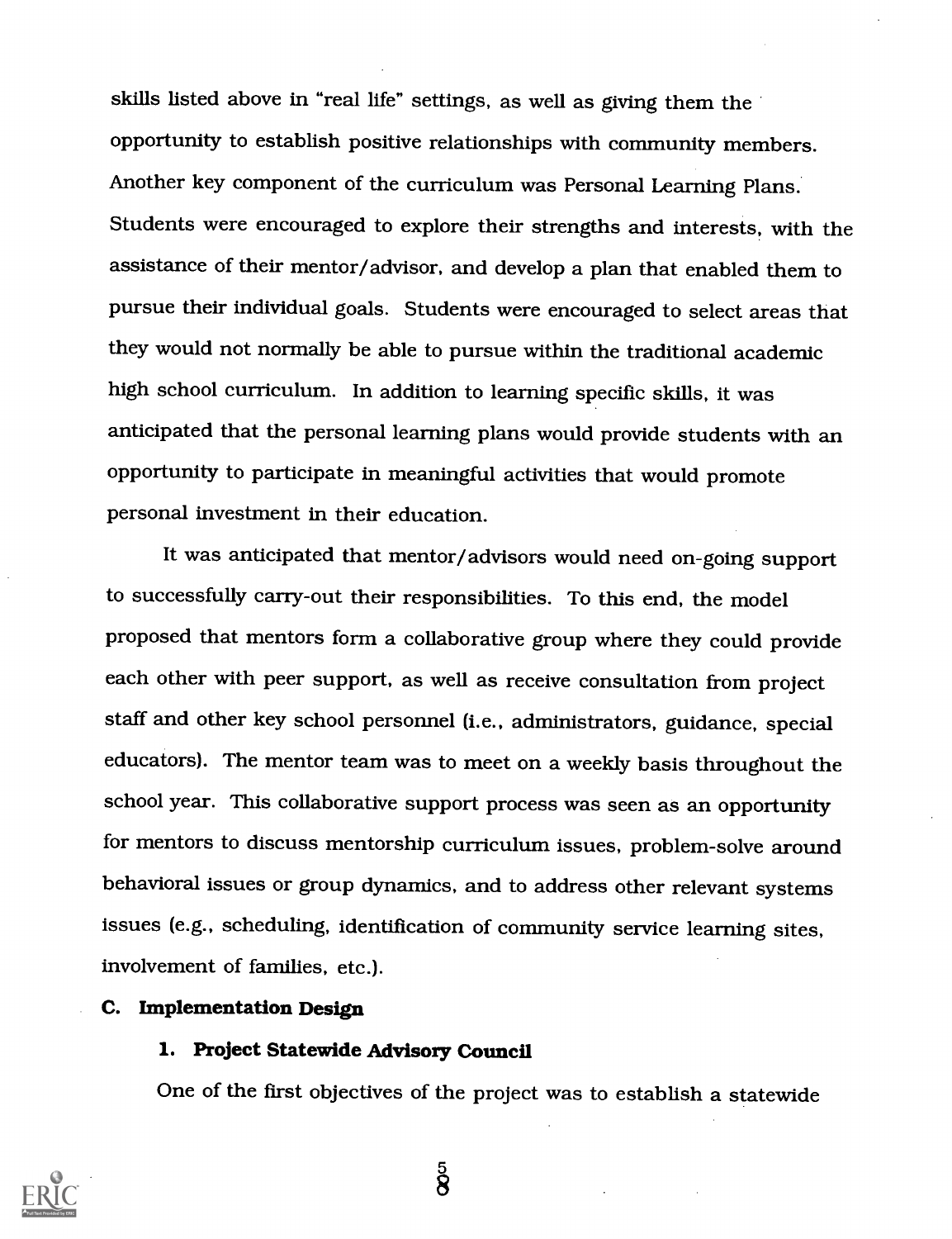Advisory Council consisting of students with emotional disturbance, family members, regular and special educators, administrators, representatives from state agencies (i.e., Departments of Education, Mental Health, Social and Rehabilitation Services), local youth agencies, and other relevant community members (i.e., representatives from the business community, community services learning sites, etc.). This Council was to meet on an annual basis to review project goals, monitor progress, and make recommendations as to better meet student needs.

#### 2. Site Selection

Letters were sent to secondary schools throughout Vermont who met some of the basic criteria for participation. Project staff then met with interested schools to determine the extent to which that school met the selection criteria. Criteria for participation consisted of: participation in an introductory training institute, the existence of administrative support for the project, a significant percentage of the faculty/staff who were willing to be mentors, having a representative number of students who are identified or are at risk for emotional disturbance, and a commitment to including students who are at-risk in the regular education environment. On the basis of meeting these criteria, two schools were selected as model sites: Peoples Academy in Morrisville, Vermont, a rural community in northern Vermont and Rutland High School in Rutland, Vermont, a relatively urban center in the southern region of the state.

#### 3. Student Recruitment

The target population for this project were students with or at-risk of Emotional Disturbance. However, efforts were made to balance the groups



6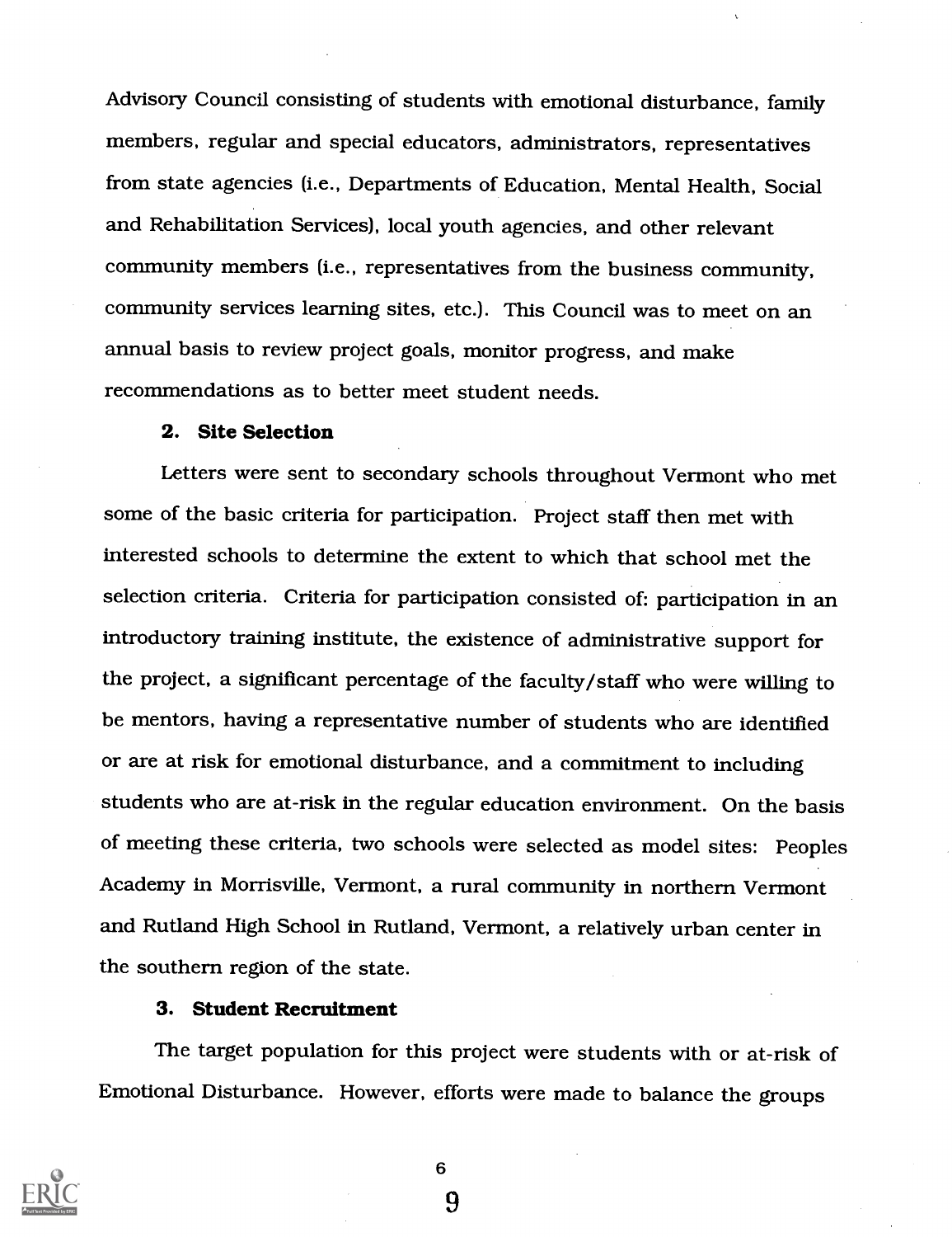so that at least half the participating students were not identified as at-risk. Student recruitment was initially conducted through presentations to students by faculty, project flyers, letters to parents, and targeted recruitment of specific students through recommendations by guidance and teachers. After the initial year, recruitment strategies also relied heavily on student efforts through student presentations to their peers or middle school students and word of mouth. The project description was also listed in the course catalogue. Participation in the project was completely voluntary. For students at Peoples Academy, course credit was received.

#### 4. Site Steering Committee

Each model site formed a Project Steering Committee to monitor the project throughout the grant period and to determine training needs of teachers to support youth with ED. The Steering Committee was to meet monthly with the Project Coordinator. It was proposed that the Steering Committee would consist of representatives from the school board, school administration, students, family members, special education, guidance, and other faculty.

#### 5. Implementation Phases

Initially, the project was to be implemented in four phases. Phase I was to include the necessary start-up activities to begin model implementation in one secondary school. Phase II was to include the recruitment and necessary start-up activities in a second high school. Phase III was to be continuation of the model in the first school and replication in the second school. Phase IV focused on dissemination and project activities that would support sustaining the model in the two sites after the end of grant funding.



10

 $\overline{7}$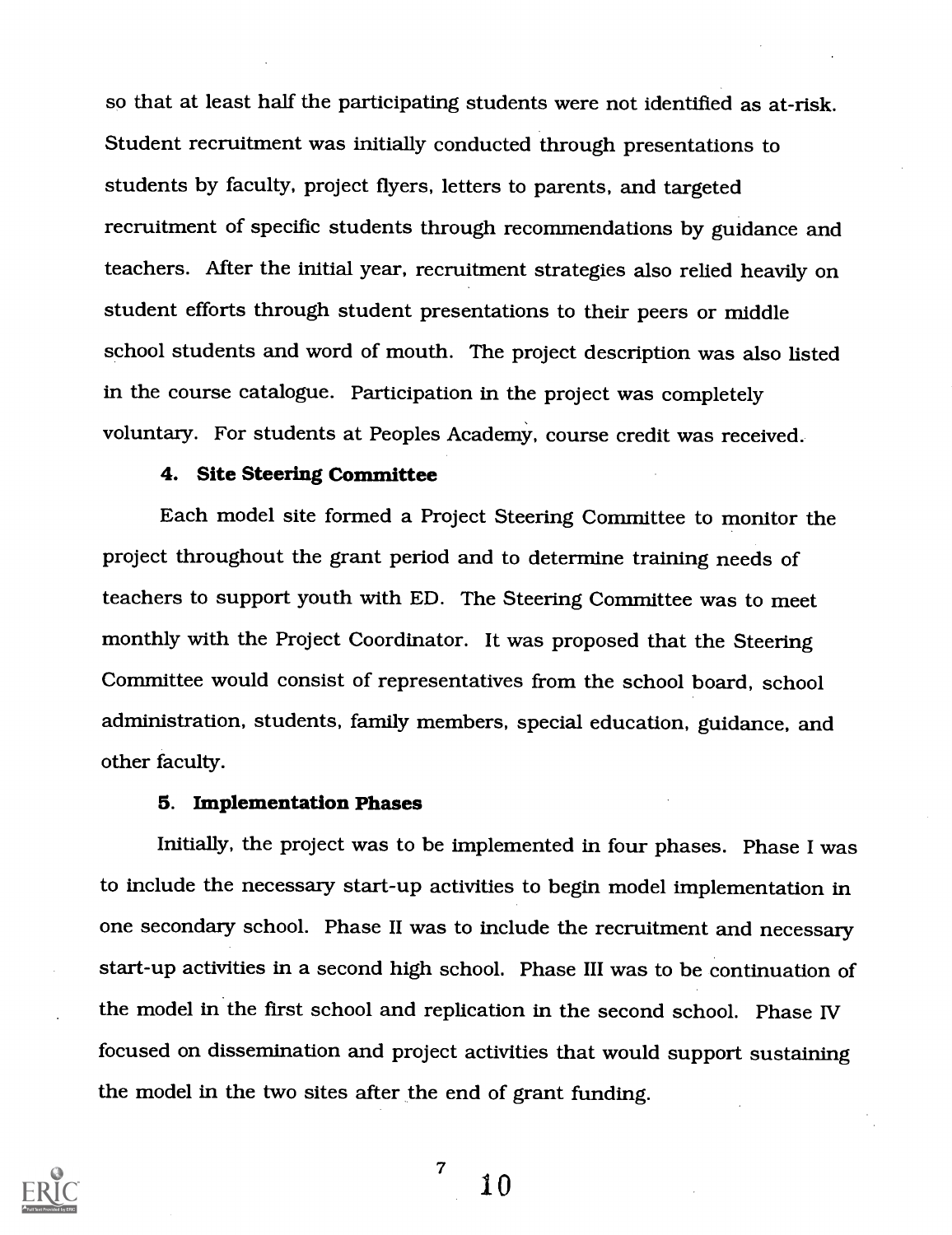#### D. Modifications in Project Design

A decision was made to implement the Mentor/Advisor model program in two secondary schools in the Spring of the first year, rather than wait until the third year of the project to begin activities in a second school. Thus, the project was initiated at both Peoples Academy and Rutland High School in the Spring of 1997. However, the model as described above was discontinued at the Rutland High School site after the second year of the project because of issues specific to that system (see Results by Objective). The other components of the project design (i.e., the advisory council, target population, steering committee) remained in effect.

#### E. Hypotheses

#### 1. Student Outcomes

Compared with students in the control group and the student body as a whole, it was hypothesized that those who participated in the Mentor/Advisor program (both students at-risk and those not at risk) would demonstrate improvements in the following areas:

- ◆ 1) emotional and behavioral status
- $\div$  2) coping skills
- **→ 3) satisfaction with school**
- 4) quality of relationships
- + 5) academic progress
- $\div$  6) social and other life skills

It was also hypothesized that these students would demonstrate lower scores on measures of risk factors (ie drop-out rate, suicide rate, drug and alcohol use), when compared to the rest of the student population.

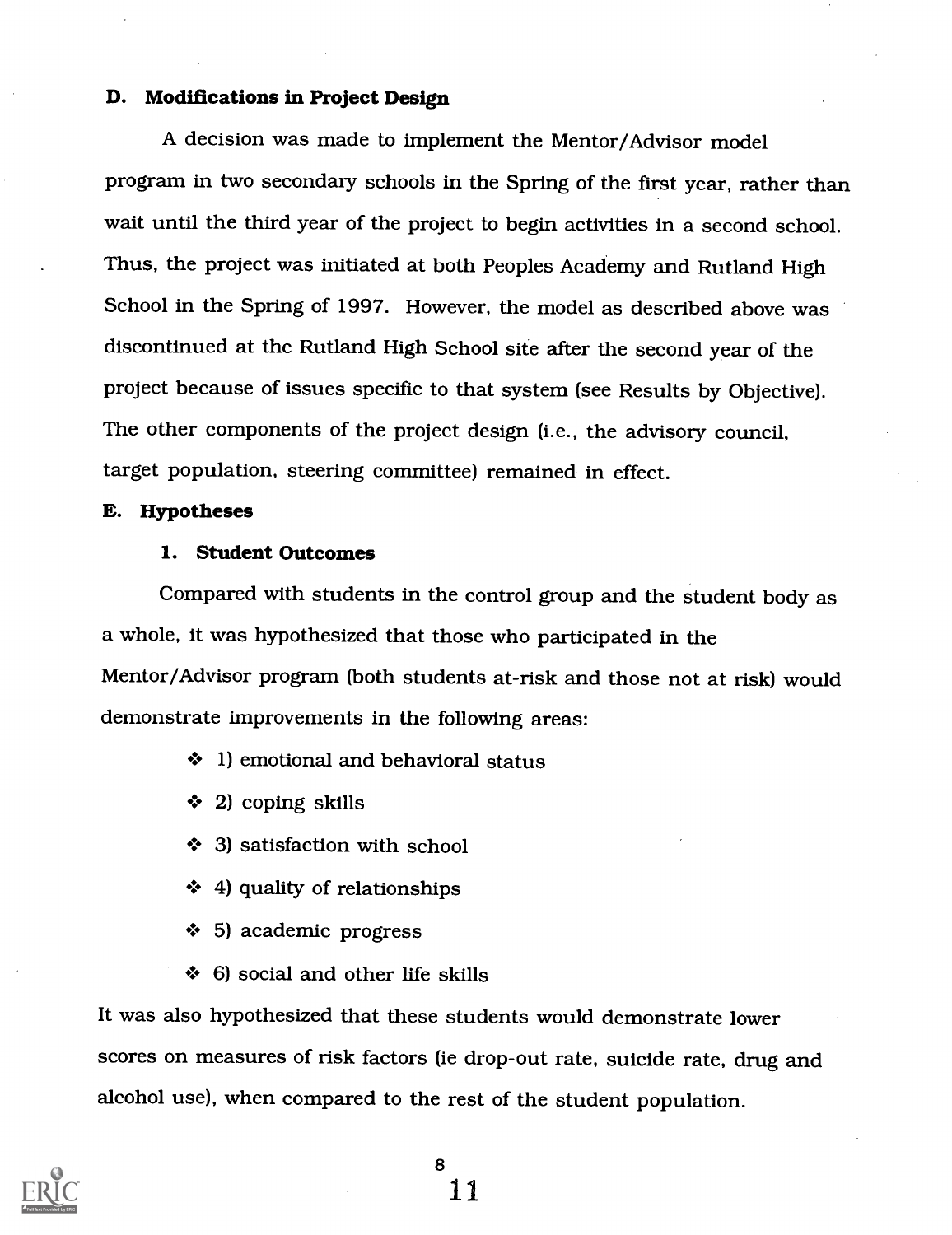#### 2. Parent Outcomes

It was hypothesized that parents of students who participated in 'the Mentor/Advisor Program would demonstrate the following:

Satisfaction with the program

- + Improved communication between home and school
- Greater involvement and input into their child's education
- Improved perceptions of their child's social skills and behavioral status

#### 3. Mentor/Advisor Outcomes

It was hypothesized that mentor/advisors would report the following:

- 1) Satisfaction with the Mentor/Advisor Program
- 2) Increased satisfaction with the school environment
- 3) Increased skills and knowledge in working with students with or at-risk of emotional disturbance
- 4) Improved collaboration with families
- 5) Improved perceptions of the social skills and behavioral status of students in their mentor groups

#### F. Participating Sites

#### 1. People's Academy, Morrisville, Vermont

People's Academy is a middle/secondary school (grades  $6 - 12$ ) of 650 students located in Morrisville, Vermont. Children and youth from the Lamoille South Supervisory Union residing in the towns of Morrisville and Elmore, Vermont comprise the student body. The focus of this project was grades 9 through 12 with a student population of less than 400. Morrisville is a rural community of 5100 in north central Vermont. General income levels are more

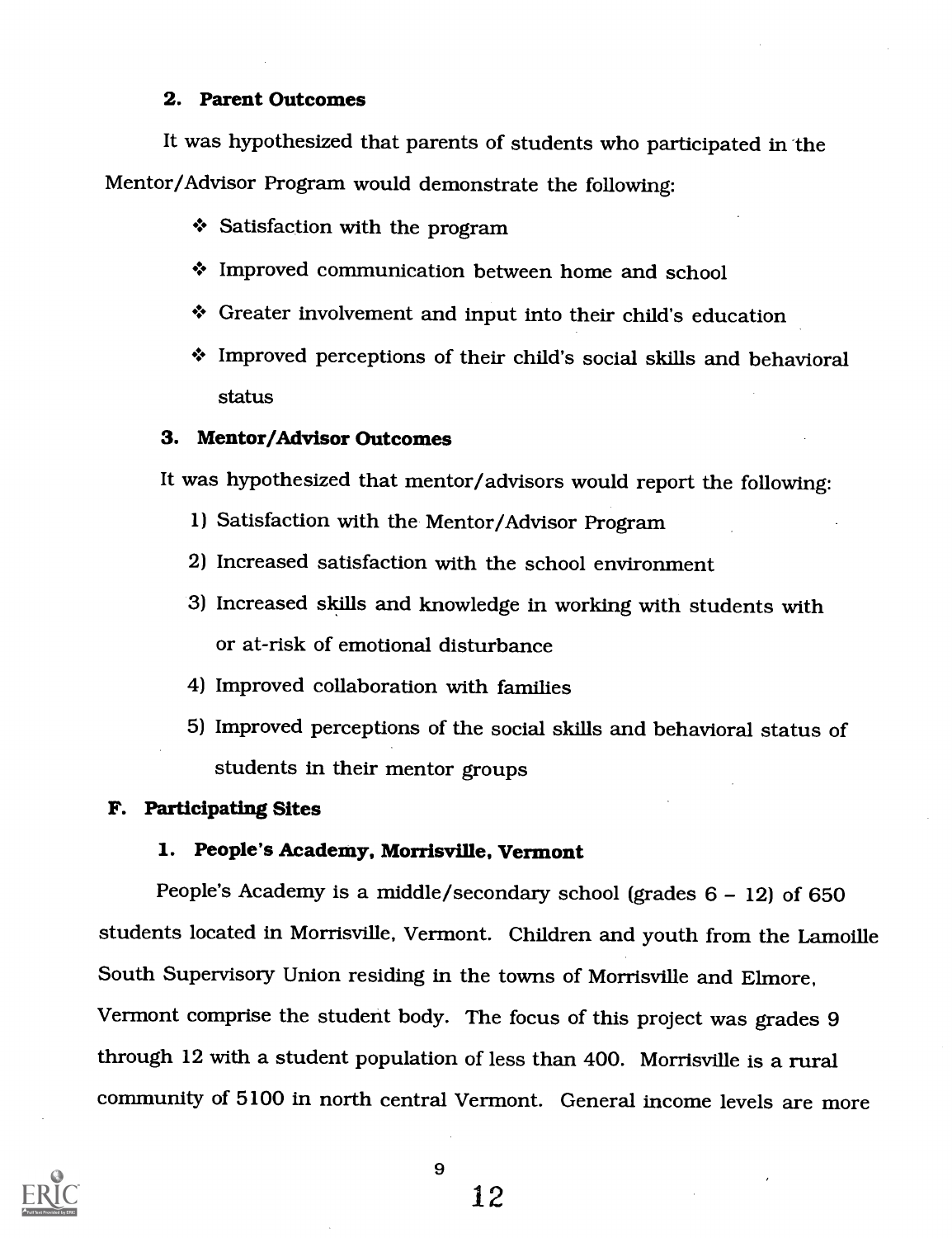than \$10,000 below the state average. Approximately 33% of the high school population receive a free or reduced lunch.

#### 2. Rutland High School, Rutland, Vermont

Rutland High School is a secondary school (grades  $9 - 12$ ) of more than 1100 students located in Rutland, Vermont. The vast majority of reside in the city of Rutland. A few students tuition into the high school from nearby rural communities that do not have their own high school.

Rutland represents the second most populated area in Vermont. Rutland City has a population of about 17,300. General income levels are slightly below the state average. Approximately 15% of the school population receive a free or reduced lunch.

#### G. Target Population

The target population for this project were students with or at-risk of emotional disturbance. Emotional disturbance was defined according to the Vermont Department of Education regulations for Emotional and Behavioral Disability. In addition to those who were identified through the Special Education system as meeting criteria for emotional disturbance, students were considered to be "high risk", if they met any of these additional criteria: 1) eligible for supplemental services because he or she meets the criteria for special education, ACT 504, ACT 117 (involves a referral to an Educational Support team because of difficulties at school), ACT 264 (eligible for interagency coordination of services because of a serious emotional disturbance); and/or, 2) failed two or more classes at baseline.

Overall, 103 students participated in the program at Peoples Academy over the four years of the grant period. This included 42 males and 61

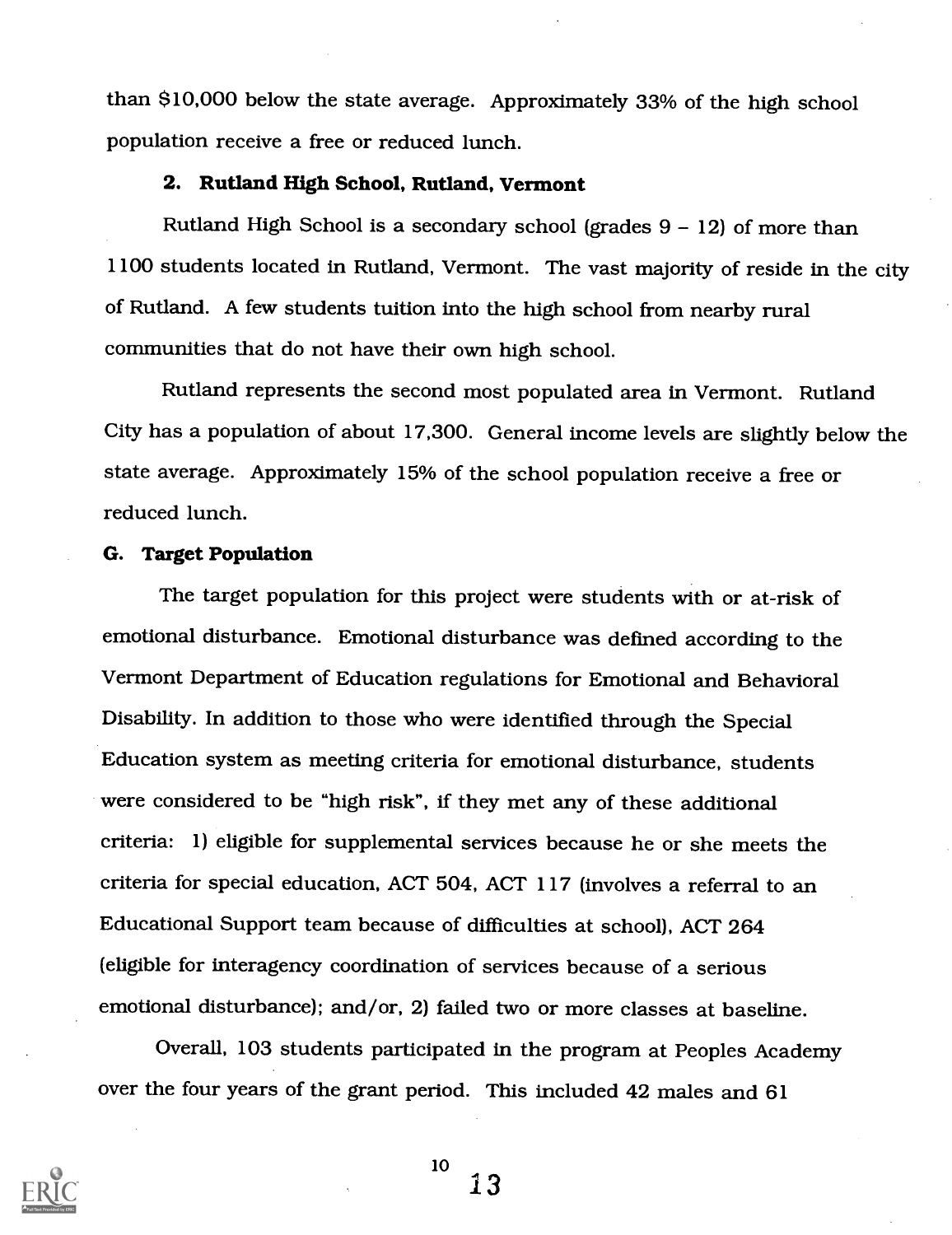females. An additional 58 students participated in the Mentor/Advisor Program at Rutland High School during the first two years of the grant. However, complete information about risk status, demographics and other school record data was only collected for students who had been in the Mentor/Advisor group for at least two semesters. Furthermore, complete data was only collected at Peoples Academy, given that Rutland High School was no longer a participating site after the first two years. This sub-sample included a total of 63 students at Peoples Academy who had participated in at least two semesters of the Mentor/Advisor Program. This included 40 females (63.5%) and 23 males (36.5%). Those students who were receiving supplemental services because they met criteria for special education, ACT 504, ACT 117, or ACT 264 composed 33.3% (N=21) of the sample. When the at-risk definition was expanded to also include those students who had failed at least two classes at baseline, the percentage increased to 43% (N=27) of the sample. The total number of students who were receiving free or reduced lunch was 59% (N=37) of the sample.

Despite efforts to establish a matched control sample, those students and parents who consented to be in the control group, tended to reflect non-risk status. There were a total of 24 students in the control group, 58% female (N=14), 42% (N=10) male. Of this group, only 12.5% (N=3) of students were receiving supplemental services through special education, ACT 504, ACT 117 or ACT 264. When the at-risk definition was expanded to include students who had failed at least 2 classes at baseline, the number in the at-risk group increased to 21% (N=5) of the sample. The number of students in the control group receiving free or reduced lunch was 12.5%



11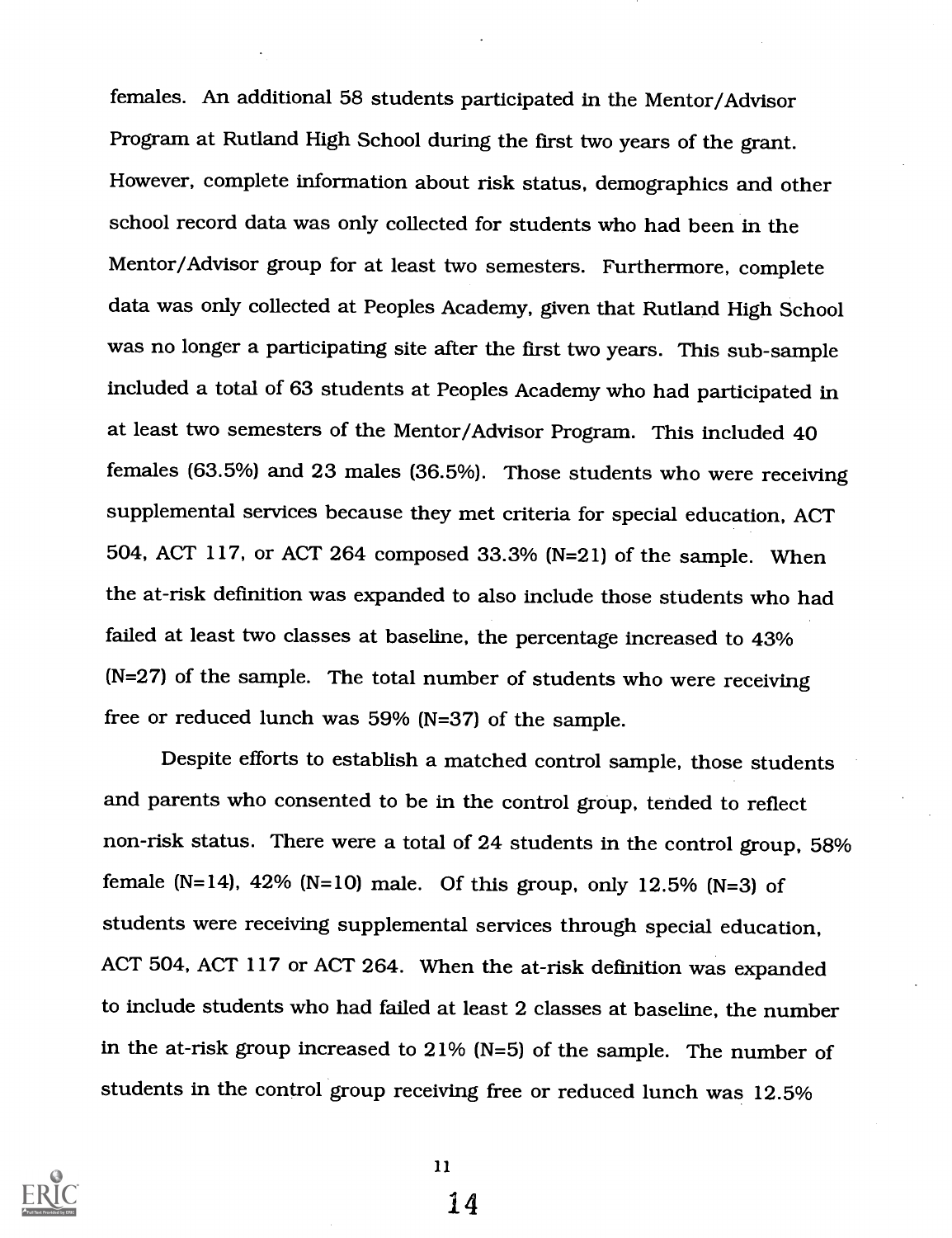(N=3); thus reflecting a higher family income than the students in the Mentorship group.

For parents of children in the mentorship group, the mean for mother's (or female caregiver's) education was 2.48 [N=33] on a scale of 1 to 4 (1=below high school; 2= completed high school; 3= started college; 4= completed college]. Regarding father's (or male caregiver's) educational background, the mean was 2.31 [N=32]. In terms of occupation, the mean score for female caregivers was 43.04 [N=28] on a scale of 0-100. For male caregivers, the mean was 40.36 [N=281. These scores reflect an occupational level that is comparable to very small business owners and skilled manual workers. Parents of children in the control group had on average higher educational and occupational levels. When the data for students in the Mentor/Advisor program were separated into at-risk and non at-risk groups, the parents of the students in the non-risk group had on average, higher educational and occupational levels.

#### III. PROJECT STATUS

The success of the project with respect to fulfilling each of its stated objectives will be discussed below. Results will reflect both descriptive analyses, as well as findings from the quantitative and qualitative evaluation. Objective 1. To establish a project statewide Advisory Council that includes students with emotional disturbance, parents of children with emotional disturbance, representatives of state and local agencies serving students with emotional disturbance and their families, and public school educators and administrators.

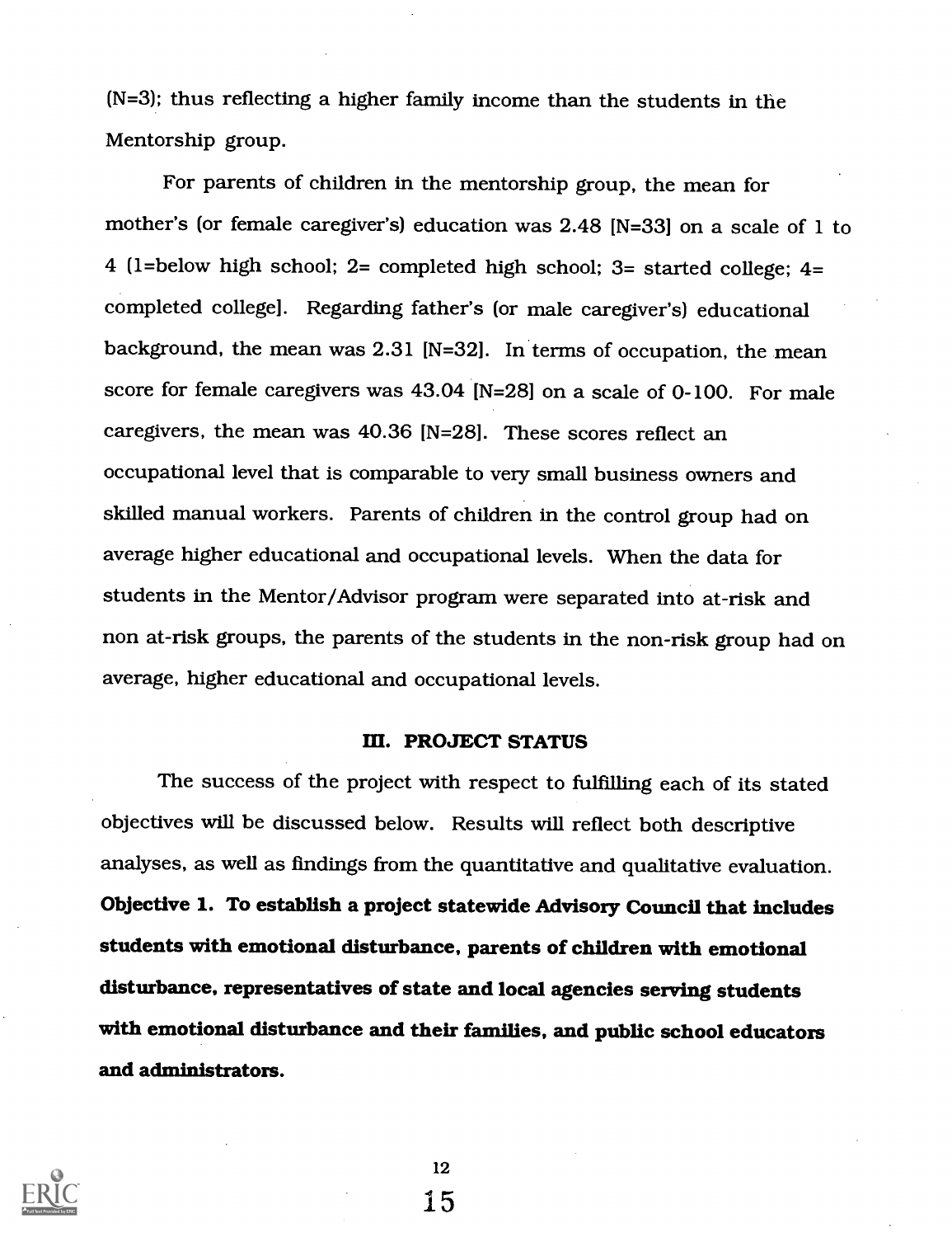The composition and nature of the Advisory Council changed over time to address the needs of the project and to reflect the emphasis on community ownership, particularly in the latter years of the grant. In year one of the project, the local site-based Steering Committees took over many of the advisory functions needed for initial implementation. Initially, each site steering committee was composed of: school administration (principal, special education coordinator), guidance, mentor representatives, students with and without emotional disturbance, the Director of the Federation of Families for Children's Mental Health, and Mentorship Project staff (i.e., Coordinator, Parent Liaison, other UVM faculty who provided technical assistance). In addition, other relevant members attended the meetings as well (i.e., School to Work Coordinator, other interested community members, representatives from an alternative school). The steering committee met on a monthly basis at each site to oversee and provide input into the start-up and general administration of the project.

During the second year of the grant, a statewide Advisory Council was established. Membership consisted of participating representatives from the two school sites (i.e., mentors, administrators, students), parents, representatives from the Chamber of Commerce, School-To-Work initiatives, other resiliency initiatives, statewide projects to support students with emotional disturbance and other disabilities, the Vermont State Department of Education, individuals with expertise in establishing community service learning programs and personal learning plans, and project staff (i.e., faculty from the University of Vermont, the Director of the Federation of Families for Children's Mental Health, and the parent liaisons). This meeting was



13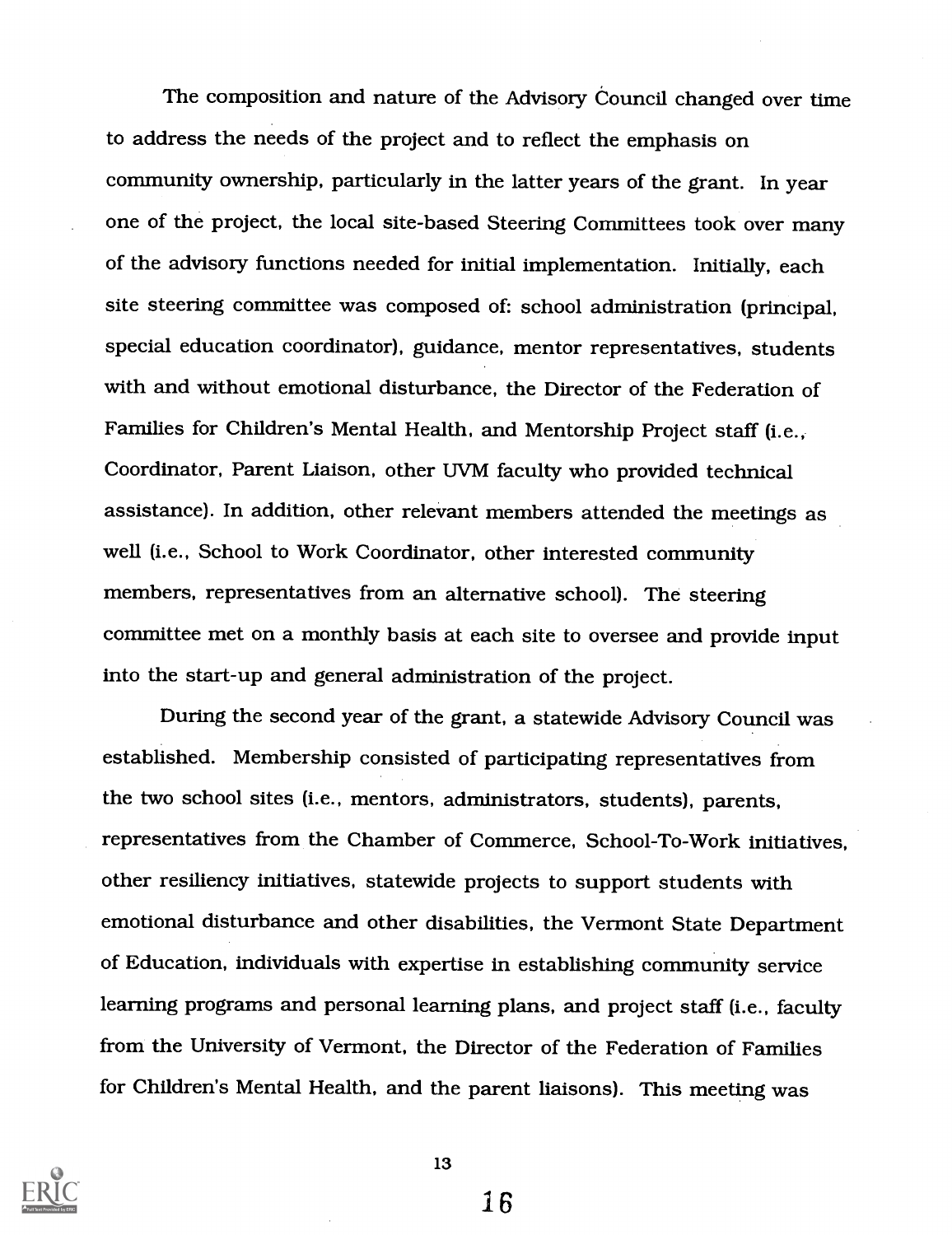held in Burlington on February 2, 1998. The focus of the meeting was to provide a general overview of project activities and to discuss specific areas of concern (i.e., curriculum emphasis, community involvement, family involvement, personal learning plans). As a result of the meeting, additional strategies for family and community involvement were implemented, connections were made with similar statewide initiatives and it led to increased requests for dissemination materials and presentations.

For the third and fourth years of the project, a decision was made to hold the Advisory Council meetings locally in the Morrisville community, the location of the primary school site. This decision was made for two main reasons. First, it was hoped that by hosting the Advisory Council locally, it would increase attendance by parents and other local community members (such as potential community service sites, businesses, human service agencies), thus facilitating community ownership. Second, the selection of Morrisville as the site of the meeting also reflected a shift in emphasis during the 3rd year, with primary support being given to the Morrisville site because of their greater adherence to the model as stipulated in the grant (see Objective 4). These annual local Advisory Council meetings were well attended by parents, students, other local community members (i.e., representatives of local agencies and businesses), mentors, school staff and administrators. In addition, there was attendance by representatives of statewide agencies and organizations (i.e., Vermont Department of Education, Chamber of Commerce) and project staff (i.e., Director of the Federation of Families for Children's Mental Health, University of Vermont faculty, parent liaisons). Each meeting began with an overview of project



14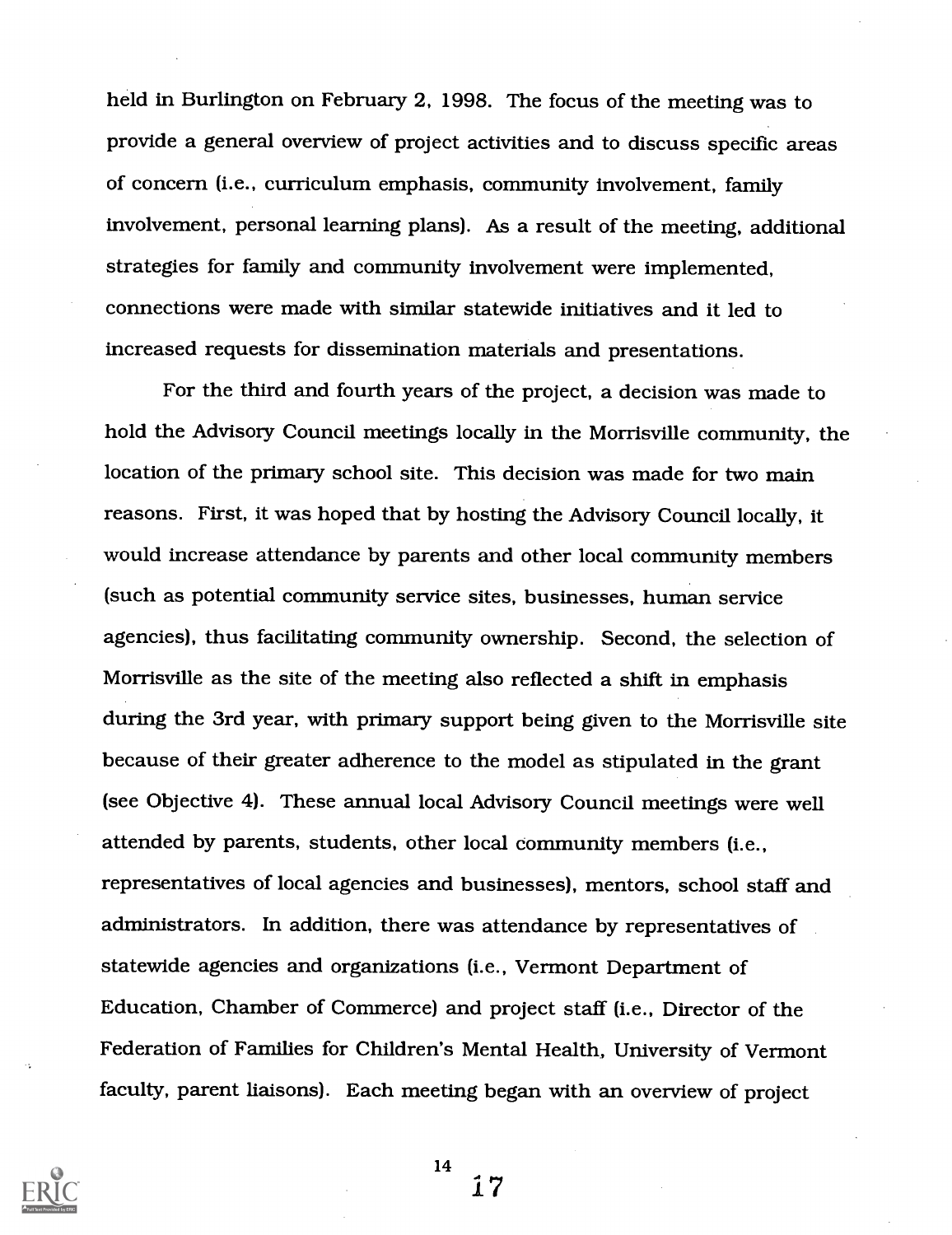activities provided by the students. Following that, the participants were divided into small groups for discussion and participatory activities. During the  $3<sup>rd</sup>$  year of the project, discussion was focused on the issue of community involvement. This led to: 1) strengthened connections with family and community members 2) a better sense of the community's needs, 3) increased coordination with existing community organizations, and 4) new avenues for dissemination. The last Advisory Council meeting held in February of 2000, showcased the experiences and projects of students. In addition, parents and community members spoke to their involvement over the years with project activities. The participatory activity that followed involved the development of school/community murals to reflect the core concepts of this project: Belonging, Mastery, Independence, and Generosity.

At each Advisory Council meeting, students took a leadership role in all aspects of the meeting. That is, students assisted in the planning of the agenda, the presentation of project accomplishments and experiences, and facilitation of small group discussion and activities. In this way, the students were able to both practice and demonstrate the skills that they had learned in their mentor groups, with respect to collaborative teaming.

During the last Advisory Council meeting, a survey was distributed to participants asking how much they already knew of the project, what they liked most about the meeting, the importance/value of the project, a listing of community needs, other suggestions. Over 90% of respondents indicated that they considered the value of the project to be "very high"; with 9% indicating that the project was "somewhat useful".

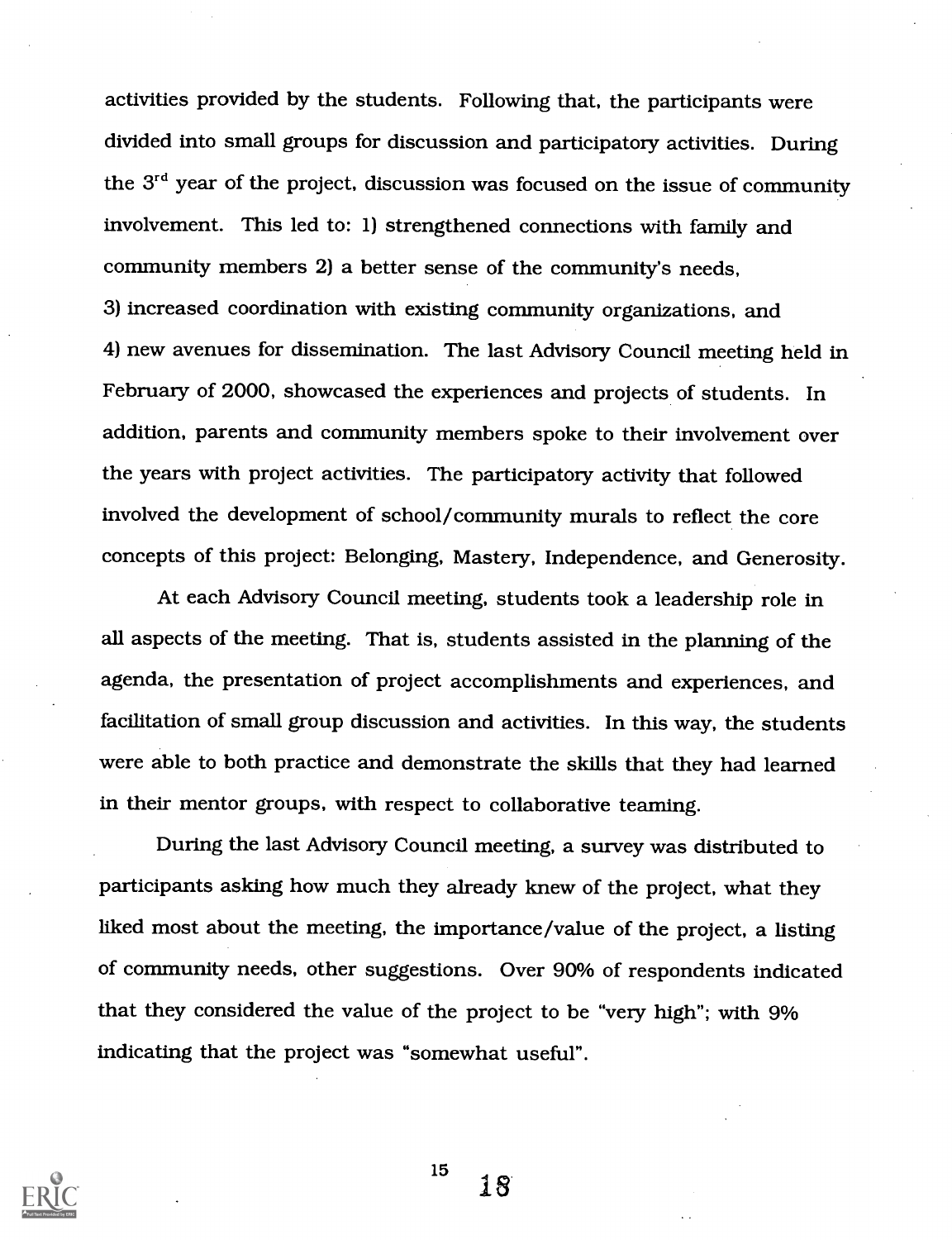Objective 2: To demonstrate the effectiveness within one rural secondary school of a Mentor/Advisor model for improving outcomes for students with and at-risk of developing serious emotional disturbance. The model consists of the following four major components:

#### a) Mentor/advisors supporting teams of heterogeneous students

"I learned I have more friends than I thought I did. If I ever need anyone to talk to, they're there for me." Student "...unlike other classes you're supposed to be nice to other people..." Student Service Student Student Student Student Student Student Student

#### Peoples Academy:

At Peoples Academy High School, Mentorship was offered as an elective class. Students who registered were divided into mentor groups of approximately 5-8 students in each group. Concerted efforts were made to have balanced groups with respect to: risk status (particularly behavioral issues), gender, and diversity of ages. In particular, every effort was made not to have any groups where more than half the students demonstrated behavioral challenges. However, because of scheduling issues, it was not always possible to have equally balanced groups. Occasionally, a group would have an over-representation of students with behavioral challenges or an imbalance in gender or age. It is our observation that female dominated groups tended to experience different group dynamics in communication and problem-solving styles vs. male dominated or equally balanced gender groups. Specifically, female dominated groups tend to prefer spending more time on processing of issues than the male dominated groups which preferred spending more time out in the field doing community service



16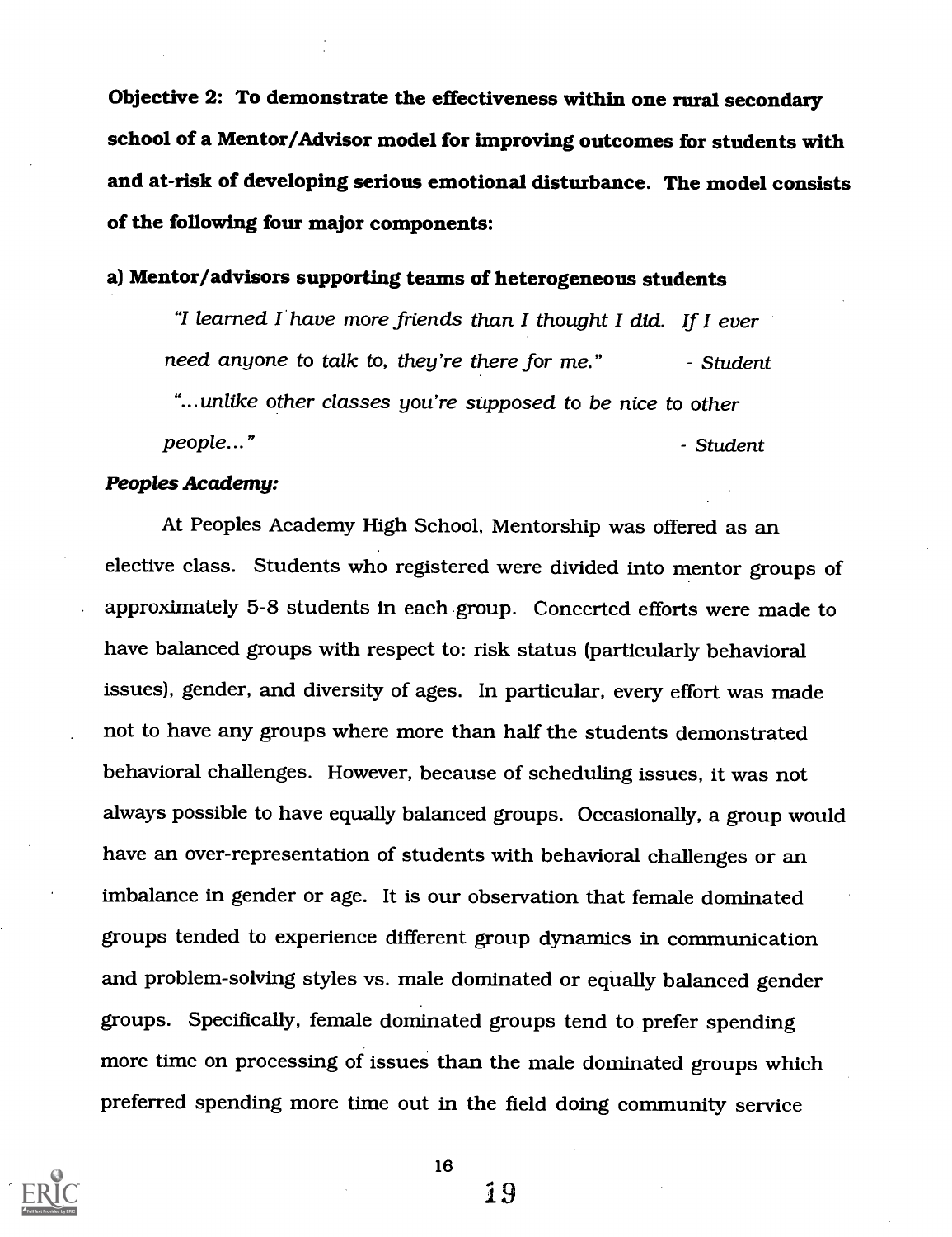activities. Mentors reported that varying levels of individual support were necessary for some students to complete tasks and to maintain equitable participation. For example, students with behavioral challenges sometimes required additional assistance including individual meetings between the mentor group meetings to discuss behavioral issues and needs.

The heterogeneity of the groups enabled students to become friends with peers whom they would not typically associate. As one student articulated, "I've talked to a lot of people that I would never, ever talk to, like I could never imagine myself talking to them." This was particularly important for students lacking in interpersonal skills, who have limited opportunities to make friends in their other classes. The small group setting, combined with the focus on team work and communication, provided a supportive environment for shy students to reach out to others. As one student stated. "Well, I've learned to be more social and that it's okay to speak my mind. I guess I've just gotten more used to being around people and working as a team and a leader." For some students, the mentorship class represented their only perceived link to other caring peers and adults. When one youth was asked what her life would be like without Mentorship class, she responded, "I would be alone. I mean, I would have a life but it wouldn't really be complete without the class."

Drop-out from the program has been related to a number of different factors including: scheduling conflict with another class (i.e., driver's education, required biology lab), leaving the high school (i.e., going to a vocational program, moving out of district, graduating, dropping out of school), or lack of interest. For students who dropped out temporarily



17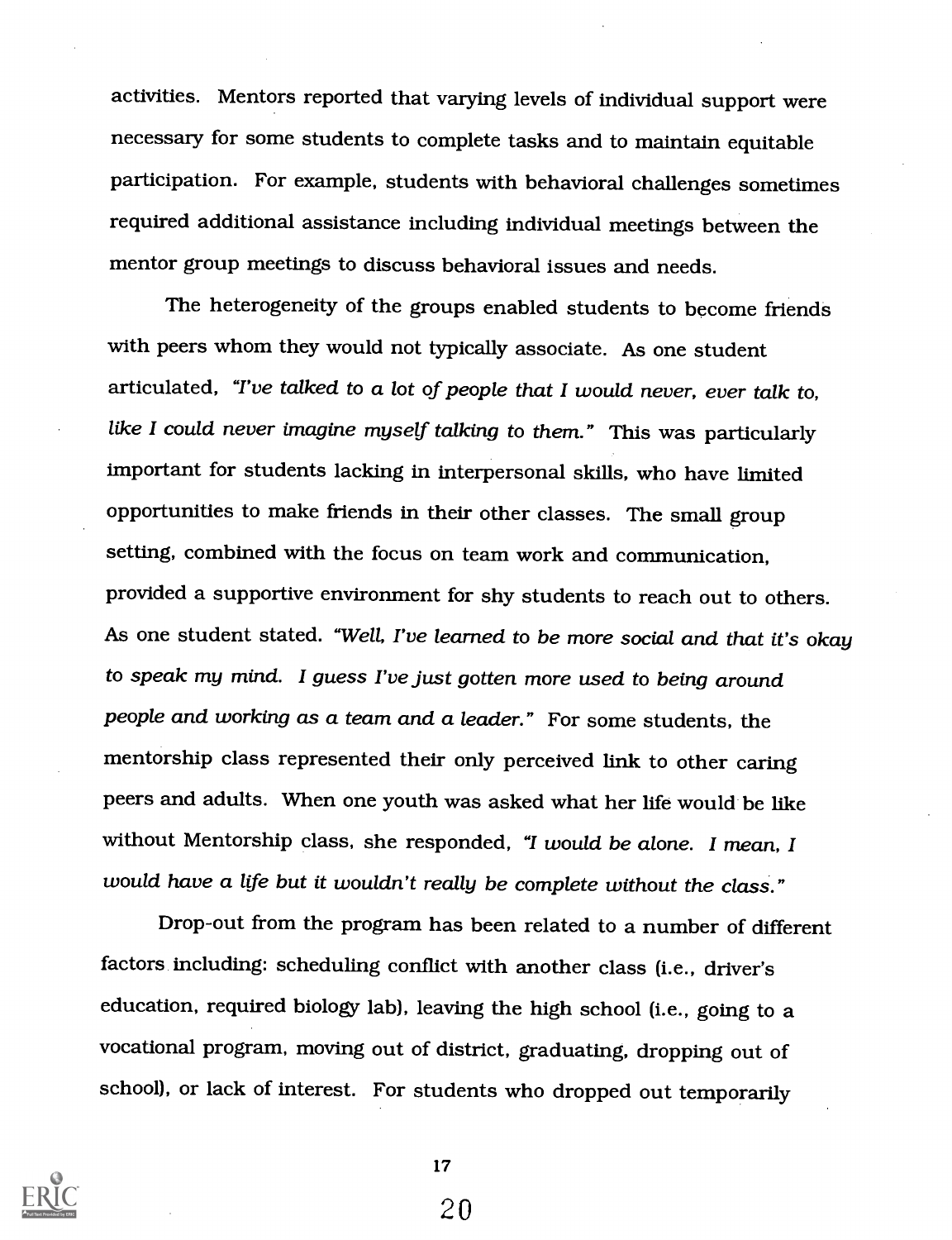because of a conflict with another class, a number returned to their mentor groups the following semester or year.

Each year there were 6-7 mentors at Peoples Academy, with 4-6 concurrent groups. In addition, depending on individual student needs, several groups had paraprofessionals who participated in the activities and assisted specific students. Mentors were given the choice of facilitating a group independently or with another mentor. The mentors reflected a range of school staff positions including: regular educators, guidance and mental health staff, special educators, speech and language professional, community based learning coordinator. Despite the initial intent to have mentors stay with the program throughout its four year duration, there was significant turn-over related to a variety of factors including: staff leaving the school, changing roles/responsibilities of school staff, decision to teach a different elective, not feeling like there was sufficient time to be a mentor and perform other job responsibilities. The original grant proposal had particularly targeted regular educators to be mentors. During the first year of the project, 4 out of the 7 mentors were regular education teachers (one had a split position as a regular education and special educator). However, the role of mentor turned out to be particularly difficult for regular educators because of the lack of flexibility in their schedule and the limited preparation time that they have. Thus, by the last year of the project, only 1 out of 7 mentors was a regular educator.

Students' relationships with their mentors varied, in part related to the length of time that they were with the same mentor, and in part related to the style with which the mentor ran the group. In general, the small size



18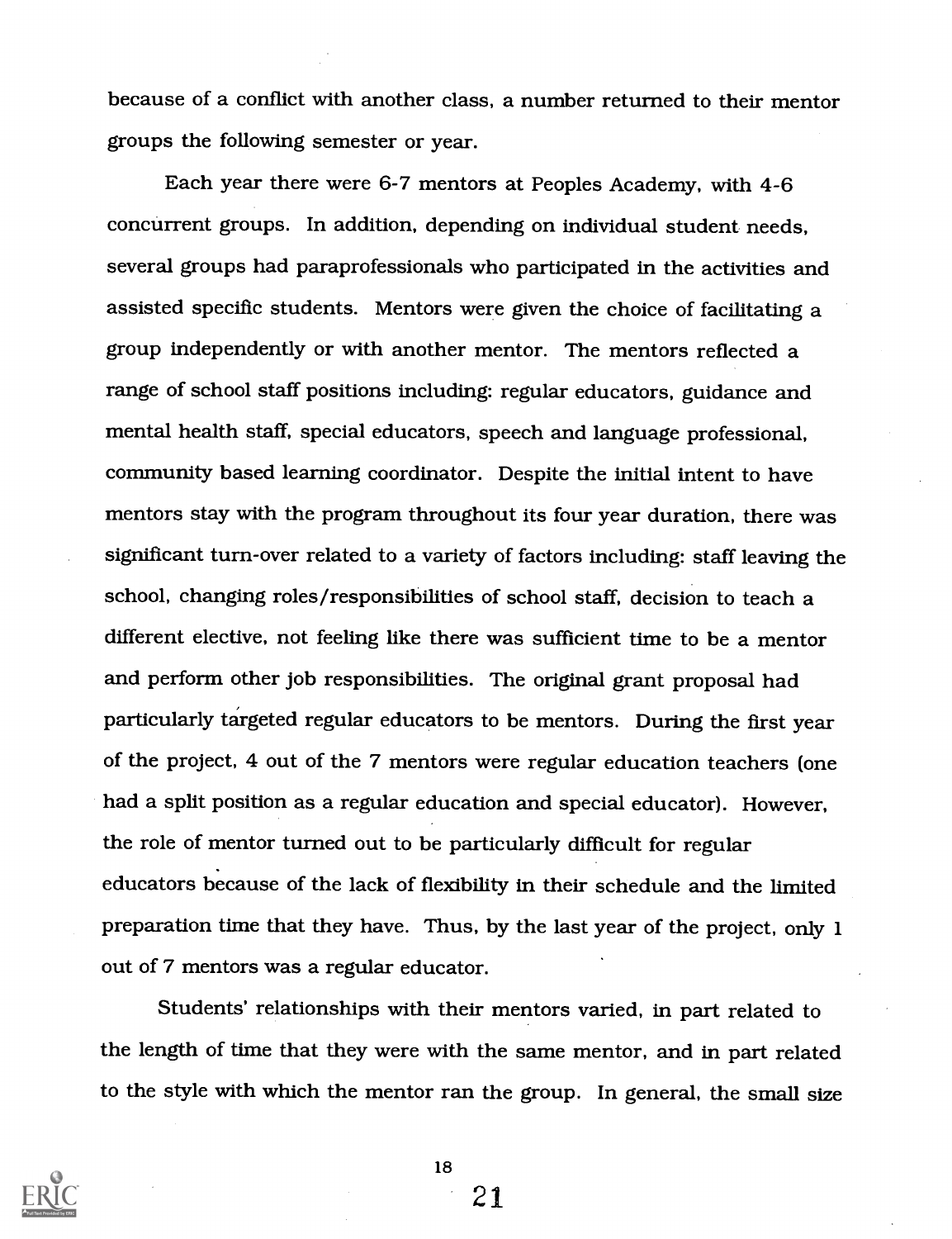of the classes enabled mentors to get to know each of the students within their group in a way that is not always possible with large traditional classes or for school staff who do not spend extensive time one on one with students. When asked about her role as a mentor, one teacher described it as the "favorite part of my job. I think those are some of the relationships that have developed the most here. I really have relished my time in mentoring, rather than being somewhat chained to a computer and a desk. I tend to enjoy the relationship part of it a lot more." Several students described their mentor as a "friend" whom they would go to for support or advocacy. As one student related their experience with their mentor:

Once I got into a lot of trouble, he went home with me and told my mother and father and told them exactly what happened and that I was a good kid, I just made a mistake. Instead of the school calling, he drove all the way to (home], drove back, it was pretty neat. He got me out of a lot of trouble. I think he's really cool."

"Mentorship" was offered as an elective class 2-3 times/week during an existing 50 minute "Interest Block" time, when all students have the opportunity to take an elective course. Other electives offered during this time include subjects such as photography, bee-keeping, chess, drivers education, etc. Students who need a science lab, must take it during this time period. All students in the Mentorship groups at Peoples Academy received high school credit for their participation.

During the second year of the program, the school schedule was changed so that all Mentorship classes could occur in the same time slot



19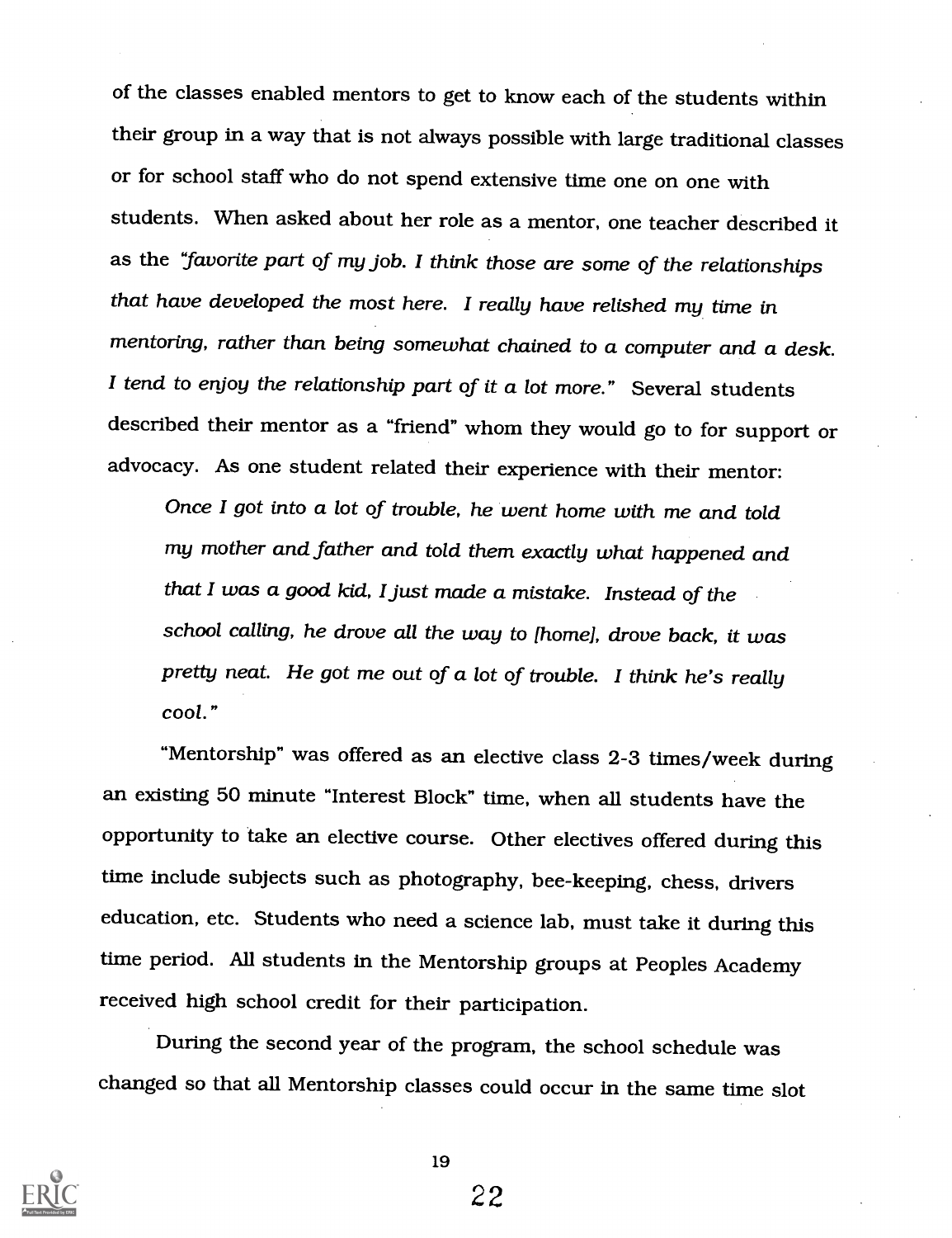(although on alternate days). Because the class occurred immediately prior to lunch, it enabled groups to bring their lunches with them and extend their time for community service learning activities. However, the issue of sufficient time was a significant one for many students and mentors. At their steering committee meetings, students often brought up the request to have Mentorship offered as a long block class. In fact, in the last year of the grant, one of the Mentorship students designed a new long-block class as part of an independent study that incorporated the key components of the Mentorship program (i.e., mentoring, community service learning). This course was approved by the administration and is being offered this year at Peoples Academy, co-taught by the student and a teacher.

The majority of students reported that they enjoyed running their own class and most quickly mastered the responsibilities of each role used in the collaborative process. In fact, for many students, having the opportunity to "take control" over their learning was one of the most significant aspects of the project. As one youth described her experience, "We run it, basically the kids do...I like it better than any of my classes. I always look forward to that class." To enhance their sense of ownership, as well as group identity, each class came up with their own name for their particular mentor group. In addition, students ran a contest to name the project as a whole. This process led to a re-naming of the program at Peoples Academy from Mentorship to "STOMP: Students Together Organizing Mentoring Projects".

Many students also felt that the practice in learning facilitation skills and collaborative teamwork taught them valuable leadership skills. As one student stated, "I have more authority now. I speak up more because of that



20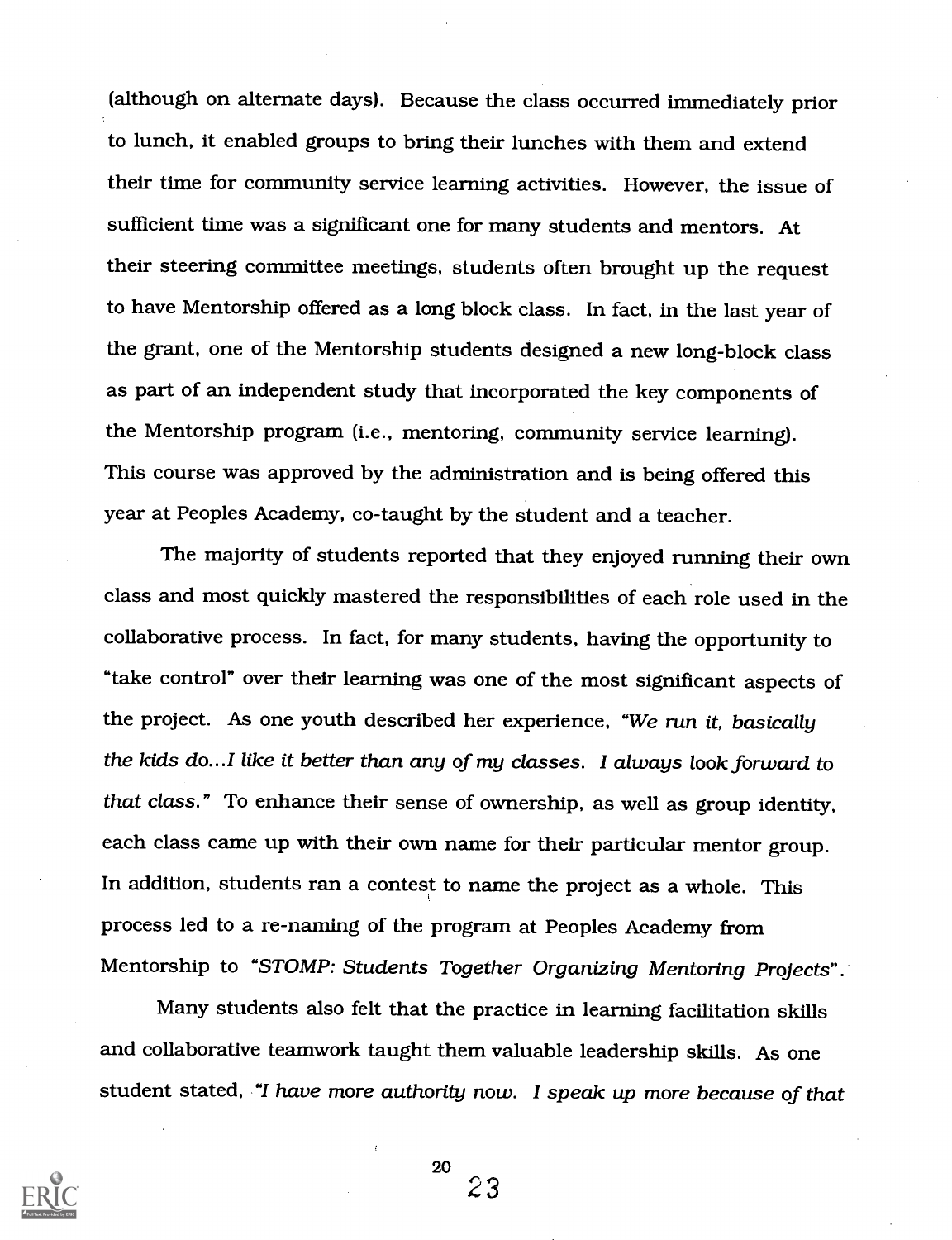class. Now I'm more confident in what I'm going to do." When another student was asked about the impact of the program on her leadership abilities, she replied, Leadership"? I think it's more communication. Like for a leader to be a good leader, they have to be able to communicate their ideas well and like understand others' ideas too. And it's helped me a lot with that." Many students also indicated that the process of understanding the perspective of others helped them to work through conflicts within their groups. As one student described, "We have had major conflicts, but what we do is we talk it out. It's not good to, you know, not say what a conflict is because then you get, like, a grudge on people and, you know, you don't want to help out the group as a whole. So, we definitely talk about it and we confront the issue as soon as possible and then we work with it with each other and you know everybody has to make compromises."

#### Rutland High School:

At the start of the project, there were 6 mentor groups, with 7 students in each group (approximately 2-3 students in each group were identified as experiencing or at risk of an emotional and behavioral disability). During the first year of the project, the mentors consisted of four regular educators, one special educator, and one school-to-work coordinator. In the second year, two mentors (both regular educators) dropped from the program because of competing work and personal demands. However, two additional mentors signed on (the registrar and the home economics teacher).

At Rutland High School, the Mentor/Advisor program was run as an extra-curricular activity during their "Activities Block at the end of the day

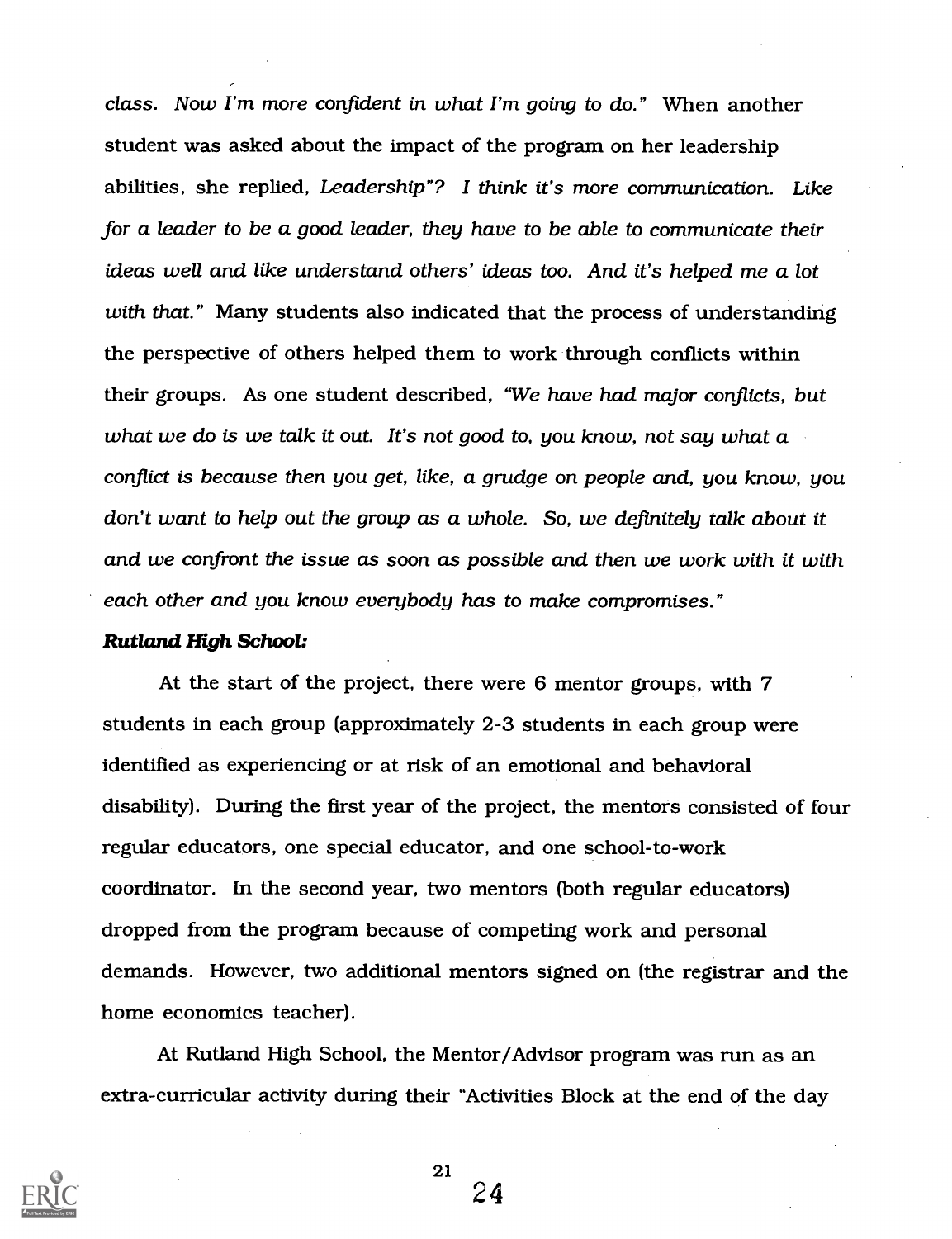for 90 minutes on alternate days. Students who enrolled in the Mentorship program at Rutland High School did not receive high school credit for their participation. In addition, because the program was run as an extracurricular activity, as opposed to a class, regular attendance of all advisees was difficult for many of the students. Therefore, in October 1998, all but one of the groups switched to an individual check-in 'model, as opposed to group mentoring. Thus, mentors made efforts to "check-in" with each of their advisees on at least a weekly basis. In addition, they held monthly events for all of the participating students to attend in order to maintain a sense of group cohesion and for fulfilling the community service component of the model. One mentor group continued to meet two times per week throughout the year, in the format outlined in the original model and continued to engage in ongoing community service learning and personal development projects. However, because of the change in model, Rutland High School was dropped as a site after the second year.

## b) Development and implementation of Personal Learning Plans for each student:

"I definitely get a lot out of the program. It helps me see my goals. It helps me understand what goes on in the real world."

Student

Personal Learning Plans (PLPs) offered students the opportunity to explore an area of interest that might not be available through the traditional academic curriculum. Students were encouraged by their mentors to generate their strengths and areas of interest. In some groups, this was done through the creation of a 'group resume" where all the strengths of



22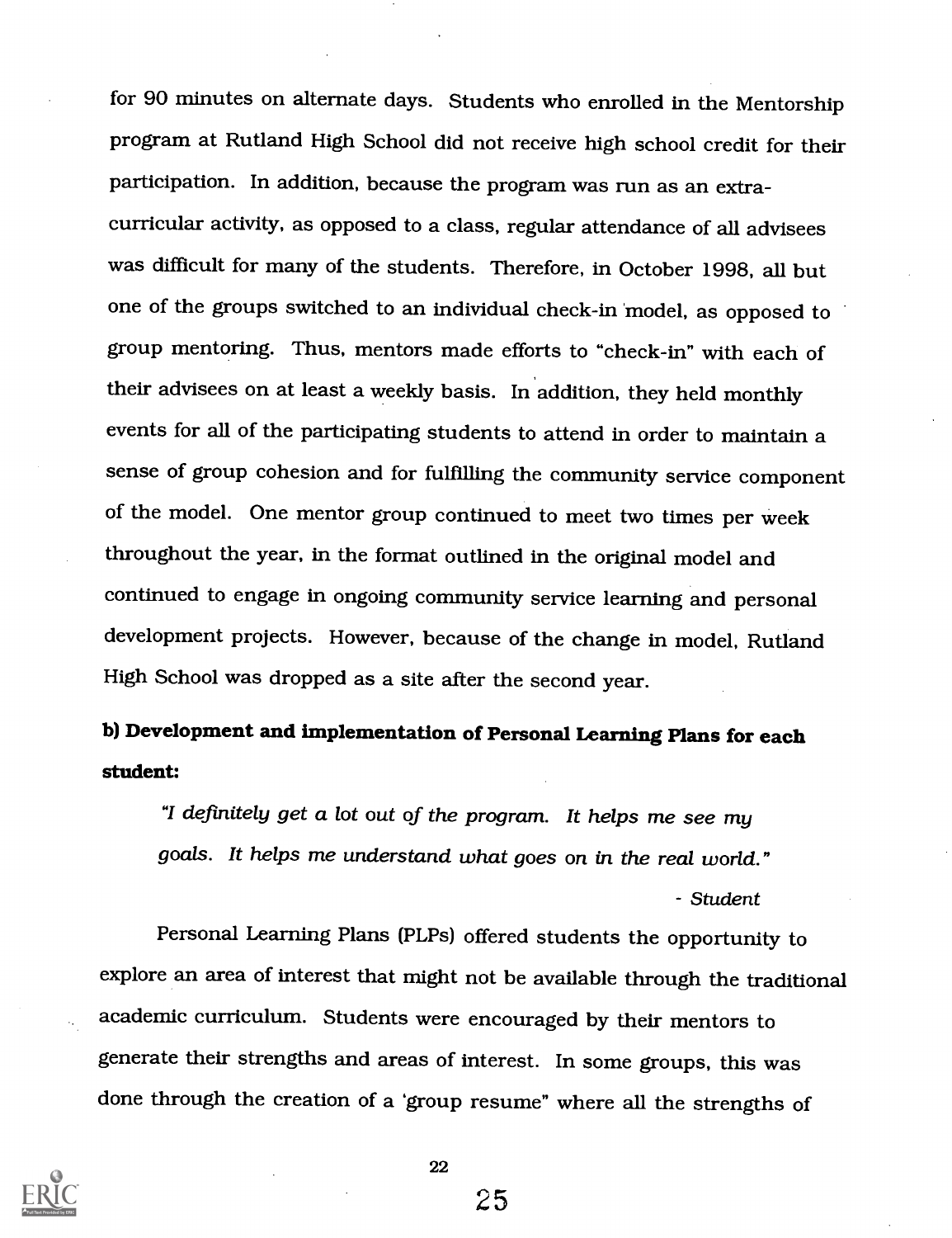the members were-listed. In other groups, the process was more individualized. Based on these strengths and interests, students were assisted by their mentors and their peers in the process of generating long or short-term goals and a plan for accomplishing them. Some of the individual projects that were selected included: teaching Spanish to elementary school students, learning sign language, doing Yoga, exploring specific career areas (e.g., cartoon animation, forensic pathology, physical therapy, law), finding a summer job. During the first two years of the project, students gave mixed feedback regarding the Personal Learning Plan component of the program. While most enjoyed working as a team on community projects, many expressed less interest in individually designed goal projects. Some students indicated that their aversion to the PLPs was because it seemed too much like "traditional" schoolwork. Mentors were finding it difficult to deal with' students' lack of interest or active resistance to the PLP process. For this reason, during the third year of the project, the PLP component was made an optional, although highly recommended, activity. Project staff also worked with mentors on alternative ways to engage in the planning process so that it had greater appeal. Mentors who reported more success with PLPs often embedded the pursuit of individual goals within the provision of community service. For example, a number of students continued to volunteer individually at a site where their mentor group might have conducted a short-term project (i.e., working at a nursing home, assisting at an animal shelter). In addition, students expressed more interest when the personal learning plan was connected to summer job opportunities and future career development.

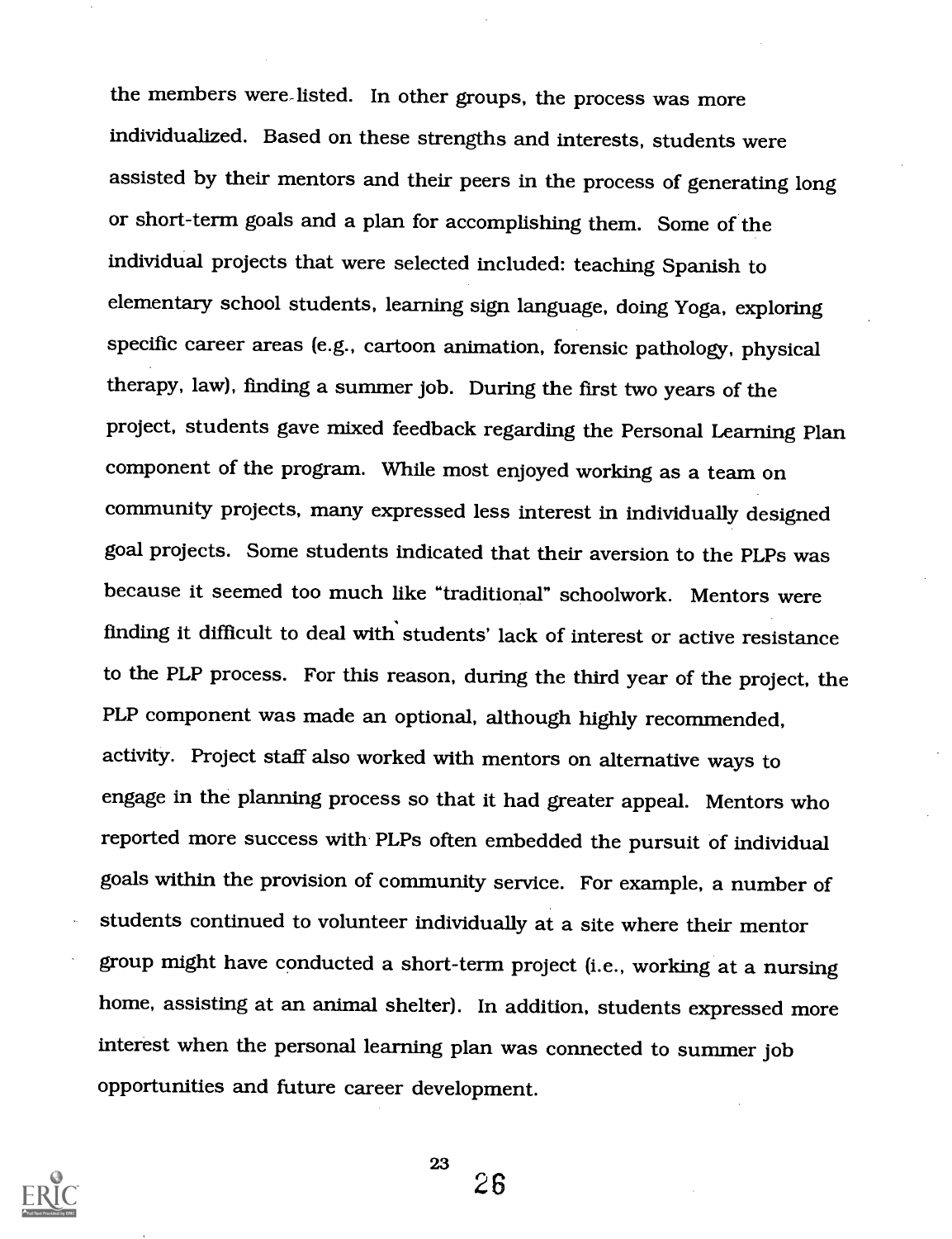In the last year of the project, a volunteer from the community was recruited to assist with the program. Many of the mentors felt overloaded by trying to help students set up their PLP activities, in addition to the community service learning projects. Thus, this individual was given the responsibility of coordinating the PLPs. This involved meeting with all interested students on an individual basis and helping them to generate their interests and goals. She then found community members who had similar interests/skills and matched them with the students. Then, she met again with each student to develop a plan for accomplishing his or her goal. Having someone who was responsible for the coordination of the PLPs helped tremendously to reduce the burden on mentors and increase the interest and participation among students. While it was still voluntary, 24 out of 36 students participated in the PLP process during the last year of the grant. The process was also considerably formalized. That is, a contract was developed which was signed by the student, the parent, and the community mentor regarding the action plan to be engaged in by the student. In addition, at the end of the experience, both the student and the community mentor completed an evaluation of their experience. Those students who participated in this re-vamping of the individual projects anecdotally reported greater satisfaction with their experience, particularly as it related to their opportunity to connect with a mentor from the community. This sentiment was expressed by one student's comments, "...having the PIP [Personal Interest Project] is really interesting because you're one on one with somebody, you know, getting to learn hands-on as to what you're into. I know that somebody was into restaurants and ...me with computers, it just



24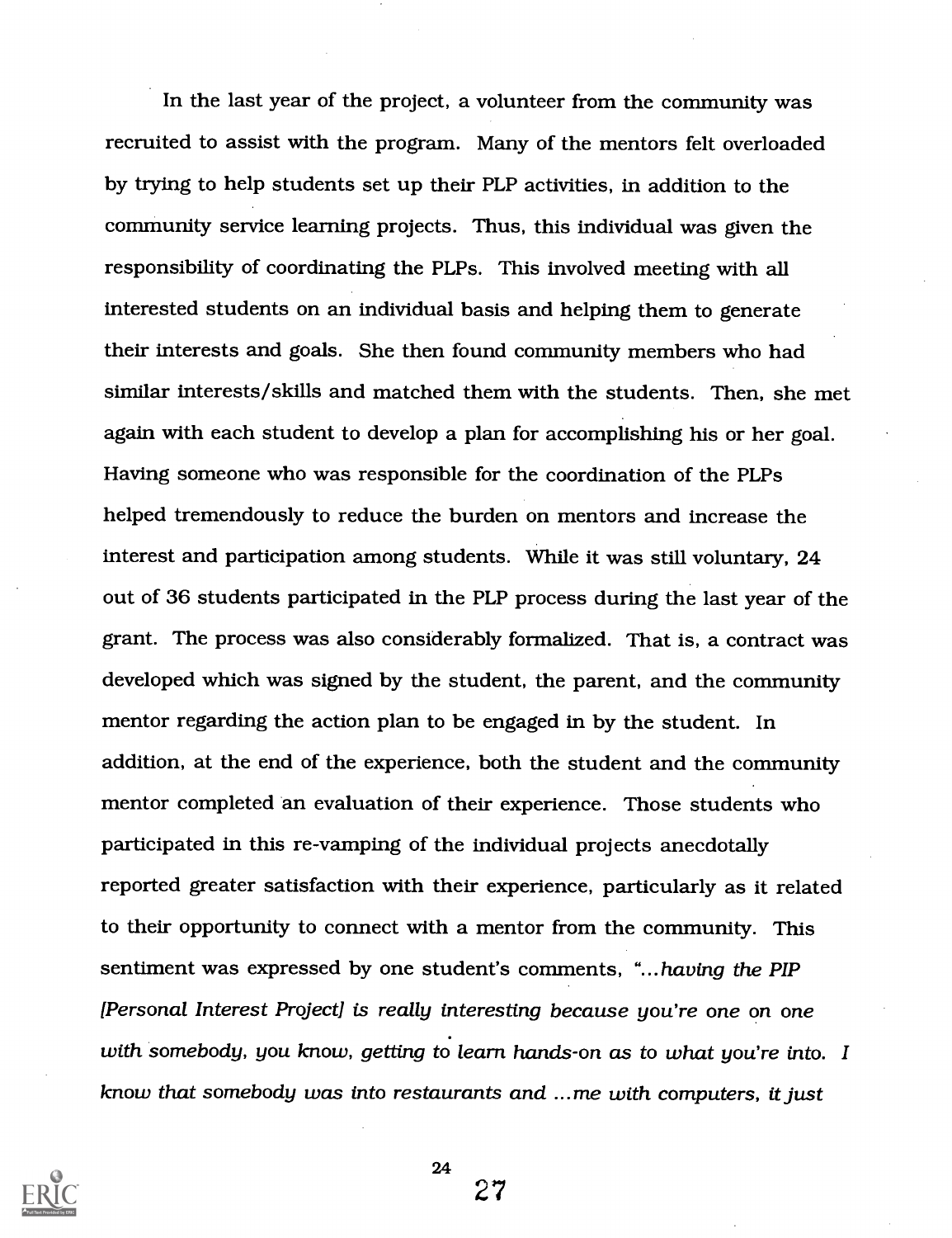helps out with your goals and what you want out of life."

Personal development of students was also encouraged through a variety of other avenues as well. Student participation on the project steering committee was highly encouraged. Students were also highly involved in a variety of different dissemination efforts including: presentations at statewide and national conferences, contributions to the project newsletter and local newspapers, doing radio spots regarding their activities at a local radio station, participation in/facilitation of a variety of community forums and functions. Those students who participated in these activities indicated that it improved their communication skills, increased sense of confidence, and helped them to feel that what they had to say was important.. As one student remarked, "Conference presentations? Wow, they opened a door of opportunity, it's just unreal how...I got to say how I felt...I like them a lot."

c) Complethig team designed community service learning projects withhi the school and greater community.

"If you go to a homeless shelter or to an elderly home, you actually see what it's like in the real world." Student "I liked working on community projects, helping others, feeling that even though we're teenagers, we care." Student

The community service learning projects were among the most successful aspects of the project. Students reportedly enjoyed being out in the community (and out of the school building!) and engaging in projects to help others. This process was facilitated by the hiring of a Community Based Learning Coordinator at Peoples Academy who made extensive efforts to

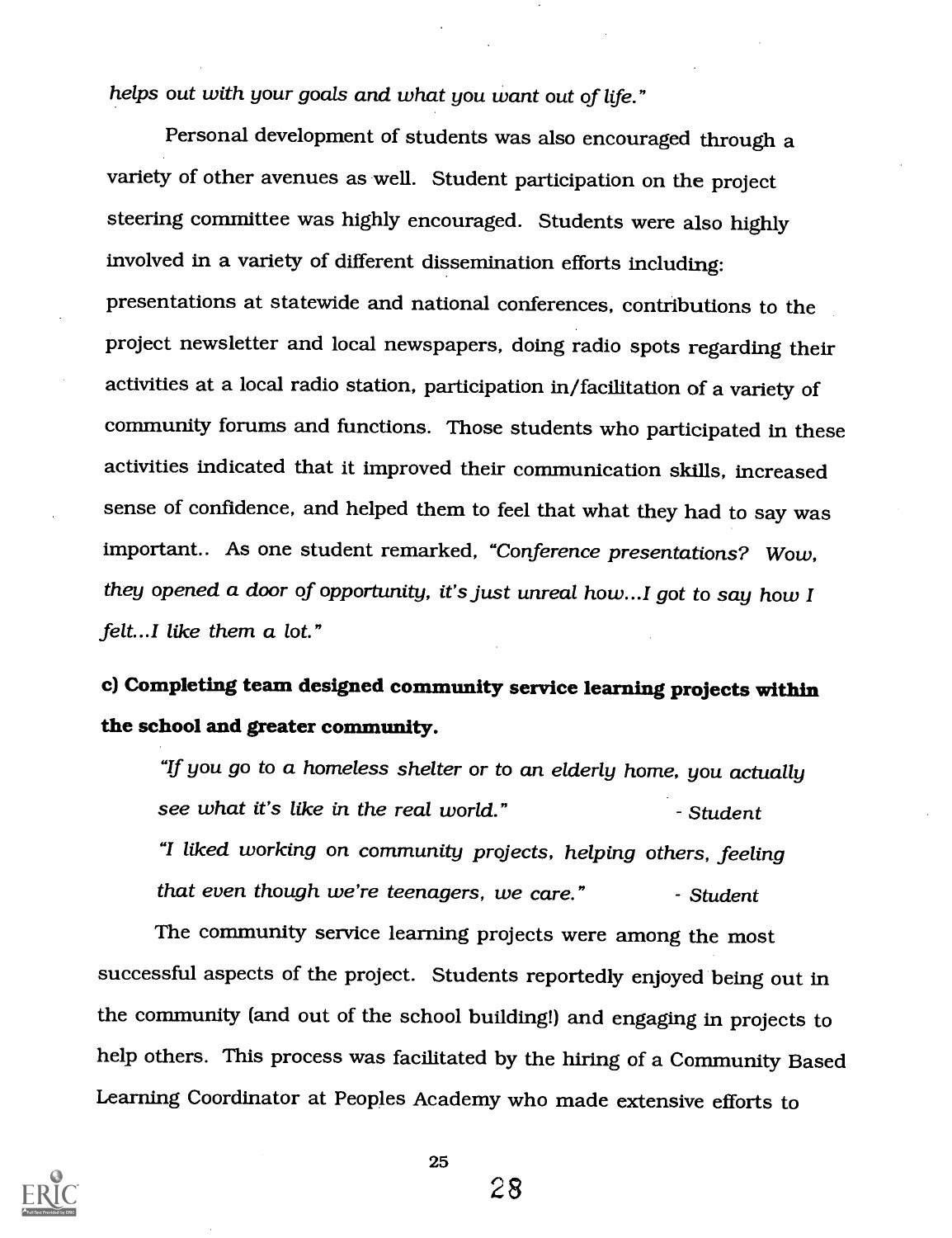connect with all of the businesses and other organizations within the community. She regularly sent out letters to all organizations to solicit information on needs and willingness to have volunteers. As a result of this information, the Community Based Learning Coordinator created a directory of resources that was updated on an ongoing basis. Students engaged in a wide range of creative projects including those directed at helping members of the community (i.e., visiting residents in nursing homes and home-bound elders, volunteering at childcare facilities, giving food to the local food shelf, helping to distribute toys to disadvantaged children, tutoring younger students, raising money for the Ronald McDonald house, assisting the Women, Infants & Children program, helping to promote Meals on Wheels, collecting hats and mittens for the local Family Center); those aimed at beautifying the community (i.e., planting a community garden, painting garbage cans with environmental messages, assisting in the landscaping of the school property), and meeting other community needs (i.e., assisting at the local animal shelter, helping to research and develop a farm-based recreational center, helping to establish a Teen Center, volunteering at the library).

Almost all students were highly motivated to provide community service. Based on both student and mentor reports, these projects had a positive impact not only on the community, but on student's self-esteem and sense of mastery. As one student stated, "It makes me feel good, because it makes me feel, like, I'm a good person." Many students discussed feeling proud of their accomplishments within the community. This was particularly important for students who had experienced academic failure in

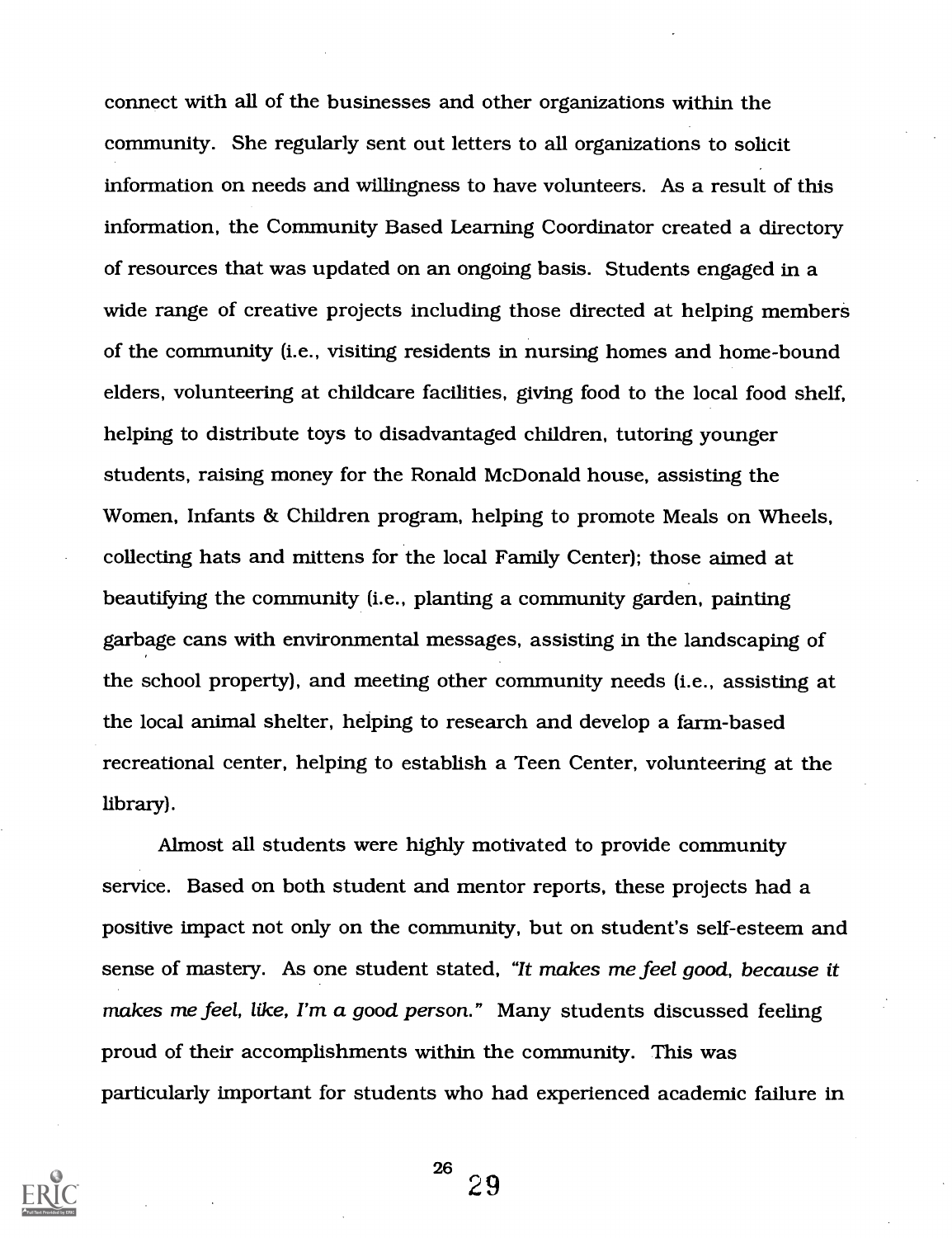their more traditional classes. For some students, this sense of personal success generalized to their performance in other areas of their life. "My attitude's gotten a lot better since the Mentorship class, The fact that we go out and do community service, do nice things for other people. I feel better about myself. I feel like  $\alpha$  nicer person, When you feel like  $\alpha$  nicer person, you pay more attention in class." Students also indicated that their good deeds in the community helped to counteract the negative reputation of teenagers.

### d) Supporting mentor/advisors through a collaborative teaming model

At the start of each year, mentors met on a weekly basis for one hour after school at both school sites. These meetings were attended by all of the mentors, project staff, and the site principal (at Peoples Academy). As with the student mentor groups, the agenda for these meetings was generally set in a collaborative fashion. At these meetings, mentors had the opportunity to update each other on the progress of their groups, to plan for joint activities, to engage in shared problem-solving and decision-making, and to receive support from one another. The frequency of these meetings decreased across the year (i.e., biweekly, monthly) as the comfort level of the mentors running their groups and the familiarity with the process increased. In addition to the support received by the mentors through this group process, several of the mentor groups were "team taught" so that the mentors involved had the opportunity to share responsibilities and problemsolving on an ongoing basis.

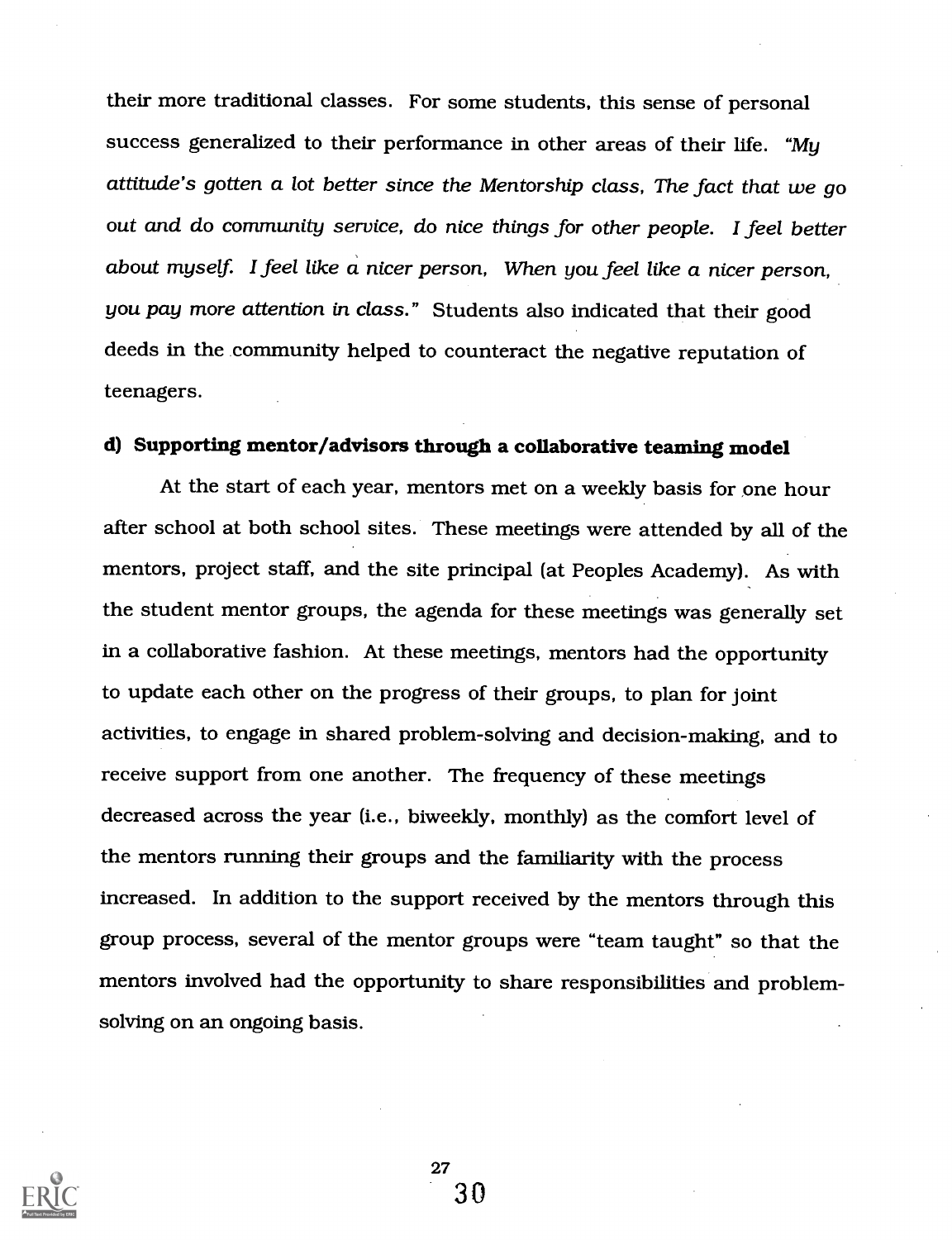Objective 3: To provide on-site training and technical assistance to the site steering committee and mentors to implement the mentor/advisor model and for utilizing best practices to serve all students, including those with or at risk for emotional disturbance, within their local school and community, and provide support for their families.

#### a) Support to Mentors

At the start of the project, all mentors participated in a two-day training designed to familiarize them with the framework of the program and the project components. Specifically, the training provided a general philosophy/overview of the program, reviewed the concept of resilience, discussed specifics of collaborative teaming, personal learning plans, community service learning, and mentoring, and focused on approaches for building communities, and teaching skills such as problem-solving and conflict resolution. In addition, mentors were given time to work on curriculum development.

In the subsequent years, orientation and training for new mentors was individualized and provided by project staff prior to the beginning of the school year. On-site visits were conducted at least twice per week by project staff to conduct observations of mentor groups and provide technical assistance. In addition, all of the mentors received support from project staff, as well as from their peers during the mentor peer support meetings.

At the end of each year, a one day mentor retreat was held off campus to reflect upon experience from the previous year and discuss the direction for the upcoming school year. After the second year at Rutland High School, the mentor staff discussed implementation issues and needed changes in



28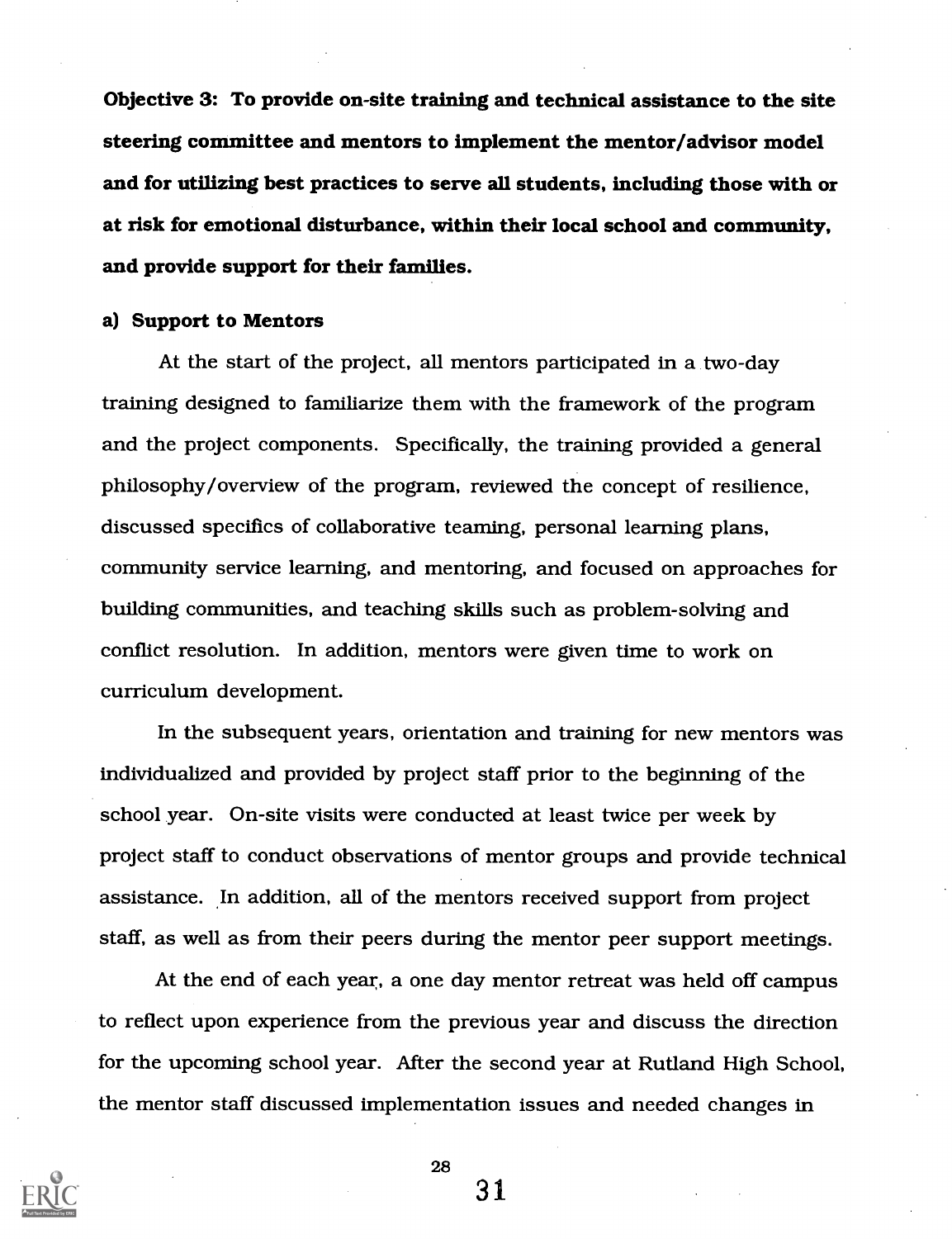the model as applied to their school system. Based on that retreat, the mentors concluded that the model as stipulated in the grant was not workable within the structure of their school. Their primary modifications involved shifting the emphasis to a more individualized form of mentoring (with periodic group activities focused on relationship building and community service learning). Since the Fall of 1998, technical assistance has been provided to Rutland High only on an as requested basis. Peoples Academy continued to use the model as originally designed, with only minor modifications. Thus, the content of their retreats tended to focus on improving program components and curriculum and dealing with logistical issues.

During the first year of the project, mentors were asked to complete feedback sheets after each mentorship class, indicating the agenda for the day and process comments regarding the participation of the students and feedback regarding the curriculum activity. Based on their feedback, an initial curriculum guide was developed for use by mentors. This guide was revised each year, based on continuous feedback from mentors.

#### b) Support to Families

Part-time parent liaisons were hired at each site to inform, involve, and provide support to parents of students in the mentorship groups. Parent liaisons promoted parent involvement through a number of different avenues including: 1) the organization of family events (i.e., dinners, baseball games, barbecues, bowling) where parents had the opportunity to get to know the mentors in an informal setting and learn about the activities that their children were involved in; 2) helping to get a good turn-out of parent



29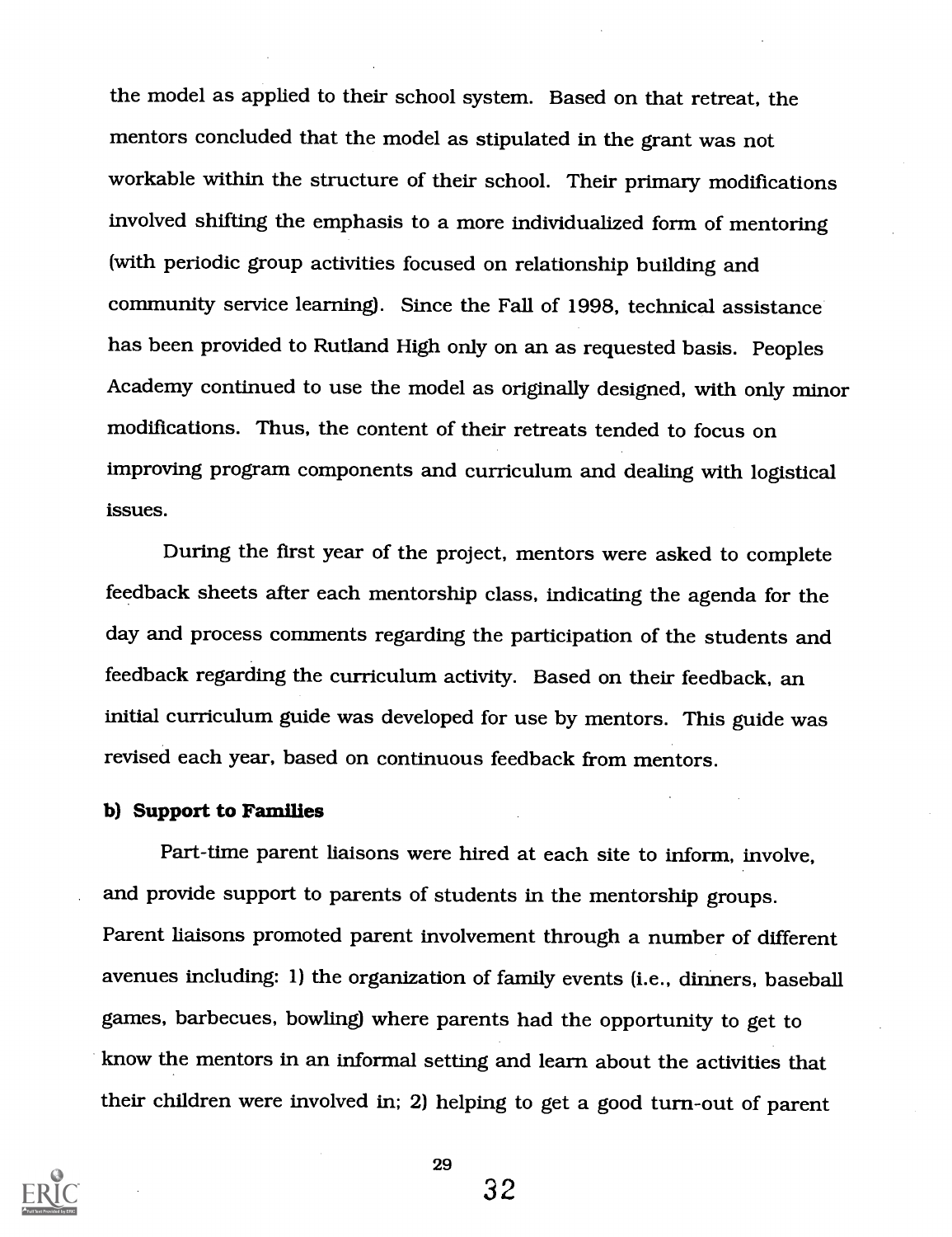participants at Advisory Council meetings; 3) calling each parent to discuss the positive progress that their child has made and updating them on the mentorship activities that their child has been involved in, 4) assisting with a project newsletter that was sent out annually to families and other community members; 5) attending project steering committee meetings and encouraging other parents to participate as well, and 6) participating in other school and community informational events. In addition, the parent liaison was actively involved in the evaluation process, by which she surveyed and interviewed parents regarding their child's skills and strengths, and gained information regarding their views on the school environment and its impact on their child.

Parent participation at Mentorship/Family events tended to be quite high and were favorably received by participants. Many parents commented on how this provided them one of the few opportunities (outside of sports events) to learn about what their children were doing at school, particularly with respect to positive experiences. As one parent indicated, "These events are important. We get to see their accomplishments.., and it's more like a one on one between mentors and parents and students."

Objective 4: To replicate the mentor/advisor model in a second secondary school during the third and fourth years of the project.

Initially, the project was designed so that the model would be implemented at one high school site and then replicated 2 years later at a second site. However, a decision was made by the Project Director to begin implementation at two sites simultaneously. This decision was made because both sites had sufficient resources and scheduling flexibility to



30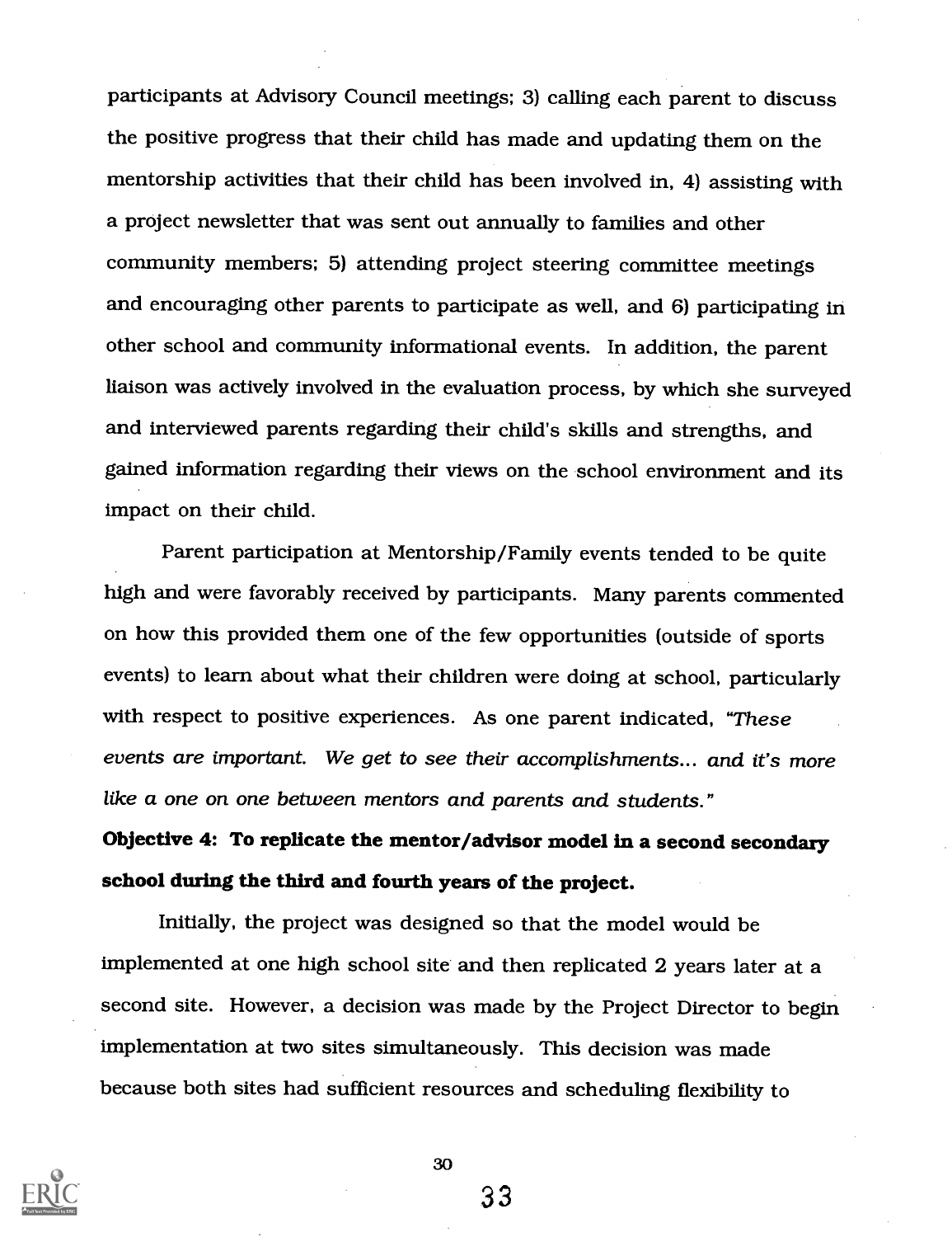implement the model immediately. In addition, it enabled both sites to receive technical assistance and support across 4 years. The two sites represented very different communities (one rural, one urban), thus, it was hoped it would provide more comprehensive information about the viability of the model in diverse settings.

However, at the end of the second grant year, a decision was made to pull back on the intensity of support provided to the Rutland site. This decision was made in light of the difficulty of implementing the model as stipulated in the grant at the Rutland site. It is felt that several key factors served as obstacles to implementation. First, the program at this site was run as an extracurricular activity, as opposed to a class. As a result, student attendance was erratic, making it difficult to develop a sense of group cohesion within each mentor group. Also, because it was an extracurricular activity (for which the mentors were not paid), it was not part of the mentors' regular job responsibilities and was thus, not a top priority. Second, the school district operates a number of alternative programs and schools for students with behavioral and learning challenges, thus limiting the pool of students who are the target population for this grant. In spite of these difficulties, the mentors at Rutland have continued to meet with the students involved in the mentor program on a regular basis, although with a different format. That is, most of the mentors have gone to an individualized mentoring model, as opposed to a group mentoring structure. Nevertheless, they remain highly committed to the values of the project and have continued to meet regularly to discuss how to modify the model components to fit the structure of their school.



31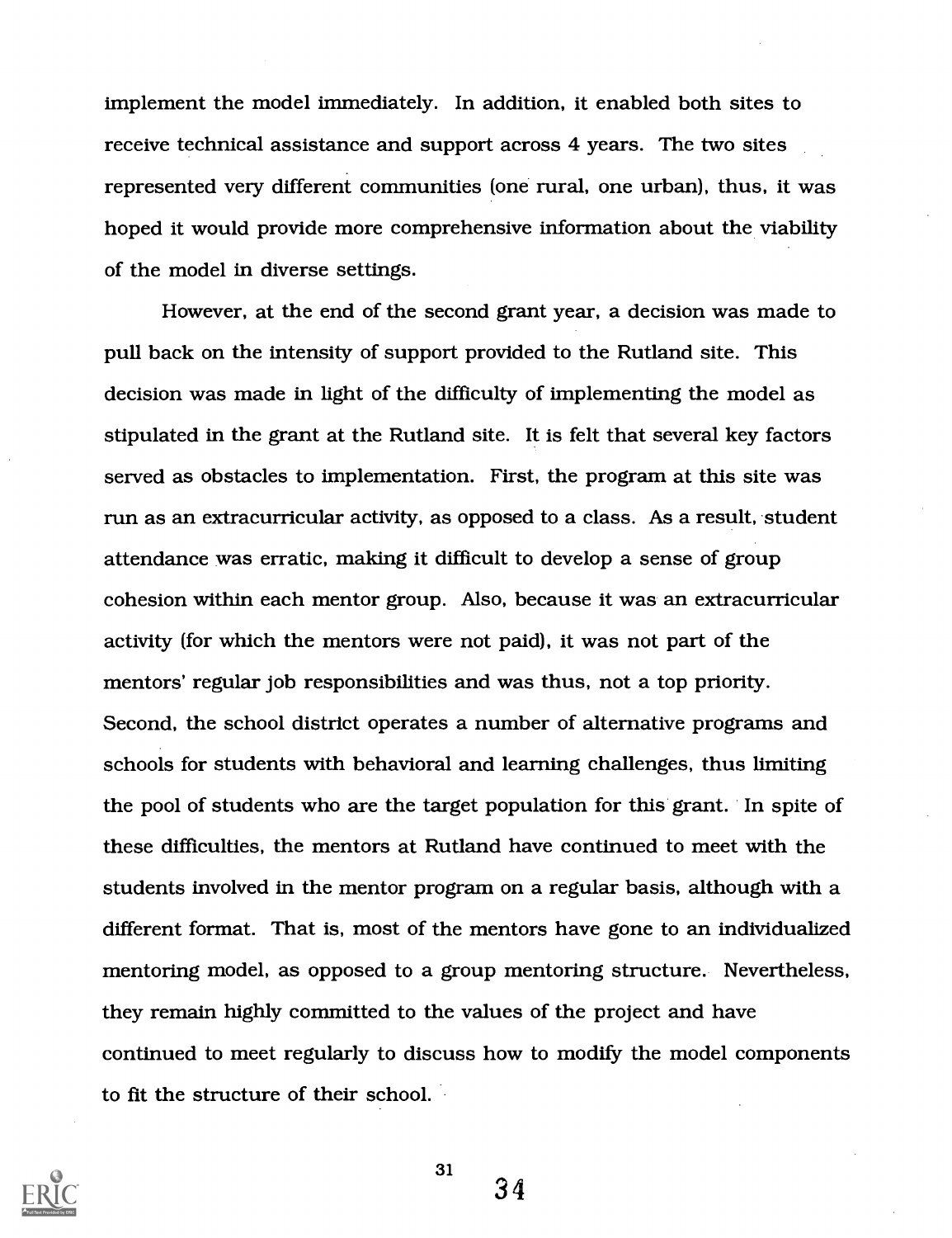Objective 5: To evaluate each component of the project to assess the impact on students with emotional disturbance, their families, their educators and related service providers, community service providers, and the community as a whole.

The purpose of the evaluation component was to determine the impact of the Mentor/Advisor model on the outcomes for youth with and at risk of emotional disturbance. The evaluation design consisted of a repeated measures matched control group design. The intervention group was composed of those students who participated in the Mentor/Advisor program. This included students who were identified as experiencing emotional disturbance, those considered to be "at-risk" of emotional and behavioral challenges, as well as those who had not been identified as atrisk. The control group consisted of a sample drawn from the remaining student body. The latter group of students participated in the typical routines of the regular high school program. Efforts were made to generate a matched control sample with respect to: risk status, grade level, and gender. Both the intervention and control groups were assessed using the same outcome measures. In addition, the entire student body served as a comparison group on certain specific educational outcomes (i.e., grades, attendance, discipline referrals).

Both quantitative and qualitative evaluation procedures were conducted. The quantitative component consisted of a series of questionnaires regarding skills and behaviors that were collected at baseline, at the end of the first year, and annually for the next three years. These measures were completed by the student, the parent, and the



32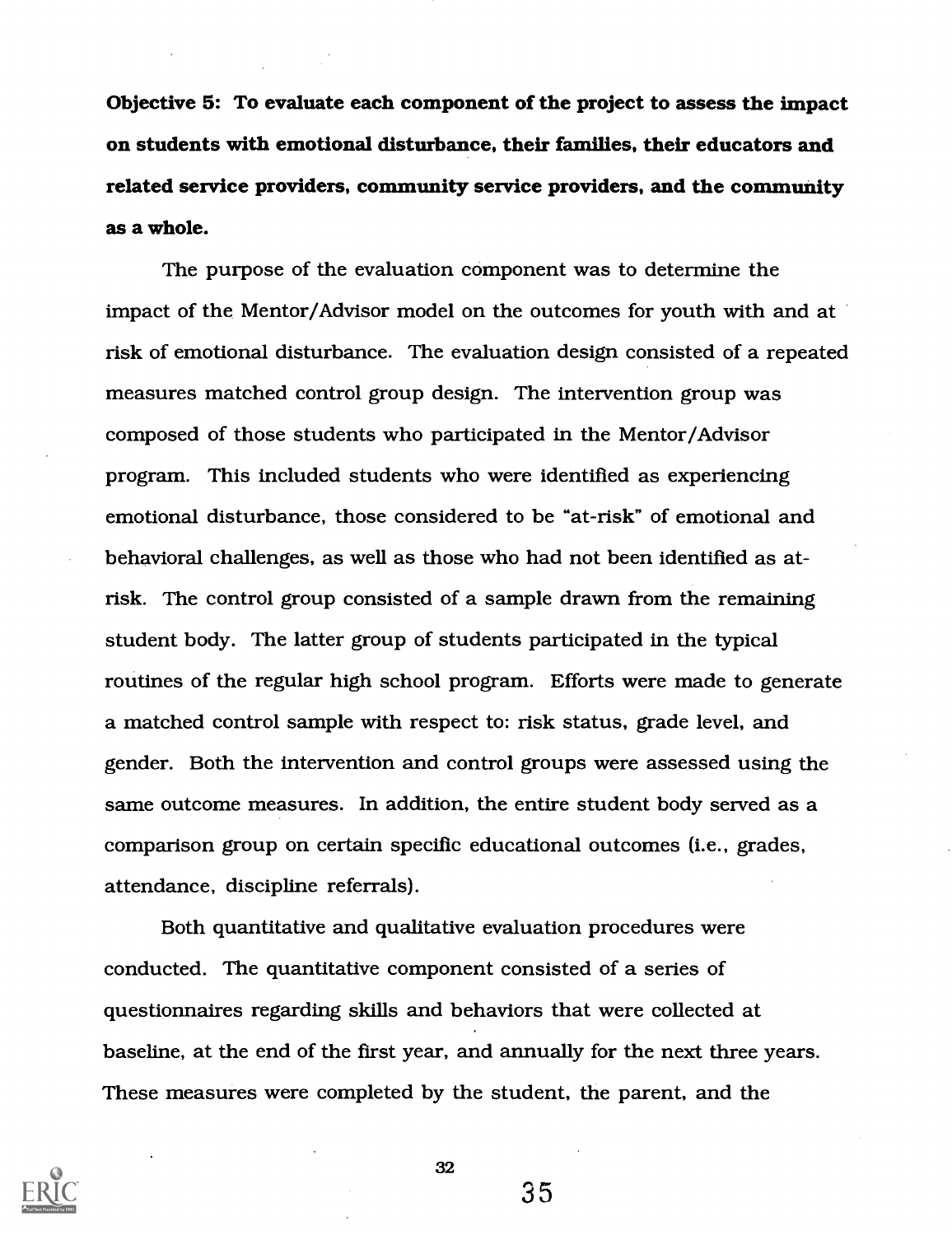mentor/advisor. A review of student records was also done at baseline and at the end of each semester. The qualitative component consisted of indepth interviews that were conducted annually with students who were identified as experiencing emotional disturbance or at-risk of emotional disturbance, as well as with a small sample of non at-risk youth. In addition, interviews were also conducted annually with the parents and mentors of these youth. The purpose of the interviews was to gain a more comprehensive understanding of the complex factors that contribute to youth adjustment. In addition, students, parents, and mentors completed a program satisfaction survey at the end of each year.

#### a) Measures

#### Quantitative Measures

#### Behavioral and Emotional Rating Scale (BERS, Epstein, Sharma, 1998)

This scale, completed by parents, was used to assess emotional and behavioral strengths of students. The BERS yields scores on five subscales including self-control, affective development, family involvement, school performance, and self-confidence. The scale is comprised of 52 statements describing behavioral strengths rated on a 4 point Likert scale. This scale was norrned on both children not identified as having emotional and behavioral disorders and on children with emotional and behavioral disorders. Content, criteria and construct validity for the measure have been established.

#### Skill Survey

This measure was created specifically for the purposes of this project evaluation. It was composed of 40 items reflecting life skills that were

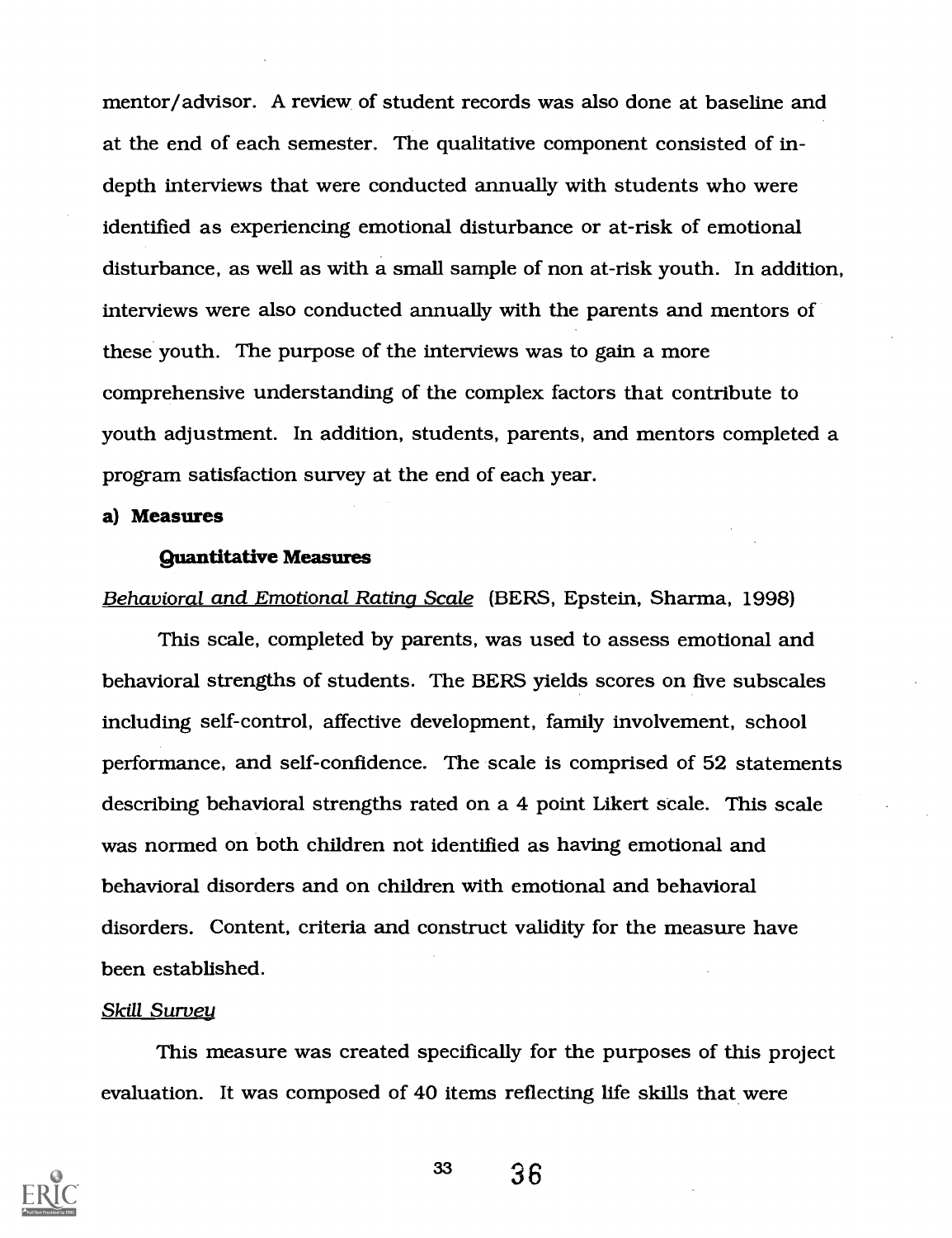taught and modeled within the mentor groups. There were six subscales that included: collaborative teaming, personal goal planning, problemsolving/decision-making, conflict resolution, community service, selfappraisal. Students, parents, and mentors all completed this questionnaire, with respect to the student. On the student and parent versions, raters were instructed to indicate whether each item was important to them (yes/no). Then the rater assessed the student's skill level for each item on a 0-4 Likert scale. On the teacher version, mentors were instructed to indicate whether each skill had been taught and then rate each student's skill level on a 0-4 Likert. Given that there was high internal consistency among items, the total scores were used instead of subscale scores in the analyses.

#### School Climate Survey

This measure was also developed specifically for the purposes of this evaluation. However, items were drawn from existing climate surveys, as well as additional items created on the basis of the literature in this area. The measure consisted of 21 items relating to how students perceive the school climate (i.e., learning opportunities, teaching, peer relations, safety, etc). Each item was rated on a 1-4 Likert scale from strongly disagree to strongly agree. This questionnaire was completed only by students in the mentor and control groups.

#### Responses to Stress

This questionnaire assesses the type of coping that students engage in. Student raters are asked to check off problems that have occurred during the school year relating specifically to interpersonal difficulties and to



34

31.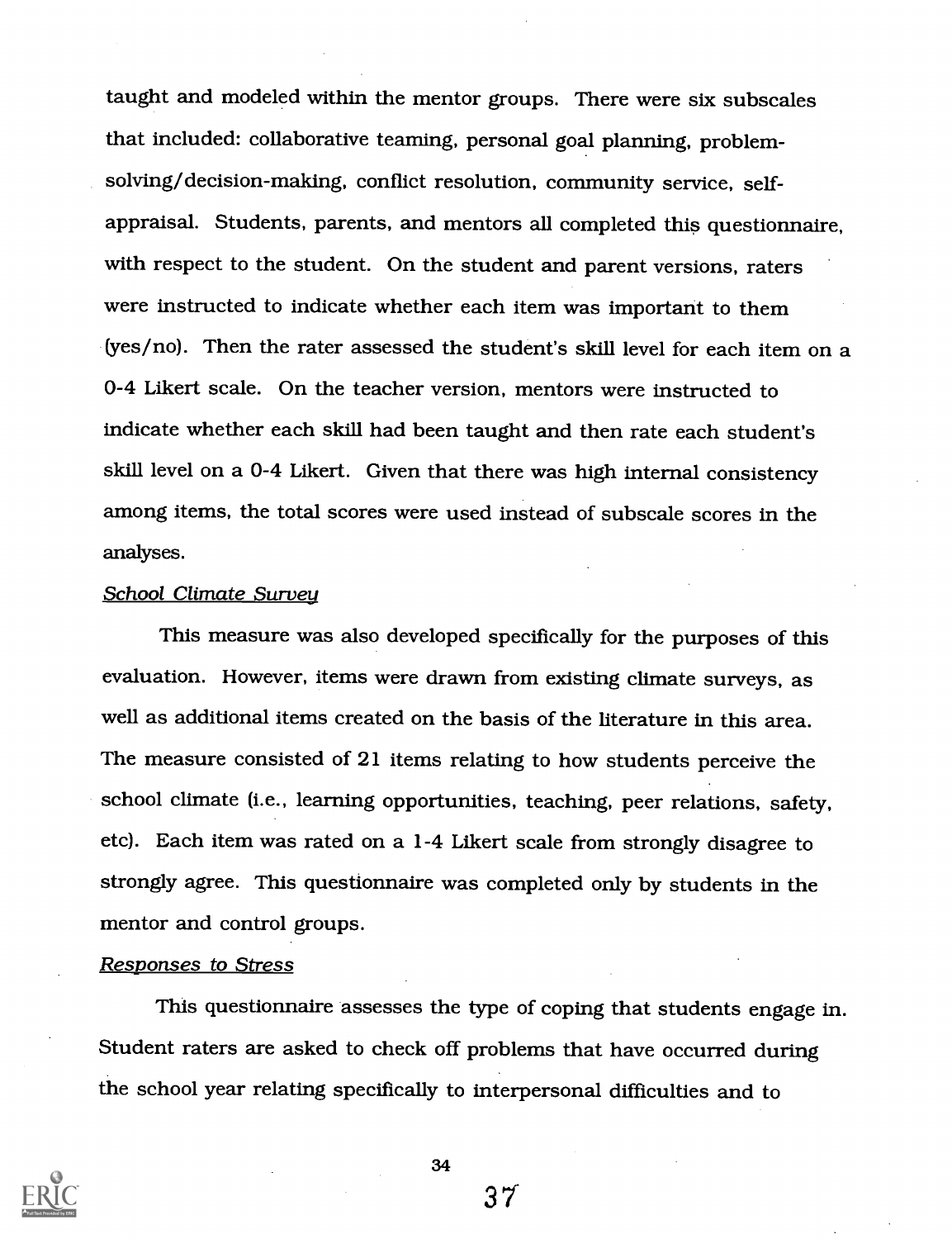indicate the overall level of stress related to these problems. Then, the rater must complete 57 items rated on a 1-4 Likert scale which describes types of coping practices. There are four overall sub-scales that relate to Effortful Engagement, Effortful Disengagement, Involuntary Engagement, and Involuntary Disengagement.

#### Demographic Questionnaire

This measure, completed by parents, was also created specifically for the purposes of this project. The questionnaire asks parents to indicate the family composition, parent educational level, occupation, and income level. School Records

School record information was collected at the end of each semester to assess the impact of the mentor/advisor program on attendance, disciplinary referrals and actions, and grades. It was also used to determine drop-out information. Baseline data included an average of the two semesters prior to entry into the program.

#### Satisfaction Survey

Satisfaction surveys were completed by students, mentors, and parents at the end of each year to assess their satisfaction with the program. These questionnaires were specifically created by project staff.

#### Qualitative Measures

The interview protocol explored students' perceptions with respect to school climate (attitudes towards the school in general, their classes, the teachers), belonging (nature of their relationships with peers, teachers, family), mastery (identified strengths, acquisition of skills, level/sources of confidence), independence (perceived areas of control, leadership abilities,

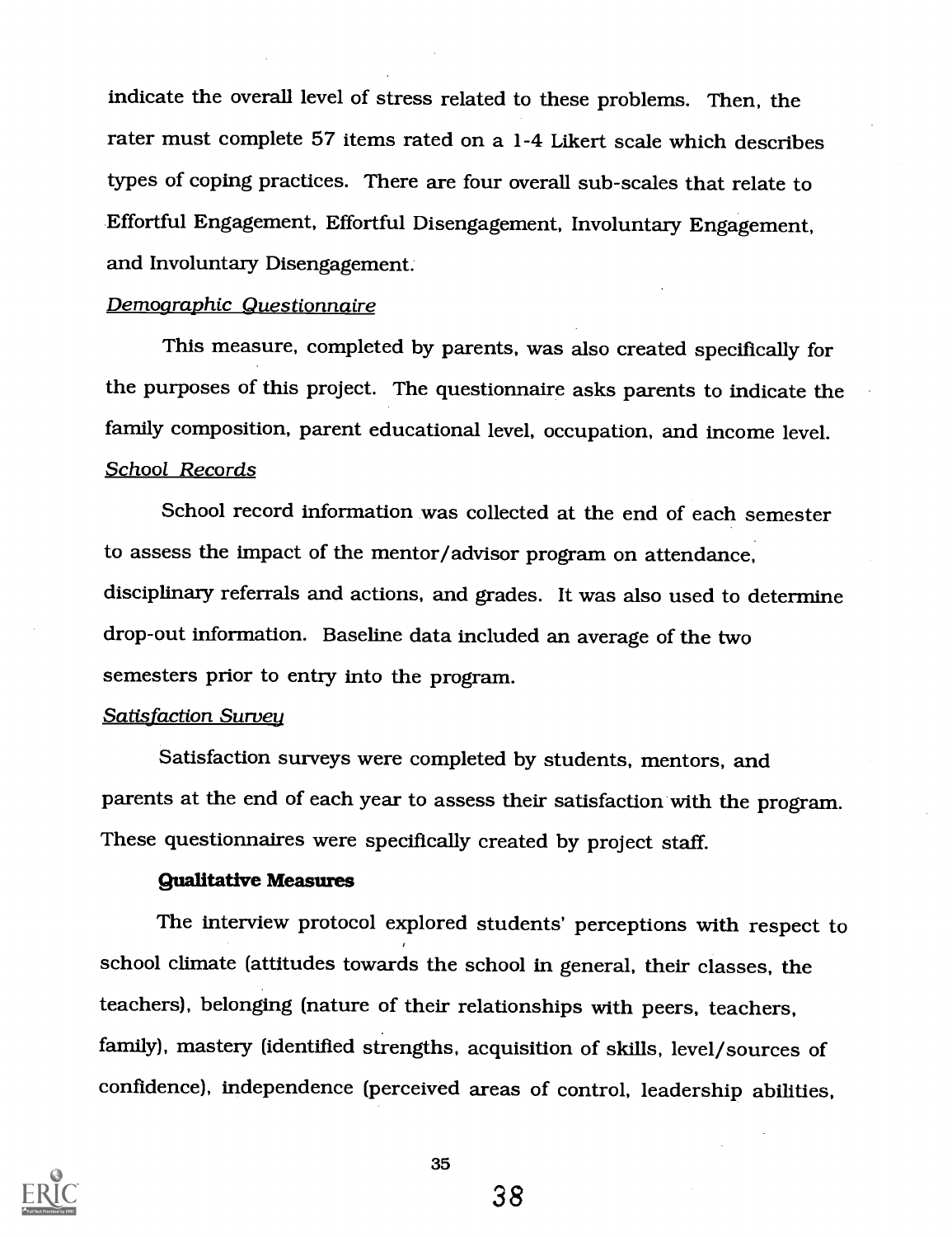sense of responsibility) and generosity (opportunities and impact of helping others and their community). In particular, the interviews explored the impact of the Mentor/Advisor program on their self-perceptions. Interviews were conducted with students identified as experiencing emotional disturbance or at risk of emotional disturbance, as well as a sample of students who were not deemed at risk. The mentors and parents of these students were interviewed as well.

The evaluation process was designed to assess the impact of the entire Mentor/Advisor model on the outcomes for youth with and at-risk of emotional disturbance. Thus, model components were not looked at separately. However, during the fourth year of the project, a fidelity check was conducted over a period of 6 weeks (Aug. 30, 1999 - October 8, 1999) by outside observers to determine whether the mentor groups were adhering to the key components of the model, with respect to the running of the mentor groups. Specifically, observers (or mentors on days that observers were not available) completed a daily fidelity checklist of each mentor group that rated 1) whether or not key activities/components occurred (i.e., check-in, roles, community service learning or other activity, opportunity to practice skills, processing, reflection), and 2) the degree of student engagement in each component (rated on a 1 to 4 point Likert scale with  $l =$  little and  $4 = a$  lot). Based on these ratings, two summary scores were derived: 1) "% Occurring" which refers to the percentage of key activities or components that were followed during that mentor class and 2) "Mean Engagement" which reflects the average student participation across activities. In addition, means were calculated for student



36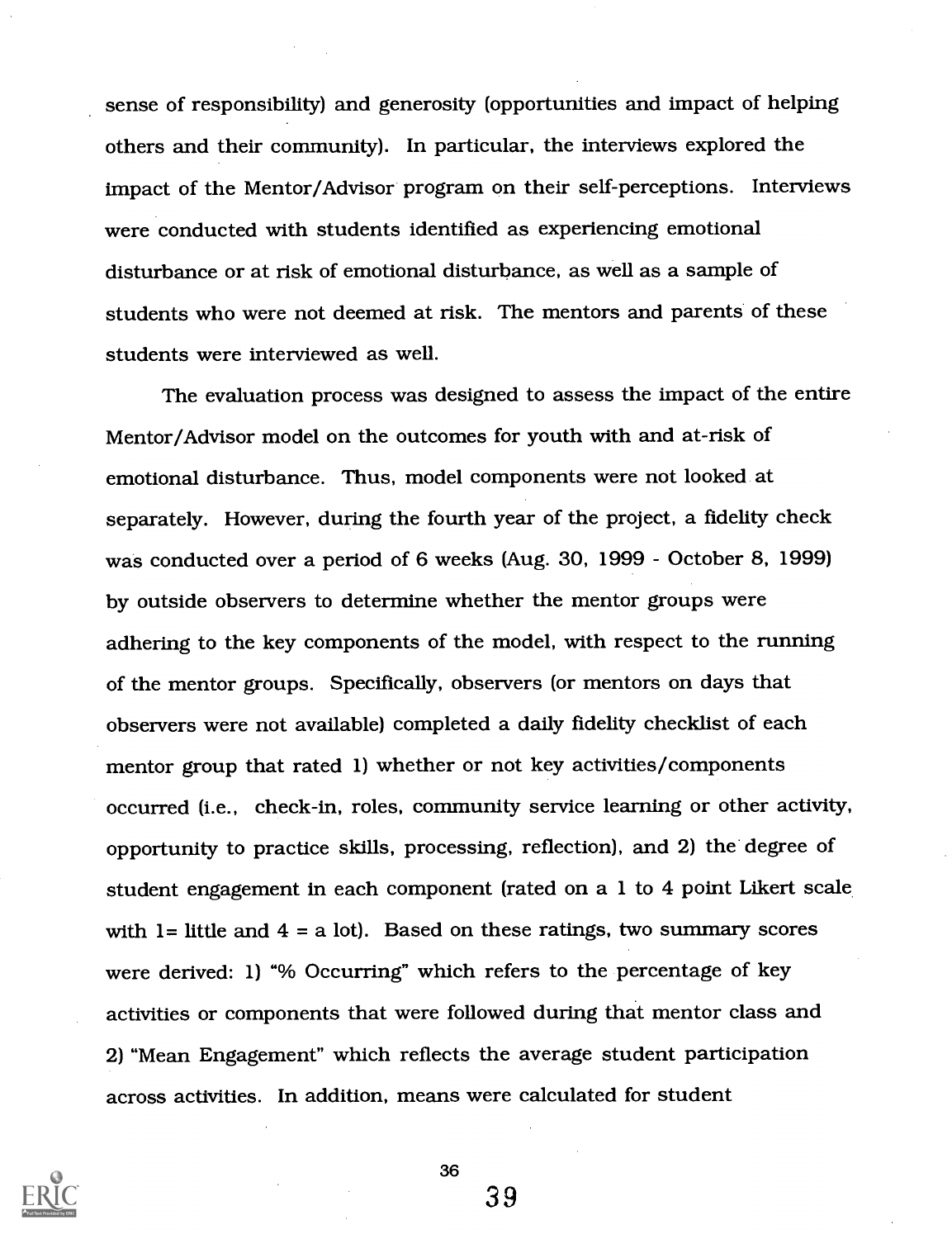engagement in specific skills.

A total of 65 observations were completed during the 24-day observation period (greater than 90% of all possible observations). The results indicated that the mean fidelity regarding key mentor activities was approximately 90% (with a range of 44% to 100%). The mean for student engagement was  $3.66$  (with  $4.0=$  a lot). In terms of specific skills, the mean for student engagement in these skills was: 3.59 for communication skills; 3.51 for reasoning and problem-solving; 3.50 for social responsibility; and 3.63 for personal development. Thus, it appears that the mentor groups demonstrated relatively high fidelity to the model, with correspondingly high student involvement in the activities and skills.

#### b) Quantitative Analyses

As indicated, it was difficult to obtain a matched control sample because those students and parents who consented to be in the control group, tended to reflect non-risk status. Thus, the comparisons between mentor and control students tend to reflect better baseline performance on the part of the controls on all measures. There is some indication that the mentor students begin to demonstrate improved performance on certain indicators (i.e., days absent, disciplinary referrals) while students in the control group show a gradual trend towards less favorable performance on these indicators (i.e. increase in days absent, increased discipline referrals). However, these changes over time do not reach statistically significant levels. With respect to grades, while the control group starts significantly higher, there were no significant changes over time for either group. Both the mentor and control groups show similar declines on measures of



37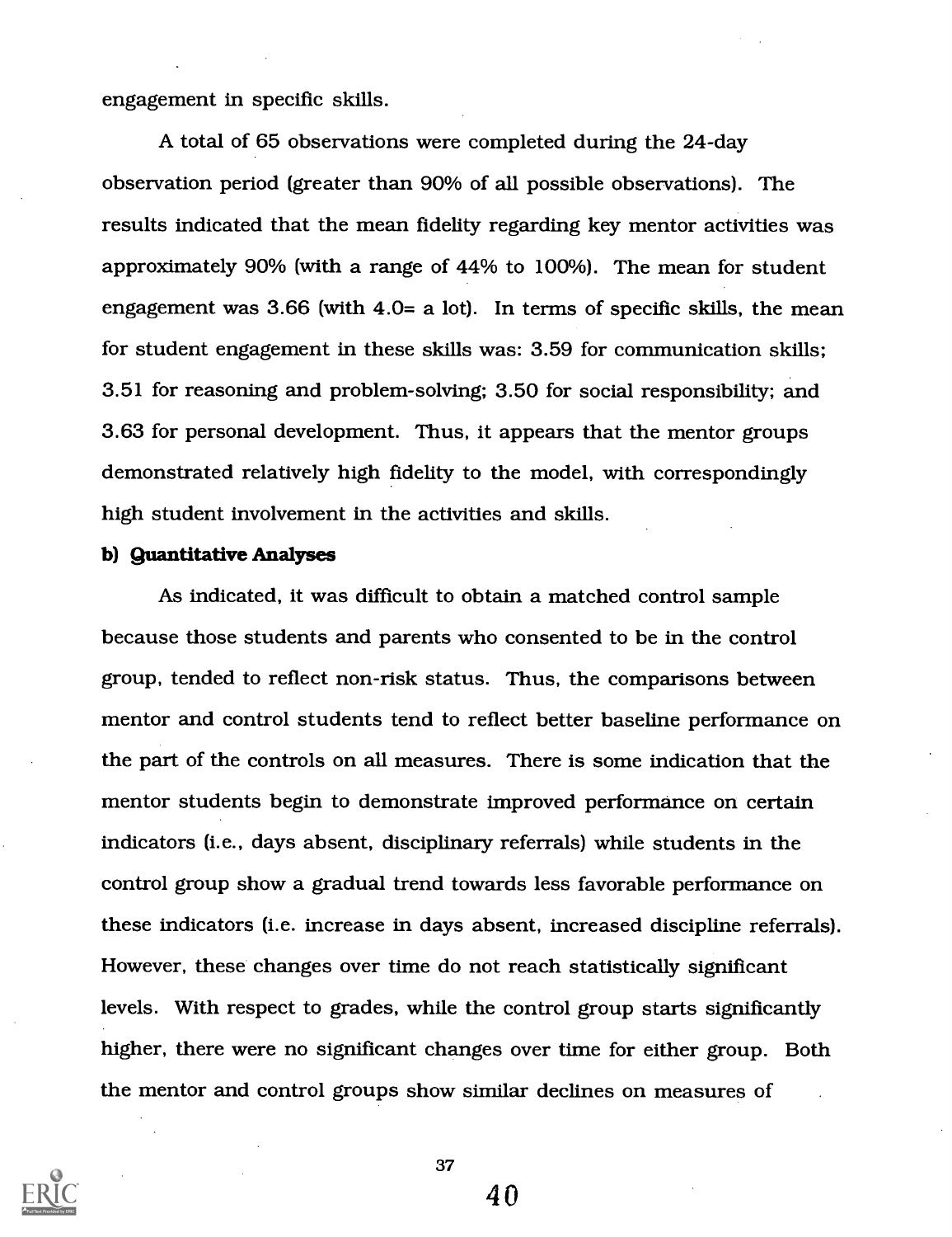perceived skill and school climate satisfaction over time.

Given that the control and mentor groups were not equally matched, a second level of analyses were conducted to determine whether the Mentorship project had a differential impact on students deemed at-risk vs. those who were not considered at-risk. Risk was defined in two separate ways. First, the group was separated based on whether or not a student was receiving supplemental educational services through special education, ACT 504 or ACT 230. Those who did receive such services were considered "atrisk". On the basis of this grouping, students in the "at-risk" group showed a decline in days absent over 4 semesters, while the non at-risk remained about the same. Also of interest, while the non at-risk group demonstrated a decline in performance on the skill survey over time, the at-risk did not demonstrate such a decline.

The definition of risk was then broadened to include students who either received supplemental educational services or had failed at least 2 classes at baseline. Again, the at-risk group showed a decline in days absent (from 6 to 2/semester), while the non at-risk group showed a slight increase in days absent (from 6 to 8/semester), although these group differences do not reach statistical significance. On the student skill survey, the scores for the non-risk group go down over the course of one year, while the at-risk scores increase slightly. These group differences across time were significant at the 0.05 level. This was particularly true for males vs. females. That is, for the at-risk group, male mean total scores on the Skill Survey increased from a mean of 2.59 (on a 0-4 Likert scale, with 2 corresponding to sometimes/somewhat and 3= often/a lot) to a mean of 3.0

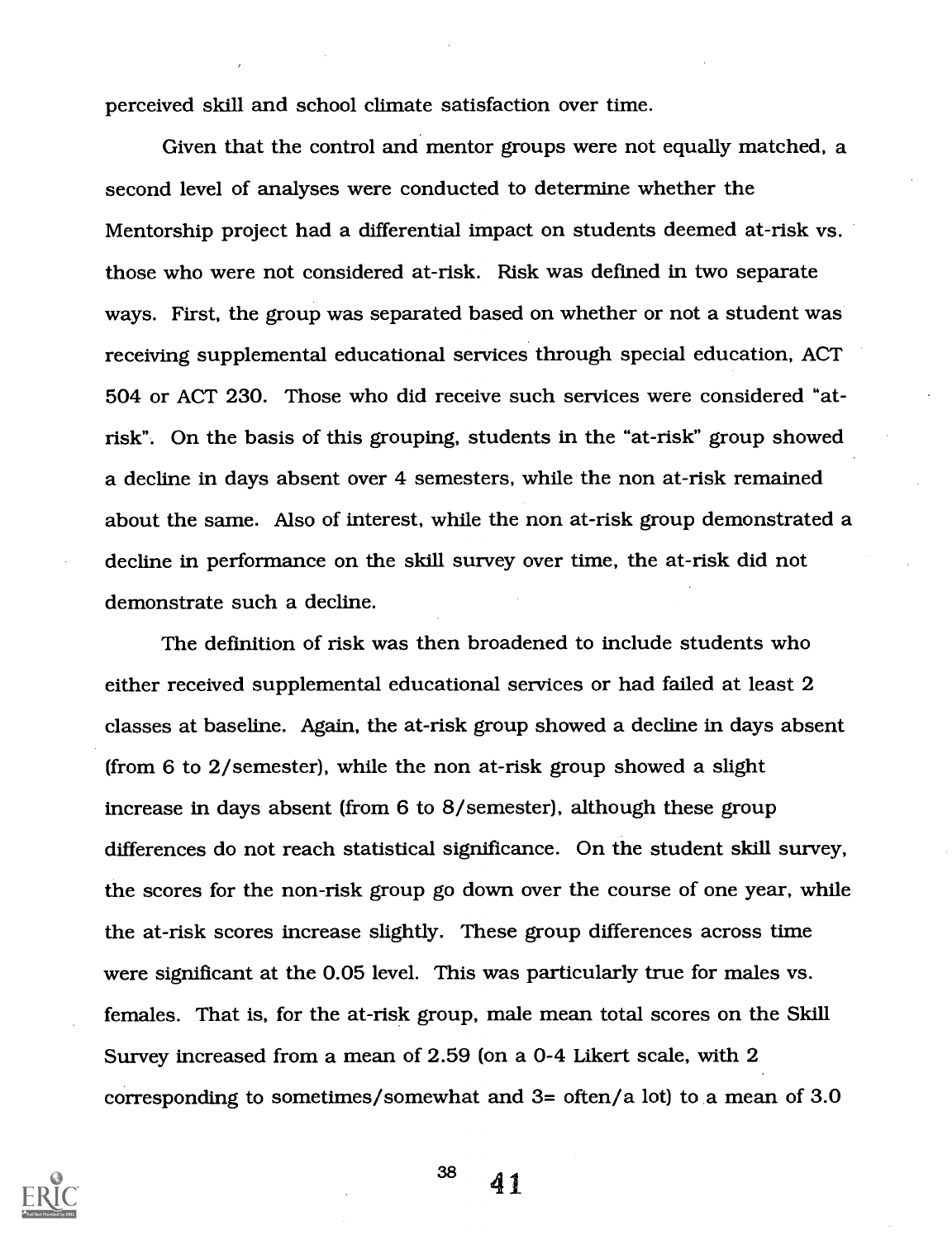from time 1 to time 3 (2 semesters later). In contrast, at-risk female scores declined slightly over this same time period from a mean of 2.63 to a mean of 2.43. This gender difference in the at-risk sample was significant at the p< .05 level.

In contrast, at-risk females showed better results on other indicators. In terms of absenteeism, at-risk males and females show a slight downward trend from Time 1 to Time 2. However, from Time 2 to Time 3, males show a significant increase in absenteeism (from 6.8 days/semester to 10.64 days/semester), while the absentee rate for at-risk females continues to decline slightly (from 5.79 days/semester to 4.16 days/semester). However, because of the very small sample sizes for these subgroups (N=13, N=14), it is difficult to draw definitive conclusions. In terms of GPA, the scores for atrisk males drop slightly from Time 1 to 3 (73.26 to 69.09); while the scores for at-risk females increase slightly over this same time period (75.82 to 78.70). While this gender difference is not significant at the .05 level, the interaction effect is significant at the .11 level. However, once again, the sample sizes for these subgroups were quite small (N=13; N=14).

The overall mentor student sample was also grouped according to those who received free or reduced lunch vs. those who did not. On most measures, there was not a significant difference between the two groups over time. However, on the Student Skill Survey, both groups show a decline in scores over time, with the "no free lunch" group demonstrating a steeper decline than the "free or reduced lunch" group. However, the group differences did not reach levels of significance.

On the Parent Skill Survey, parents in the control group rated their



39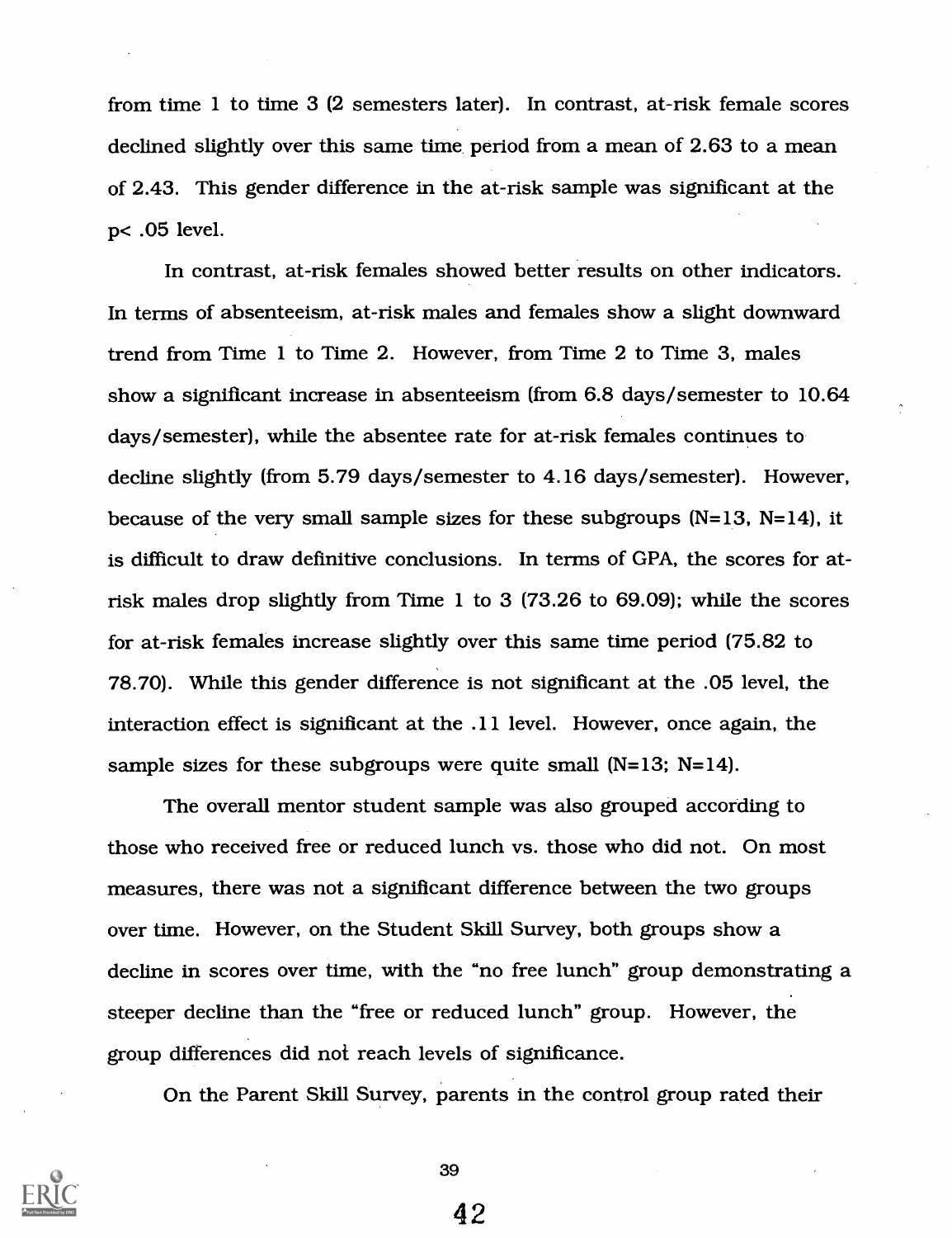children's performance higher at baseline, as compared to the ratings by parents of children in the Mentorship program. That is, the mean baseline rating among control parents ( $N=16$ ), was 2.89, compared with the mean baseline rating of parents of children in the Mentorship program (N=39) which was 2.49 (on a 0-4 likert scale; 2=sometimes/somewhat; 3= often/a lot). However, it is difficult to draw conclusion regarding the impact of the Mentorship program over time on this measure because a relatively small number of parents completed the Parent Skill Survey at times 2 and 3.

#### Qualitative Analyses

In addition to the quantitative analyses, the qualitative analyses of the interview data from students, parents, and mentors, was also conducted. A summary article, "Students Speak Out: Preliminary Qualitative Findings of a Mentor/Advisor Project" was published in the 14<sup>th</sup> Annual Conference Proceedings of a System of Care for Children's Mental Health: Expanding the Research Base (2001). This article focuses on the students' experience in their mentor groups, with respect to belonging, autonomy, and generosity. A second summary looks more in depth at the issues of connection and autonomy, particularly as they relate to the field of developmental psychology. This latter summary is currently an unpublished manuscript. Objective 6: To disseminate the results of the Mentor/Advisor model implementation in Vermont and across the nation.

Dissemination activities have been carried out on both a local and national level. Specifically, these activities have included: 1) presentations at local, statewide, and national conferences; 2) annual project newsletters; 3) news articles in local and state newspapers; 4) project brochure



40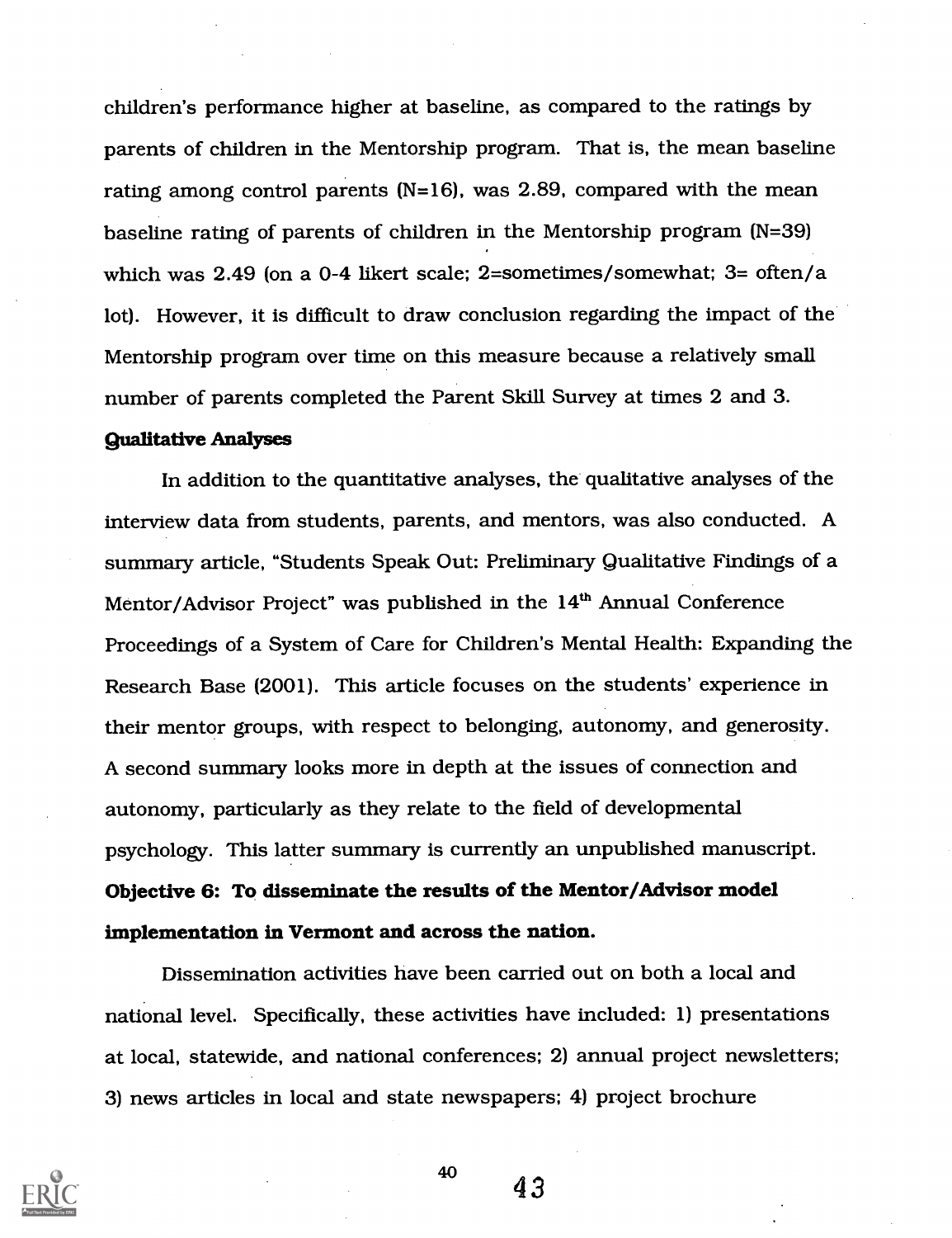distributed locally to parents and community members, and at state and national conferences; 5) letters to parents updating them on project activities; 6) student created web pages; and, 7) journal articles. To the greatest extent possible, students and parents were encouraged to participate in dissemination activities.

#### a) Conference Presentations

- $\div$  21<sup>st</sup> Annual Conference on Severe Behavior Disorders of Children and Youth (TECBD), Scottsdale, Arizona, November, '97
- + Green Mountain Teen Prevention Conference, Castleton, VT, April '98; '99
- Mentoring Makes A Difference, Burlington, VT April, '98; '99, '00, '01
- + Governors Prevention Conference, Killington, VT, May '98; '01
- Special Education Leadership Academy, Essex, VT , August '98
- + "Focus on the Journey" Transition Conference, Vermont, October '98
- Youth Violence Prevention Conference, Boston, April '99
- Council on Exceptional Children, North Carolina, April '99
- + Council on Exceptional Children, Vancouver, April '00
- Council on Exceptional Children, Kansas City, Mo., April '01
- b) Poster Sessions
- 1997 OSEP Research Project Directors' Conference, Washington, D. C., July 17, 1997.
- Community Youth Assets Day, Morrisville, VT., February '98
- 1998 OSEP Research Project Directors' Conference, Washington, D.C., July 16, 1998.



41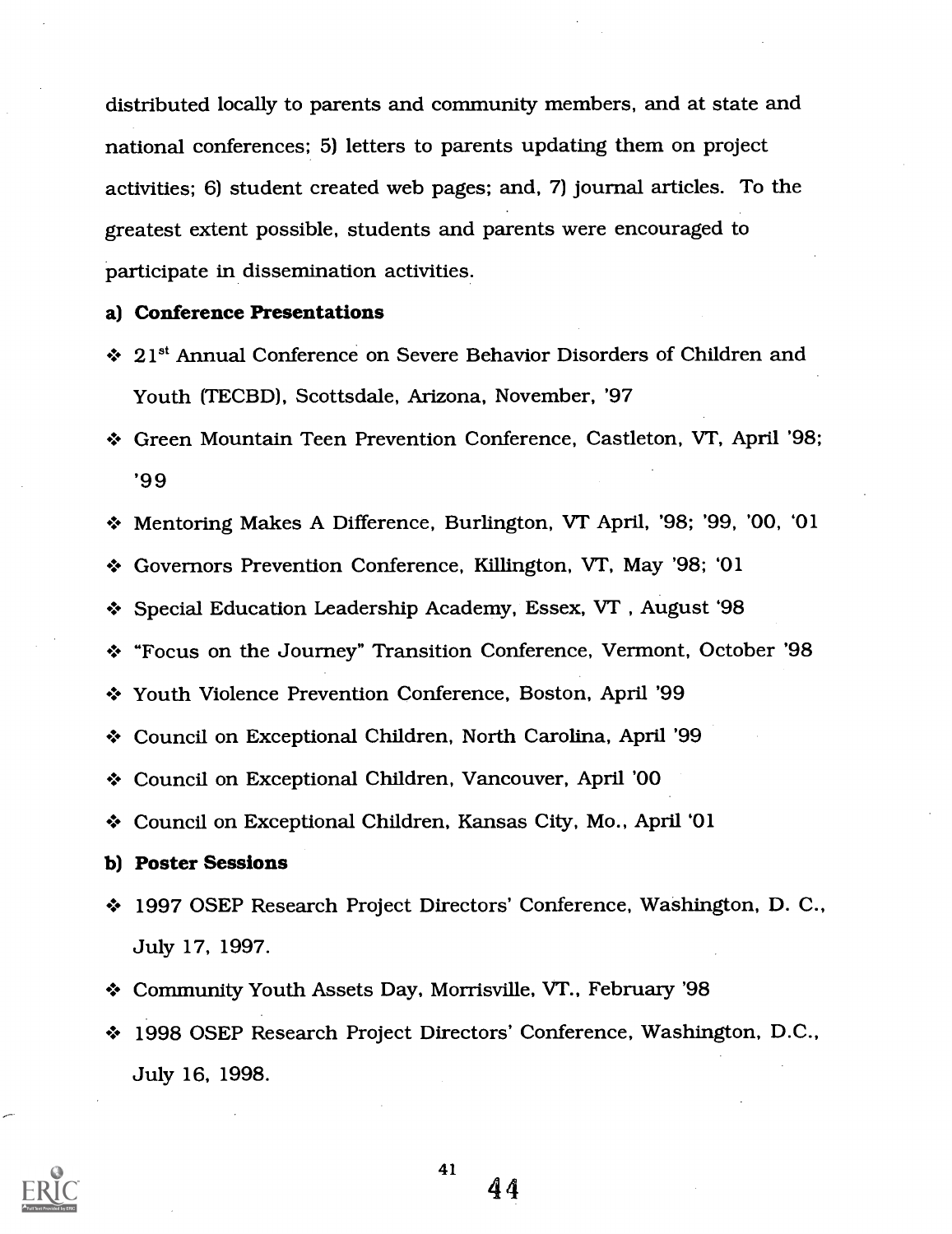13th Annual Research Conference sponsored by the Florida Mental Health Institute: A System of Care for Children's Mental Health; Expanding the Research Base, Tampa, FL, March 5-8, 2000.

#### c) Publications

- Ryan, A. K. (2001). Strengthening the Safety Net: How Schools Can Help Youth With Emotional and Behavioral Needs Complete Their High School Education and Prepare for Life After School. Burlington, VT: School Research Office, University of Vermont.
- Welkowitz, J., Broer, S., Topper, K., Thomas, C., Backus, L., Hamilton, R. (2001). Students speak out: Preliminary qualitative findings of a Mentor/Advisor Project. In Newman, C., Liberton, C, Kutash, K., Friedman, R. (Eds.). The  $13<sup>th</sup>$  Annual Research Conference Proceedings, A System of Care for Children's Mental Health: Expanding the Research Base. Tampa, University of South Florida, The Louis do la Parte Florida Mental health Institute, Research and Training Center for Children's Mental Health.
- Welkowitz, J., Backus, L., Topper, K. (September 1999). "It's Our Classroom": Students Take Charge. ASCD On-Line.
- Annual Project Newsletters
- + Project Brochure
- News articles in local and state newspapers and newsletters

#### IV. DISCUSSION

The project set out to establish a Mentor/Advisor Program in a regular public high school to support students at risk of emotional and behavioral



42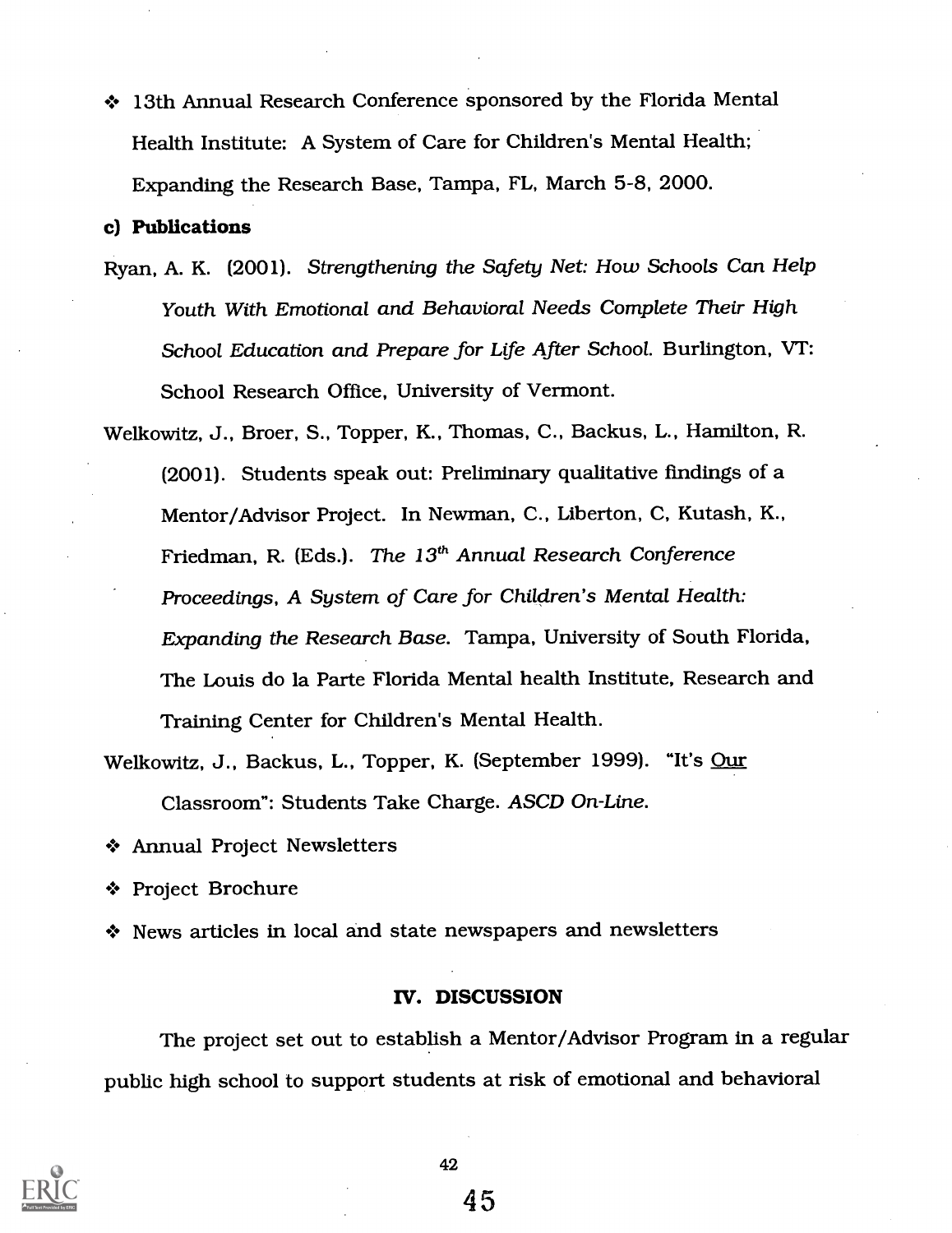challenges. The model was successfully implemented in one rural high school in Vermont. Throughout the four years, 102 students from that high school voluntarily participated in the project. Almost two-thirds went on to take the Mentorship class for at least a second semester. The model was also implemented for two years in a more urban high school in Vermont, serving 58 students. However, the model was modified in the second school after two years to reflect a more individualized mentoring model that fit better into the existing structure of their school.

With respect to the qualitative data, interviews with students indicated that participation in the mentor groups had a positive impact with respect to their relationships, ability to deal with conflict, leadership and initiative skills and increased self-esteem from participating in projects that gave back to their community. Parents who were interviewed also noted that their children gained skills, particularly in the areas of conflict resolution, anger management, coping with challenges (including peer pressure), making effective choices, and relationship building (particularly for students who were isolated). Several parents commented on how these skills were generalized to different settings. A number of parents emphasized that their children seemed to gain increased confidence through their participation in the mentorship project. Parents also reflected on how the mentorship project helped to connect them with their children through the informal events, assisting their children with their community service activities, and giving them something to talk about that was not the typical academic content.



43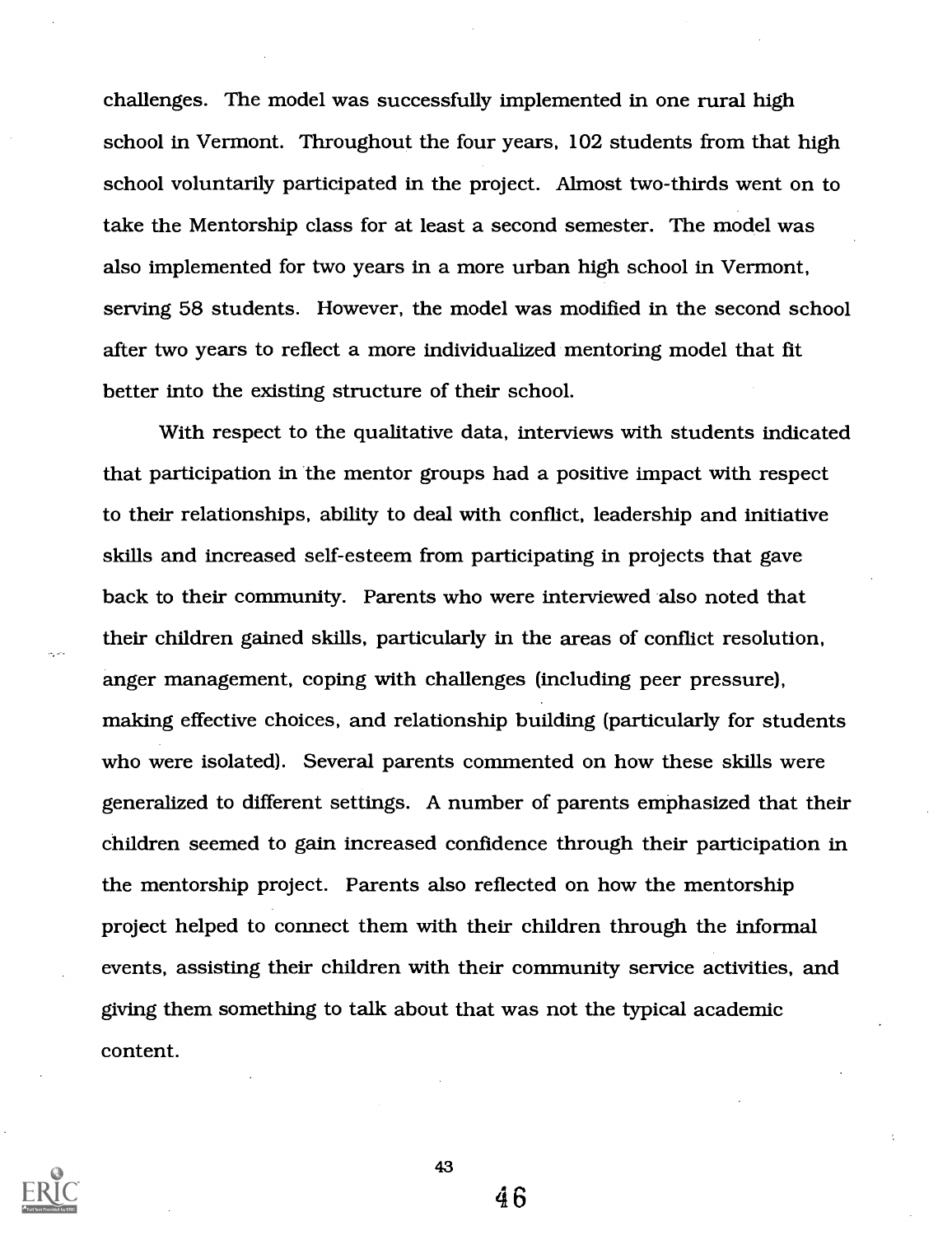The quantitative data shows a trend towards improvement in absenteeism and disciplinary referrals among students in the mentor groups vs. those in the control group, although this does not reach levels of statistical significance. Of interest, is the differential impact that the Mentorship project appears to have on students who met the criteria for "at-risk." Students in the at-risk group do appear to demonstrate reductions in absenteeism and show slight improvements on a measure of skills over time. At-risk males in particular, show a significant improvement on a skills measure (while the scores for female at-risk students declined). However, at-risk females tended to do better with respect to attendance and grades vs. their male counterparts.

#### Lessons Learned

Successful implementation of the model was dependent on having school structures that can accommodate this program. Specifically, the model appeared to work best when the school schedule had an elective period during which time the mentor groups could be held concurrently. In addition, attendance and adherence to the model was highest when mentor groups were run as credit bearing courses during the school day, as opposed to an after school program. The creation of on-site coordinator position (atleast part-time) who could maintain communication between groups, interface with community organizations, plan events, engage in public relations activities, and deal with logistics, appeared to be instrumental in the smooth running of the project. Although the model was designed to have primarily regular educators serving as mentors, this proved to be difficult within the constraints of the school scheduling practices. Even



44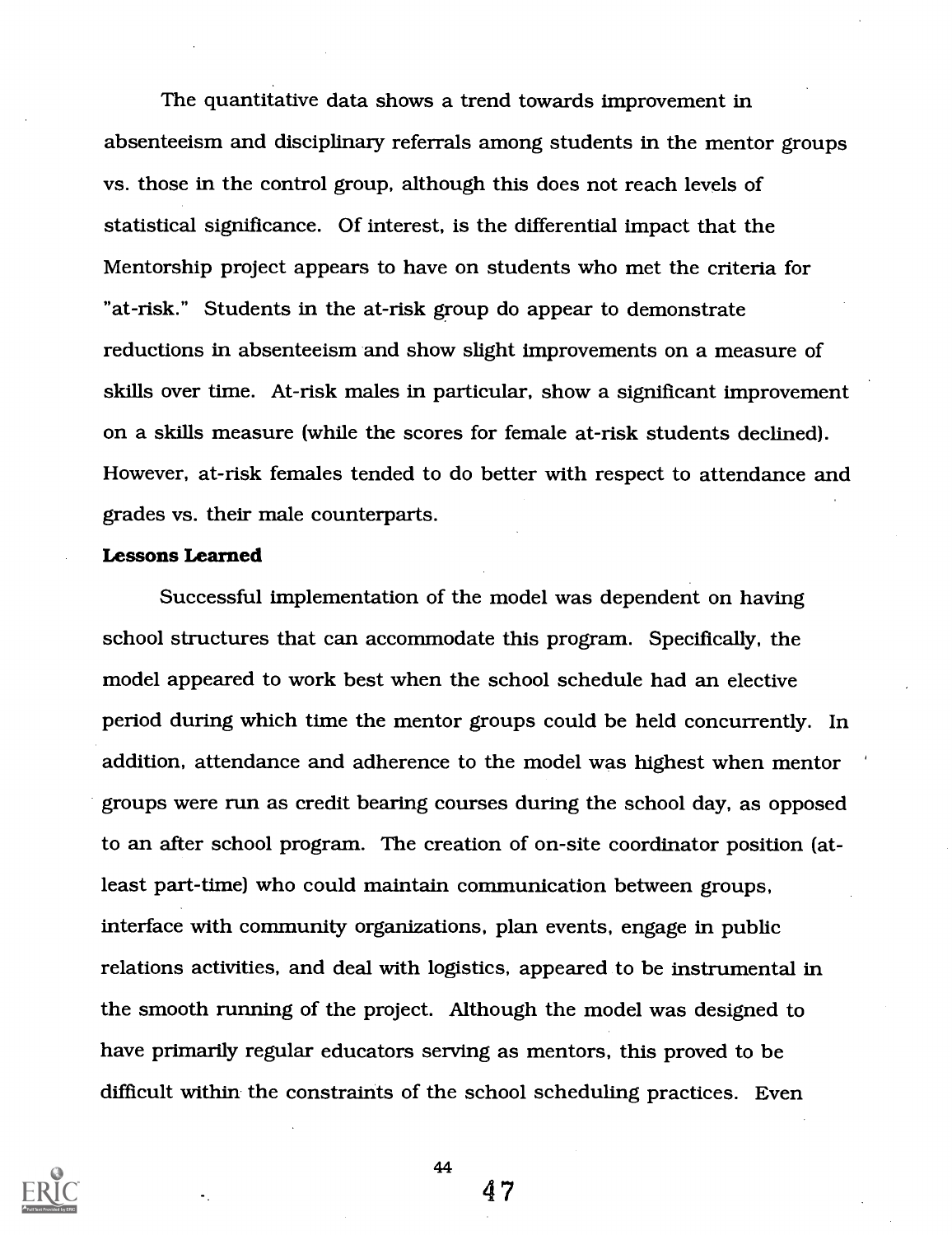with an elective period, regular education teachers often had to give up a planning period in order to maintain their role as mentor. Thus, over time, it tended to be guidance personnel and special educators who continued with the project, in part because of the greater flexibility (although not fewer work demands!) in their schedules.

With respect to the recruitment and maintenance of students in the groups, having the class offered as a voluntary elective appeared to work best. Those students who felt "forced" into this option (i.e., no other classes available) tended to be more resentful and less likely to stick with the program over time. In terms of the balance of students within each group, having a diverse mix proved critically important. As indicated above, many students spoke of the ability to become friends with students who they would not typically associate with. In addition, when groups were weighted too heavily with youth with emotional and behavioral difficulties, it became extraordinarily difficult for the mentor to facilitate the group in an effective manner.

Initially, the project was designed to give students a high degree of freedom and choice with respect to the development or selection of community service projects and individualized learning projects. However, we learned over time, that this was difficult for many students because of their lack of experience in self-directed learning, and lack of exposure to possible options. Thus, in the latter years of the project, a resource book was developed which listed possible community projects. Some mentors also chose to have their students try a variety of short-term projects in the first couple months to get ideas for possible community projects. In terms



45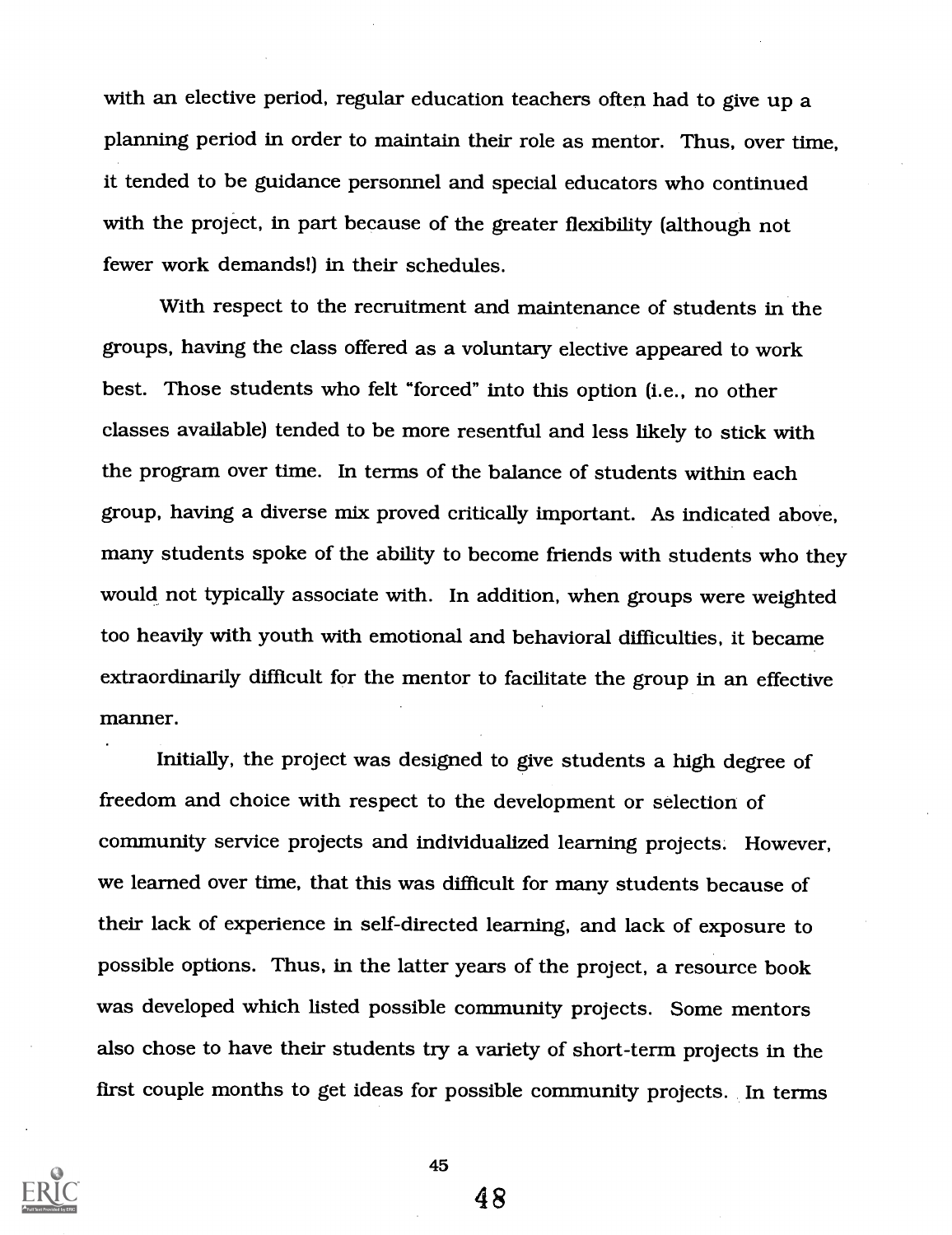of the individualized learning plans, this component was greatly assisted with the addition of a community volunteer who could assist in finding community members who could mentor students in areas of specific interest.

The parent liaison position proved important in keeping parents involved with project activities on a regular basis and communicating their input and suggestions to project staff. In the year after the grant ended, the school continued to support the critical role of the on-site coordinator and provided funds for community service learning and other activities. However, there was not continued funding available for the parent liaison position. As a result, it was reportedly more difficult to maintain ongoing connections with parents.

In terms of research design, there were numerous difficulties inherent in the nature of it being applied research. Finding a matched control group was extraordinarily difficult. Those students and parents who consented to participate in the control group and complete measures on a regular basis (without participating in the mentorship project), tended to be high achieving students from higher socio-economic backgrounds than those in the mentor groups. There were few "at-risk " students among the control sample. With respect to the collection of data among the mentor sample, student measures had a relatively high return rate because they were administered during mentor groups. However, the return rate on parent measures was considerably lower (done through mailing with efforts at in-person follow-ups). Furthermore, because students came into the program at different times and stayed for varying lengths of time

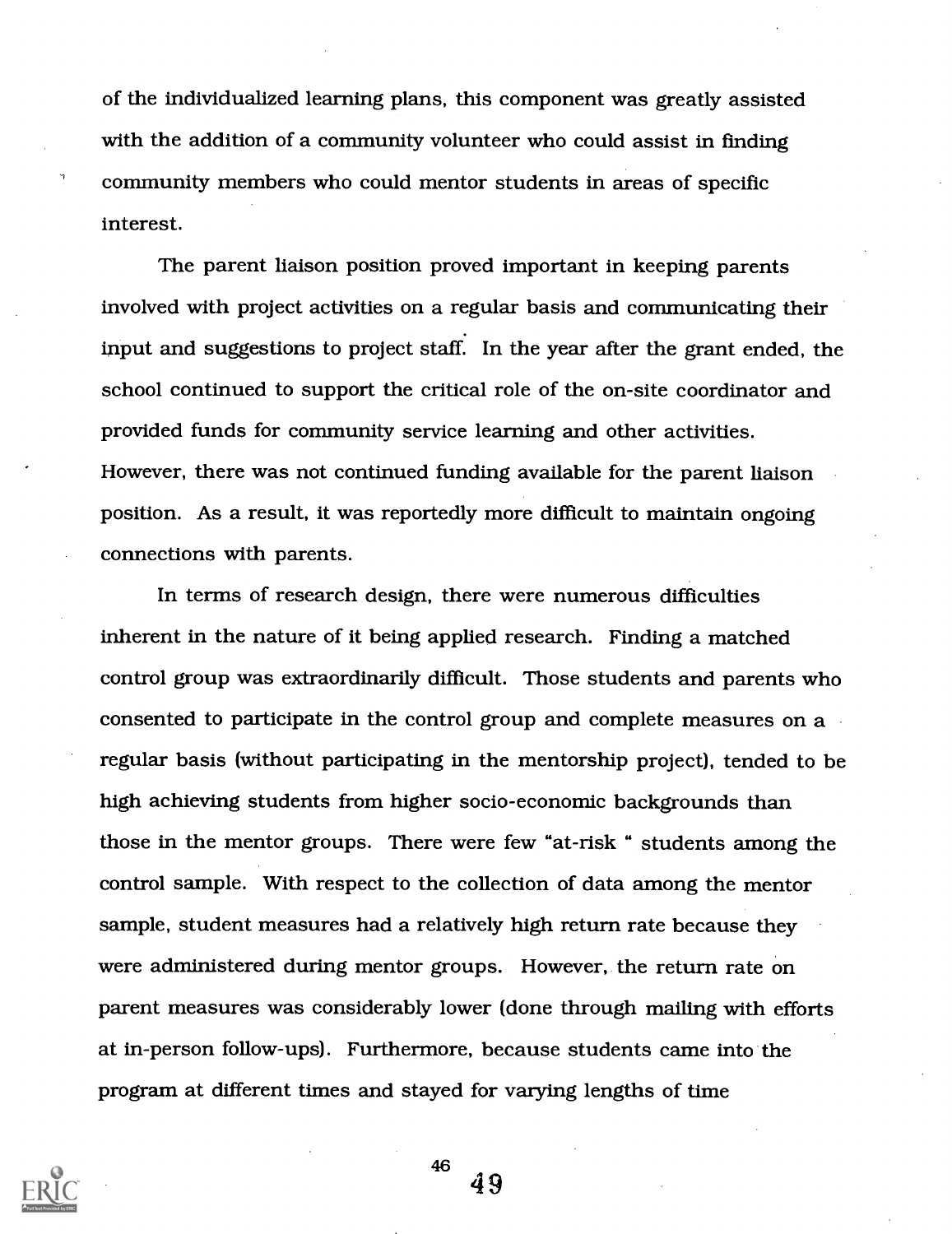(sometimes missing a semester and then returning), it complicated the analysis of the data.

Another difficulty of the research design was the inability to determine which components of the model might be most effective. In the current design, the model was evaluated with respect to its impact as a whole. While a fidelity check was conducted to determine adherence to the model, it might be interesting in the future to assess each component separately. Thus, some groups could just have the mentoring component, others the community service learning, others just the individualized learning plans to determine which is the most effective component.

#### V. SUPPLEMENTAL INFORMATION/CHANGES

During the year following the end of on-site university involvement (2000-2001), the school district made a decision to continue to fund the mentorship project. This included funding a half-time on-site coordinator, providing \$4000 to support student activities, and designating 6 school staff members who would serve as mentors for approximately 36 students. In addition, they added a credit-bearing long-block service learning class that was created by a mentorship student.

No other changes have occurred aside from those described in the narrative above.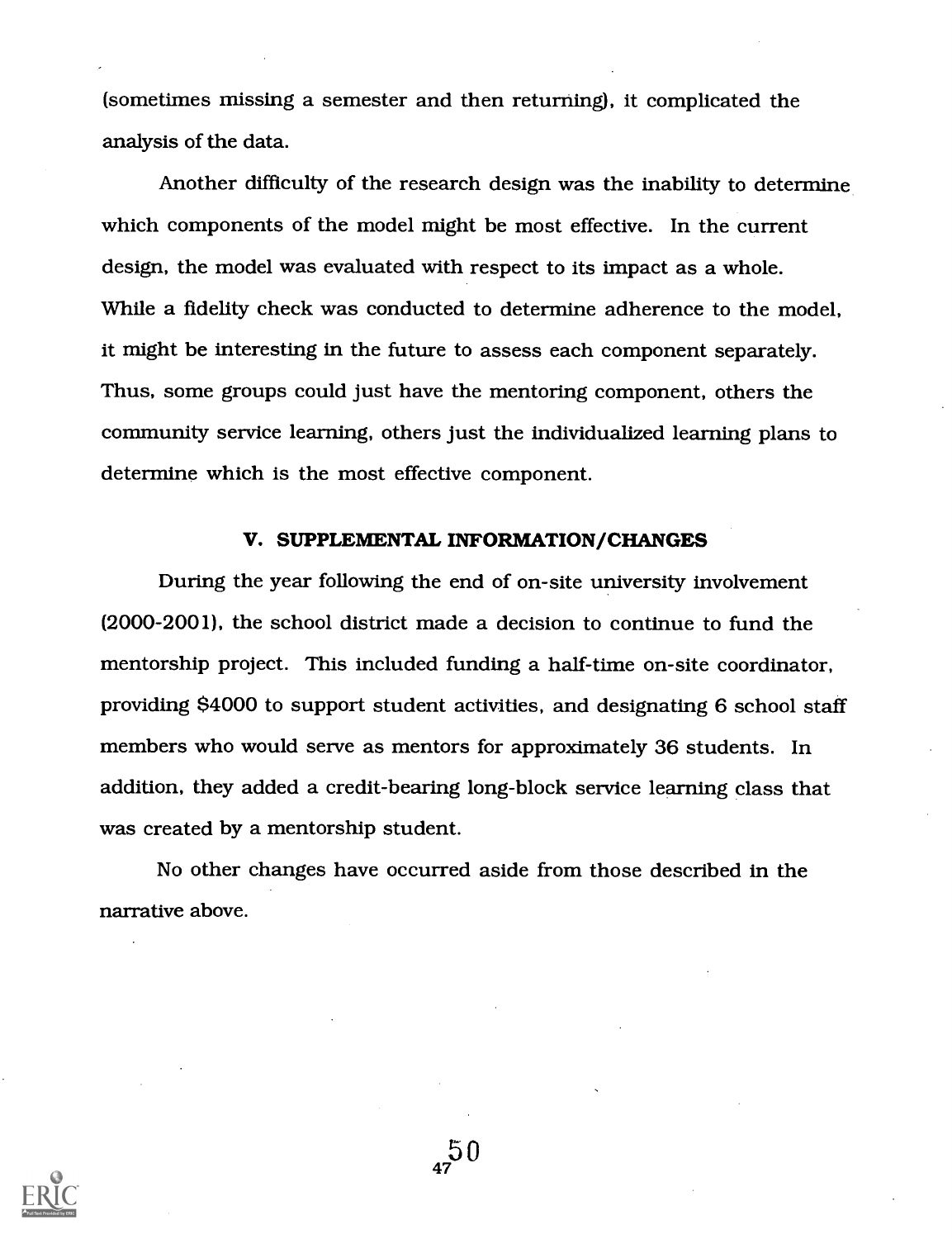#### **REFERENCES**

Brendtro, L., Brokenleg, M. & VanBrockern, S. (1990). The Circle of Courage. Reclaiming Youth at Risk: Our Hope for the Future. Bloomington, IN: National Education Service.

Epstein, M. & Sharma, J. (1998). Behavioral and Emotional Rating Scale. A Strength Based Approach to Assessment. Austin, Texas: PRO-ED.